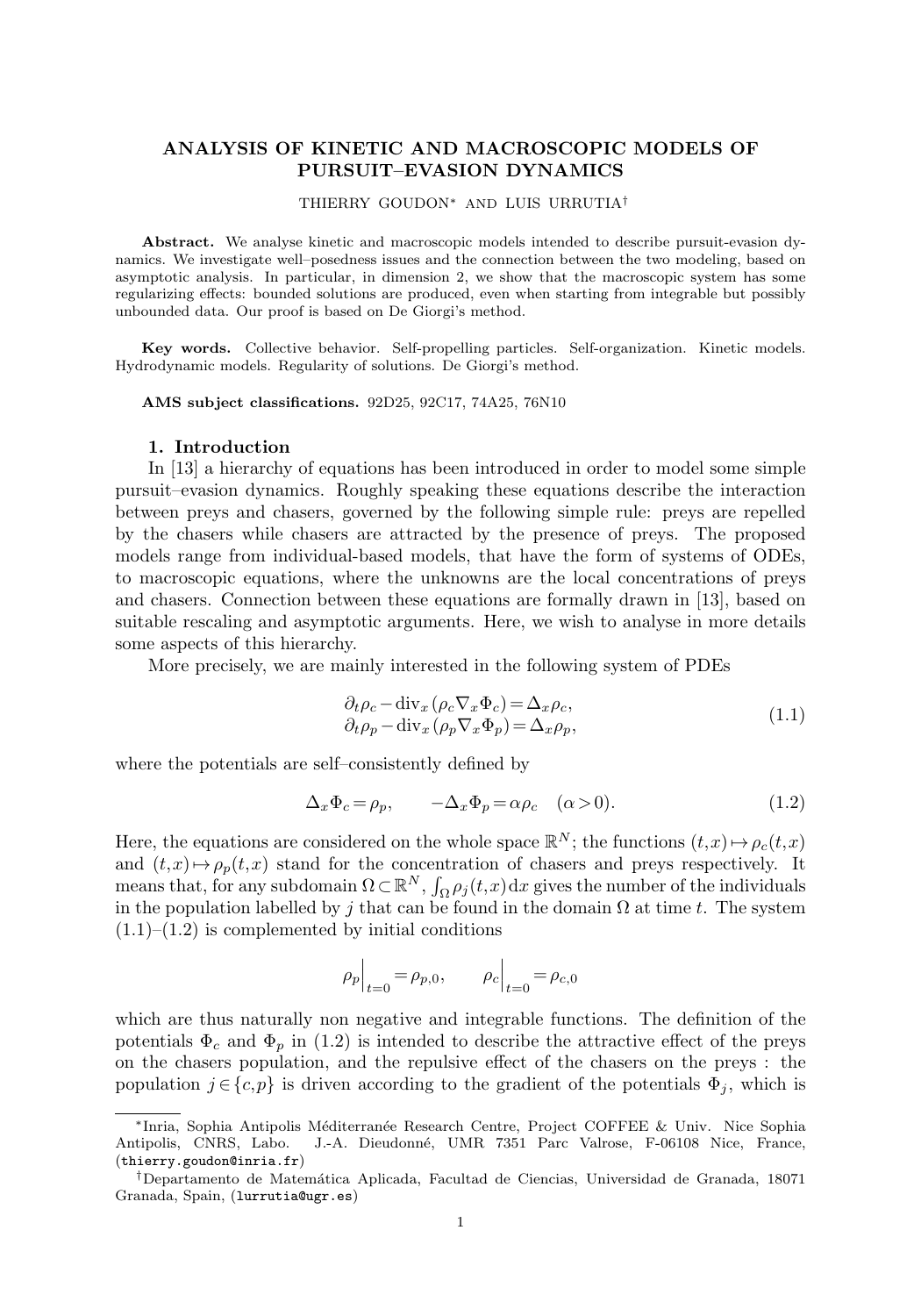itself defined by the other population, through the Poisson equation (1.2). The sign determines whether a population has an attractive or a repulsive effect on the other. This should be thought of by analogy with the definition of repulsive electrostatic forces and attractive gravitational forces. For further details on the modelling issues and alternate definitions of the potentials, we refer the reader to [13]. We bear in mind that (1.2) should be understood as a convolution relation involving the elementary solution of  $-\Delta_x$ . We shall also pay attention to the following kinetic version of pursuit–evasion dynamics

$$
\partial_t f_c + v \cdot \nabla_x f_c - \nabla_x \Phi_c \cdot \nabla_v f_c = L(f_c),
$$
  
\n
$$
\partial_t f_p + v \cdot \nabla_x f_p - \nabla_x \Phi_p \cdot \nabla_v f_p = L(f_p),
$$
  
\n
$$
\Delta_x \Phi_c = \int_{\mathbb{R}^N} f_p dv, \qquad -\Delta_x \Phi_p = \alpha \int_{\mathbb{R}^N} f_c dv,
$$
\n(1.3)

where L stands for the Fokker–Planck operator

$$
L(f) = \text{div}_v(vf + \nabla_v f) = \text{div}_v\left(M\nabla_v\left(\frac{f}{M}\right)\right), \qquad M(v) = \frac{1}{(2\pi)^{N/2}}e^{-v^2/2}.
$$
 (1.4)

It corresponds to a statistical description of the population:  $v$  is interpreted as the velocity variable and  $f_i(t,x,v)$  is the distribution in phase space of the population j. In other words,  $\int_{\Omega} \int_{\mathcal{V}} f_j(t,x,v) dv dx$  gives the number of the individuals in the population j which are in the domain  $\Omega \subset \mathbb{R}^N$ , with a velocity  $v \in \mathscr{V} \subset \mathbb{R}^N$ , at time t. The system (1.3) is written in dimensionless variables. It can be rescaled by introducing a parameter  $0 < \epsilon \ll 1$  which leads to

$$
\partial_t f_c^{\epsilon} + \frac{1}{\epsilon} (v \cdot \nabla_x f_c^{\epsilon} - \nabla_x \Phi_c^{\epsilon} \cdot \nabla_v f_c^{\epsilon}) = \frac{1}{\epsilon^2} L(f_c^{\epsilon}),
$$
  
\n
$$
\partial_t f_p^{\epsilon} + \frac{1}{\epsilon} (v \cdot \nabla_x f_p^{\epsilon} - \nabla_x \Phi_p^{\epsilon} \cdot \nabla_v f_p^{\epsilon}) = \frac{1}{\epsilon^2} L(f_p^{\epsilon}),
$$
  
\n
$$
\Delta_x \Phi_c^{\epsilon} = \int_{\mathbb{R}^N} f_p^{\epsilon} dv,
$$
  
\n
$$
-\Delta_x \Phi_p^{\epsilon} = \alpha \int_{\mathbb{R}^N} f_c^{\epsilon} dv.
$$
\n(1.5)

We refer the reader to [13, Section 2.3] for details on the scaling, see also [33] for a similar discussion in a different context. The regime can be roughly motivated as follows. The Fokker–Planck operator describes drag effects which make the velocity of the individuals relax towards the gradient of the potential. We are assuming that the relaxation time associated to this friction force is small compared to the time scale of observation (in other words the strength of the friction is strong). In the meantime, the typical velocity of the individuals is supposed to be large compared to the observation units, while the strength of the coupling force is weak. The arguments developed in [13] indicate that the system  $(1.1)$ – $(1.2)$  can be obtained from  $(1.5)$  in the regime  $\epsilon \rightarrow 0$ . In this work, we wish to address the following questions:

- Well–posedness of  $(1.1)$ – $(1.2)$  and qualitative properties of the solutions,
- Well–posedness of  $(1.3)$ ,
- Derivation of the macroscopic model  $(1.1)$ – $(1.2)$  from the kinetic equations rescaled as in (1.5).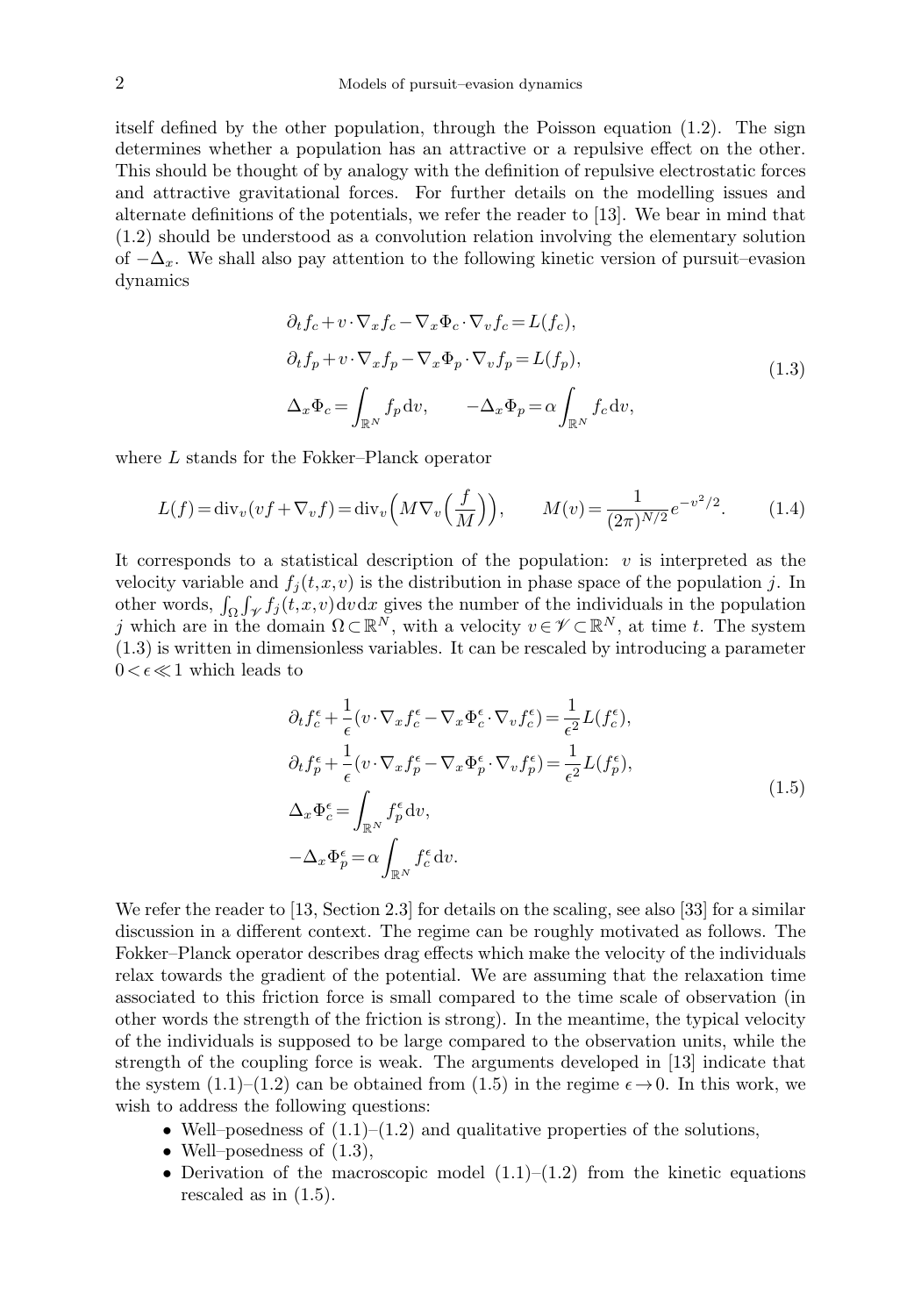At first sight  $(1.1)$ – $(1.2)$  shares the structure of a Keller–Segel type system, introduced in [21, 22, 30],

$$
\partial_t \rho - \text{div}_x (\rho \nabla_x \Phi) = \Delta_x \rho,
$$
  
 
$$
\Delta_x \Phi = \rho.
$$
 (1.6)

As revealed in [15, 20], this system (1.6) is known to produce Dirac masses in finite time when the integral  $\int_{\mathbb{R}^N} \rho(0,x) dx$  exceeds a certain threshold. We refer the reader to the surveys [17, 18] for further information and references on the system (1.6). Many mechanisms have been discussed that can prevent the blow–up of the solutions in such PDE systems describing chemotactic phenomena. For instance adding a logistic-like source term or cross–diffusion terms might have such a regularizing effect, as studied in [44] and [7, 16] respectively. Another option, relevant in several physical situations, consists in introducing non–linearities in the convection and/or diffusion coefficients. Depending on growth assumptions on the non–linearities, the modified system can be shown to admit bounded solutions [19, 41]. Closer to our purposes, coupling between several species might also have some regularizing effects that lead to bounded solutions. This is particularly the case for chemotaxis-haptotaxis models that describe the invasion of tissues by tumor cells, see [28, 32, 37, 38, 39, 40, 43] or for systems modelling ants foraging [2]. Hence, for the system  $(1.1)$ – $(1.2)$  it is natural to wonder whether or not solutions become singular in finite time. In fact, we shall show that  $(1.1)$ – $(1.2)$  admits bounded solutions, and, furthermore, the system has a regularizing effect: we shall prove that integrable data, possibly unbounded, lead to bounded solutions, at least in dimension  $N=2$  (and  $N=1$ ). This is in contrast with the behavior of the system (1.6). Our results in this direction are complementary of the recent work [42], where similar two-species models are analysed, with equations set on a bounded domain with Neumann boundary conditions (for both the densities and the potentials): [42] justifies the well–posedness of the system for continuous initial data. Here, we show that the solutions become instantaneously bounded for general, possibly unbounded, data. The analysis of the boundedness of solutions for such PDEs systems which involve some attractive self–consistent potential usually relies either on semi–group techniques or on suitable adaptations of Moser's iteration reasoning, a method inspired from [1]. Here, the proof we propose uses the De Giorgi approach, in the spirit of [2, 14, 32]. Concerning asymptotic issues, connections between Keller–Segel models of type (1.6) has been studied via hydrodynamical limits in [27] and the derivation of drift–diffusion systems like (1.6) from kinetic models has been investigated for instance in [9, 12, 26, 33].

The paper is organized as follows. In Section 2 we set up a few notations and give the precise statements of the main results. Section 3 is devoted to the analysis of the system  $(1.1)$ – $(1.2)$ . In Section 4 we turn to the investigation of the system  $(1.3)$  and of the asymptotic regime.

## 2. Main Results

We start with the statements concerned with the existence and regularity theory for the macroscopic system  $(1.1)$ – $(1.2)$ . We refer the reader to [42, sp. Th. 1.1] for, among others, existence–uniqueness results for  $(1.1)$ – $(1.2)$  in a bounded domain with Neumann conditions, when  $N \leq 3$  and starting with continuous initial data. It is remarkable that in dimension  $N = 2$ , the system produces bounded, and thus smooth, solutions, while the data can be unbounded. (A similar result holds in dimension  $N=1$ , see Section 3.5 below.)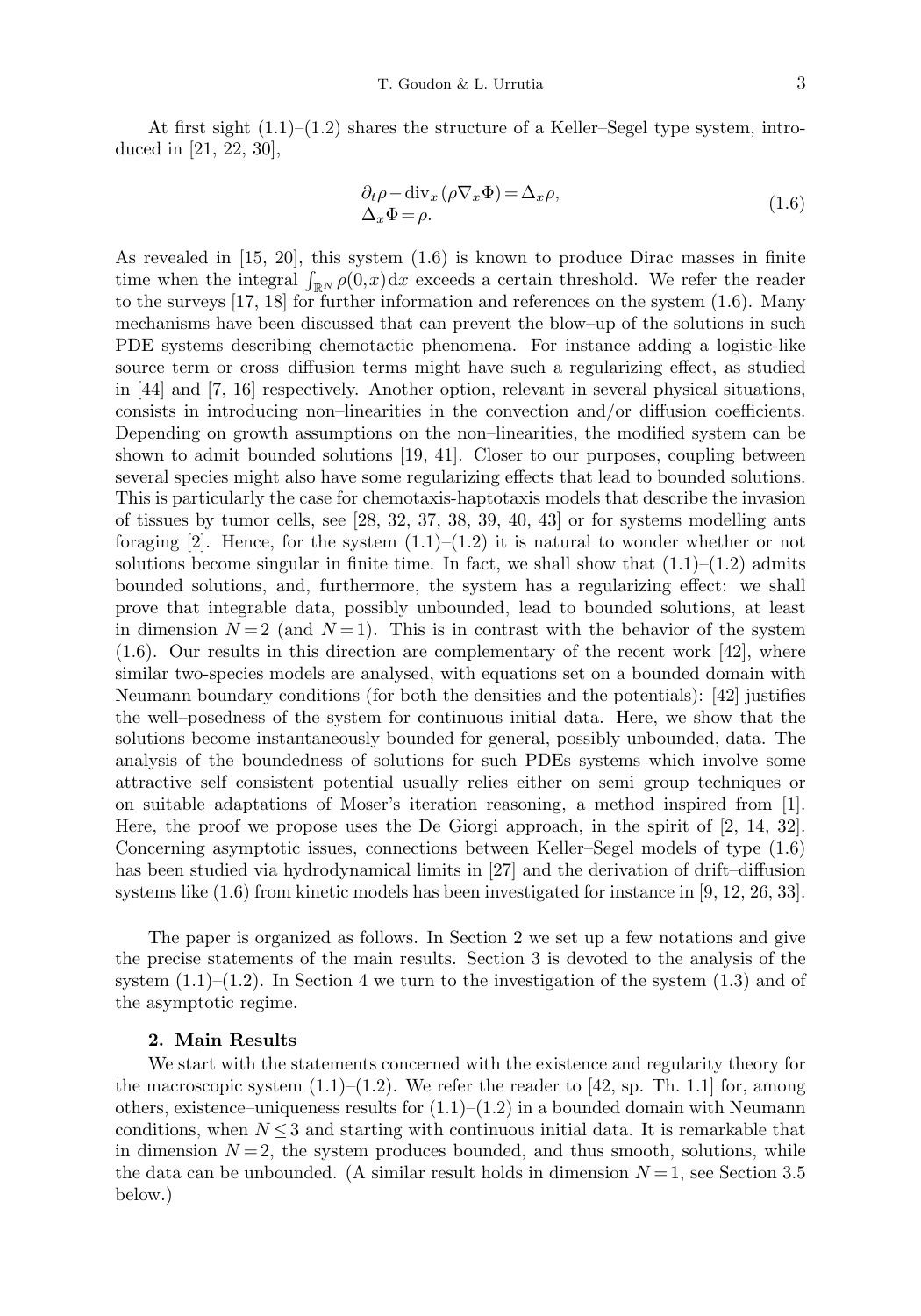THEOREM 2.1. Let  $(\rho_{p,0}, \rho_{c,0})$  be a pair of functions in  $L^1 \cap L^{\infty}(\mathbb{R}^N)$ . Furthermore, we assume that  $|x|^2(\rho_{p,0}+\rho_{c,0})\in L^1(\mathbb{R}^N)$ . Then, for any  $T>0$ , the system  $(1.1)-(1.2)$ with data  $(\rho_{p,0}, \rho_{c,0})$  admits a unique solution which is bounded on  $[0,T] \times \mathbb{R}^N$  and lies in  $C^{\infty}((0,T)\times \mathbb{R}^N)$ .

THEOREM 2.2. Let  $N=2$ . We suppose that  $\rho_{p,0}, \rho_{c,0}$  belong to in  $L^1 \cap L^{1+\delta}(\mathbb{R}^2)$  for some  $\delta > 0$ , with  $|x|^2(\rho_{p,0} + \rho_{c,0}) \in L^1(\mathbb{R}^2)$ . Then, there exists a solution  $(\rho_p, \rho_c)$  in  $C([0,\infty);L^1(\mathbb{R}^2)$  – weak) of  $(1.1)-(1.2)$  with initial data  $(\rho_{p,0},\rho_{c,0})$ . Furthermore, for any  $t_{\star} > 0$ , there exists a constant  $M_{\star} > 0$  such that  $0 \leq \rho_p(t,x)$ ,  $\rho_c(t,x) \leq M_{\star}$  holds for *a. e.*  $(t, x) \in [t_{\star}, \infty) \times \mathbb{R}^2$ , and the solution lies in  $C^{\infty}([t_{\star}, \infty) \times \mathbb{R}^2)$ .

The system (1.3) is a two–species version of the Vlasov–Poisson–Fokker–Planck equations. We can use the methods introduced in [33] to justify the existence of solutions, as well as to investigate the behavior of the solutions of (1.5) as  $\epsilon \rightarrow 0$ . In order to state the results, let us introduce the norm

$$
\|f\|_{q} := \left(\iint f^q M^{1-q} dv \,dx\right)^{1/q}.
$$

Given  $0 < T < \infty$ , we also define the following functional space

$$
\mathcal{M}_{q,T} := \left\{ f_c, f_p : [0,T] \times \mathbb{R}^N \times \mathbb{R}^N \to \mathbb{R}, \sup_{0 \le t \le T} (\|f_c(t,\cdot)\|_{q} + \|f_p(t,\cdot)\|_{q}) < +\infty \right\}.
$$

Given  $0 \lt m_c, m_p \lt \infty$ , we shall denote  $\mathscr{C}_{q,T}$  the convex subset in  $\mathcal{M}_{q,T}$  made of non negative functions in  $\mathcal{M}_{q,T}$  which satisfy

$$
\iint \begin{pmatrix} f_c \\ f_p \end{pmatrix} dv dx = \begin{pmatrix} m_c \\ m_p \end{pmatrix}.
$$

THEOREM 2.3. Let  $f_{c,0}$ ,  $f_{p,0}$  be a pair of non negative functions such that

$$
\iint_{\|f_{c,0}\|_{q} + \|f_{p,0}\|_{q}} f_{c,0} dv \, dx = m_c, \qquad \iint f_{p,0} dv \, dx = m_p,
$$

for some  $q > max(N,2)$ . We also assume that

$$
\iint f_{j,0}\left(|\ln(f_{j,0})|+|x|+\frac{v^2}{2}\right)dv\,\mathrm{d}x < \infty
$$

for  $j \in \{c, p\}$ . Then, there exists  $T > 0$  such that the system (1.3) complemented with the initial data  $(f_c, f_p)|_{t=0} = (f_{c,0}, f_{p,0})$  has a solution which belongs to  $\mathscr{C}_{q,T}$ .

THEOREM 2.4. Let  $(f_{c,0}^{\epsilon}, f_{p,0}^{\epsilon})_{\epsilon>0}$  be a sequence of non negative functions bounded in the  $|||\cdot|||_q$  -norm for some  $q > \max(N, 2)$ , with  $\int f_{c,0}^{\epsilon} dv dx = m_c$  and  $\int f_{p,0}^{\epsilon} dv dx = m_p$ . Furthermore, we assume that

$$
\sup_{\epsilon>0} \left( \iint f_{j,0}^{\epsilon} \left( |\ln(f_{j,0}^{\epsilon})| + |x| + \frac{v^2}{2} \right) \mathrm{d}v \, \mathrm{d}x \right) < \infty
$$

holds for  $j \in \{p,c\}$ . Let  $(f_c^{\epsilon}, f_p^{\epsilon})$  be a solution in  $\mathscr{C}_{q,T}$  of (1.5) complemented with the initial data  $(f_{c,0}^{\epsilon}, f_{p,0}^{\epsilon})$ . Then, provided  $0 < T < \infty$  is small enough, up to a subsequence (still labelled by  $\epsilon$ ), the macroscopic concentrations  $\rho_c^{\epsilon} = \int f_c^{\epsilon} dv$  and  $\rho_p^{\epsilon} = \int f_p^{\epsilon} dv$  converge strongly to  $\rho_c$  and  $\rho_p$ , respectively, in  $L^s(0,T;L^r(\mathbb{R}^N))$  for any  $1 \leq s \leq \infty$ ,  $1 \leq r < q$ ,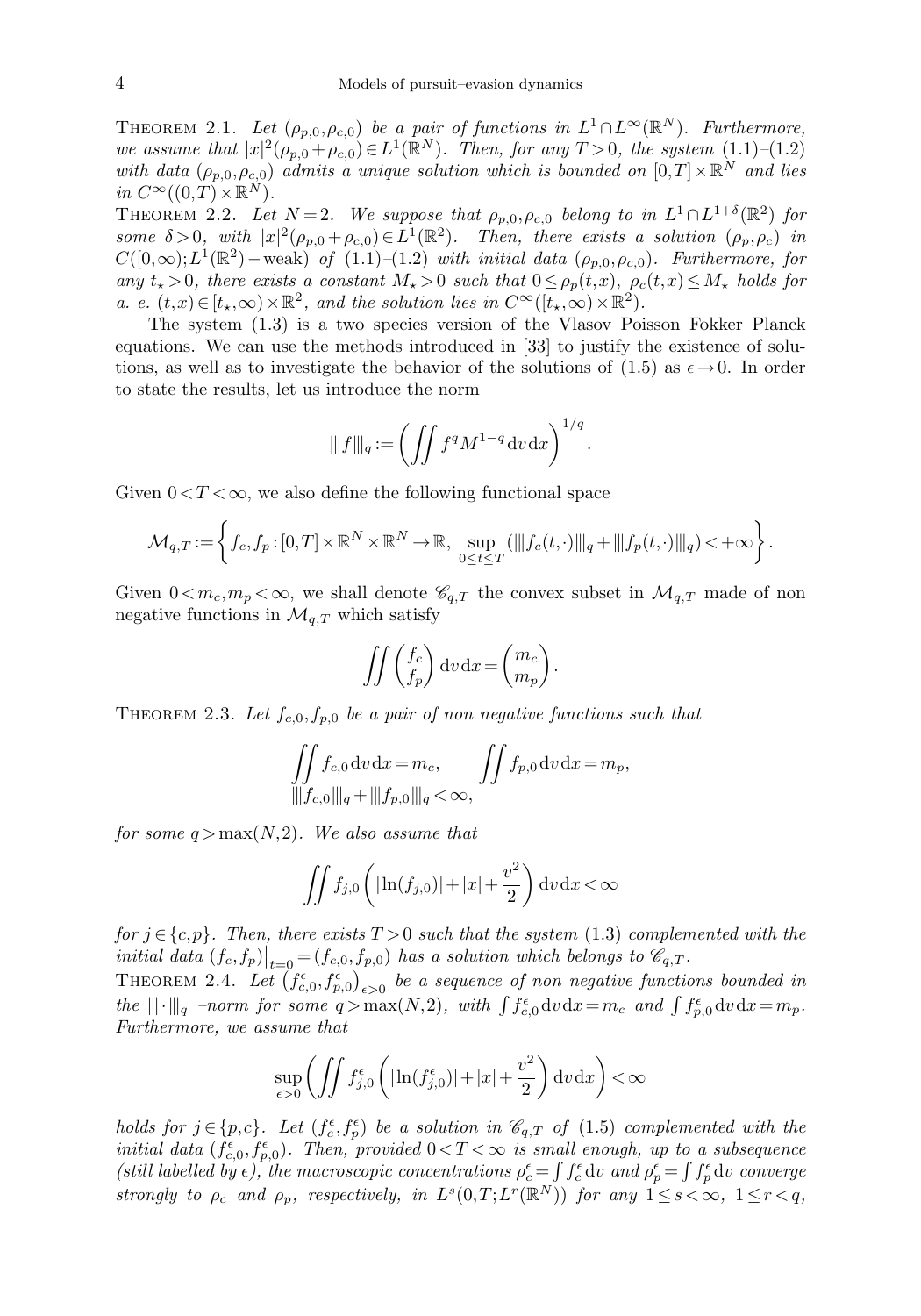where  $\rho_c$  and  $\rho_p$  are solutions of the system  $(1.1)-(1.2)$ , with initial data defined by the weak limits of  $\int f_{c,0}^{\epsilon} dv$  and  $\int f_{p,0}^{\epsilon} dv$ .

The last two results are only local in time. This is due to the adopted functional framework, directly inspired from [33], and the restriction comes from non linear estimates for the norm  $\|\cdot\|_q$ . Again, difficulties are related to the meaning and the stability of the product between the densities and the force field. It would be interesting to further investigate the existence theory of the kinetic model, for instance by using the techniques introduced in [5]. In order to obtain global statements for the asymptotic analysis, it could be worth trying to adapt the tricky renormalization arguments designed for the scalar case in [9].

## 3. Analysis of the macroscopic model: boundedness of solutions

The main ingredient of the analysis consists in finding a priori estimates satisfied by the solutions of  $(1.1)$ – $(1.2)$ . Therefore we start by assuming that we have at hand non negative and mass–preserving solutions of  $(1.1)$ – $(1.2)$ , with enough regularity and fast decay at infinity to perform manipulations like permutation of derivatives and integrals, integration by parts, etc. We establish some uniform estimates on these solutions, that will depend only on certain  $L<sup>q</sup>$ -norms of the initial data. Then, we shall need to construct solutions that satisfy such estimates, possibly at the price of restricting the set of initial data. Then, using the uniformity of the obtained estimates the result can be extended to more general data.

### 3.1. A priori estimates

To start with, let us show that solutions associated to bounded data remain in  $L^{\infty}$ . This property is already in contrast to the Keller–Segel system. In dimension  $N = 2$ , we can prove the propagation of  $L^q$  estimates for any exponent  $q \geq 1$ . Let us summarize our findings concerning the propagation of  $L^{\infty}$  and  $L^{q}$  bounds as follows.

LEMMA 3.1. If  $\rho_{p,0}$  and  $\rho_{c,0}$  belong to  $L^1 \cap L^{\infty}(\mathbb{R}^N)$ , then for any  $1 \leq q \leq \infty$ , we have

$$
\|\rho_p(t,\cdot)\|_q \le \|\rho_{p,0}\|_q \qquad \text{for any } t \ge 0, \|\rho_c(t,\cdot)\|_q \le e^{T\|\rho_{p,0}\|_\infty} \|\rho_{c,0}\|_q \qquad \text{for any } 0 \le t \le T < \infty.
$$

Furthermore, for any  $0 < T < \infty$  and  $1 < q < \infty$ ,  $\nabla_x \rho_p^{q/2}$  and  $\nabla_x \rho_c^{q/2}$  belong to  $L^2((0,\infty)\times \mathbb{R}^N)$ .

LEMMA 3.2. Let us assume  $N=2$ . If  $\rho_{p,0}$  and  $\rho_{c,0}$  belong to  $L^1 \cap L^q(\mathbb{R}^N)$  for some  $q>1$ , then

$$
\|\rho_p(t,\cdot)\|_q \le \|\rho_{p,0}\|_q
$$

and there exists  $C > 0$  which depends only on q,  $m_c$ ,  $m_p$ ,  $\|\rho_{p,0}\|_q$  and  $\|\rho_{c,0}\|_q$  such that

$$
\|\rho_c(t,\cdot)\|_q \le C
$$

holds for any  $t \geq 0$ . Furthermore,  $\nabla_x \rho_p^{q/2}$  and  $\nabla_x \rho_c^{q/2}$  belong to  $L^2((0,\infty) \times \mathbb{R}^2)$ .

Proof of Lemma 3.1. The proof is quite simple and relies on standard Stampacchia's reasoning. Let  $G:\mathbb{R}\to(0,\infty)$  be a convex function. Multiply

$$
\partial_t \rho_p - \text{div}_x(\rho_p \nabla_x \Phi_p + \nabla_x \rho_p) = 0
$$

by  $G'(\rho_p)$  and integrate by parts. We obtain

$$
\frac{\mathrm{d}}{\mathrm{d}t} \int G(\rho_p) \mathrm{d}x + \int G''(\rho_p) |\nabla_x \rho_p|^2 \mathrm{d}x = - \int G''(\rho_p) \nabla_x \rho_p \cdot \rho_p \nabla_x \Phi_p \mathrm{d}x. \tag{3.1}
$$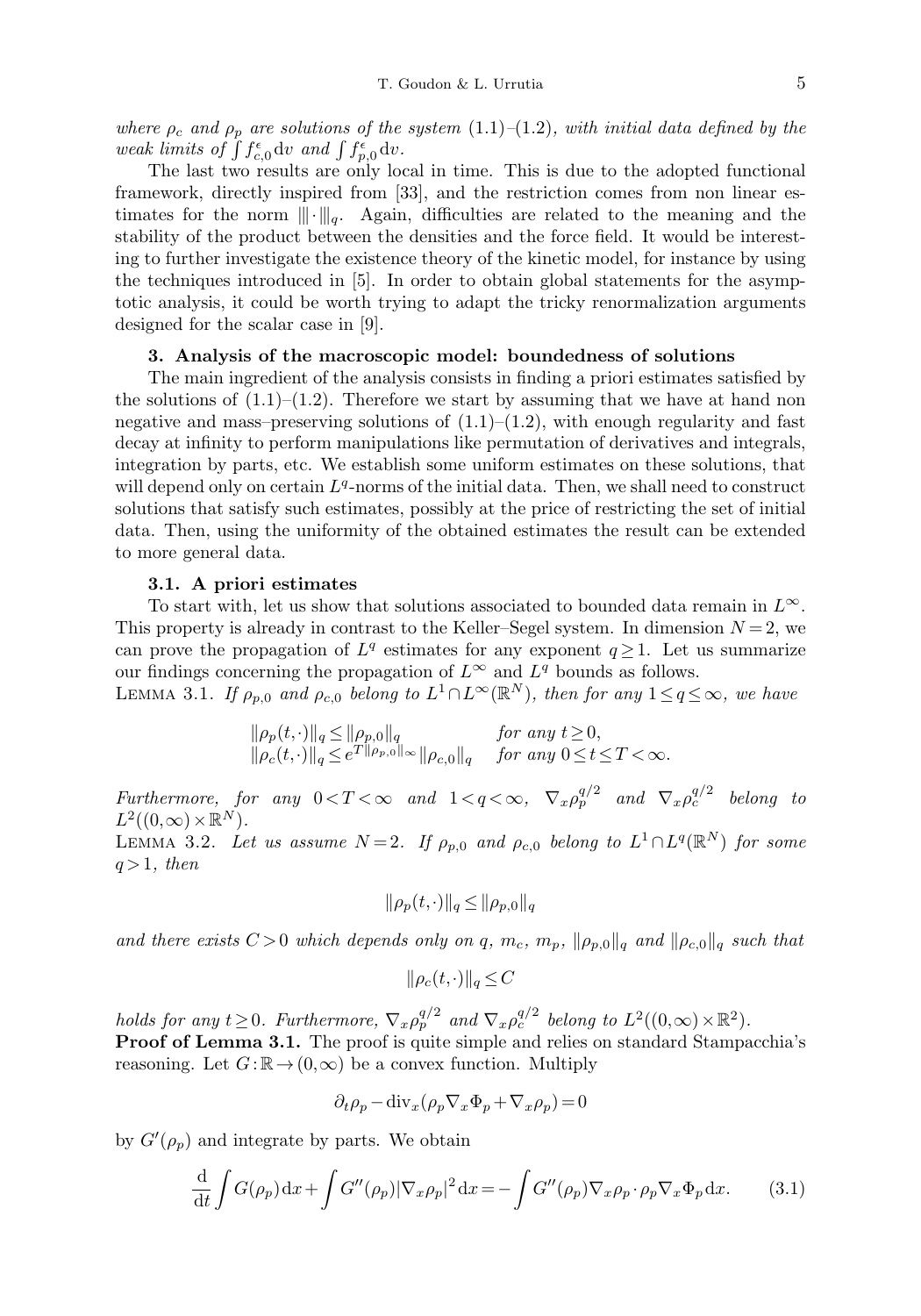Let Z be a primitive of  $\rho \mapsto G''(\rho)\rho$ . By using (1.2), the right hand side of (3.1) recasts as

$$
-\int \nabla_x Z(\rho_p) \cdot \nabla_x \Phi_p \,dx = \int Z(\rho_p) \Delta_x \Phi_p \,dx = -\alpha \int \rho_c Z(\rho_p) \,dx,
$$

which is non positive since  $G$  is convex. Therefore we arrive at

$$
\frac{\mathrm{d}}{\mathrm{d}t} \int G(\rho_p) \mathrm{d}x + \int G''(\rho_p) |\nabla_x \rho_p|^2 \mathrm{d}x \le 0. \tag{3.2}
$$

We use this relation with  $G(\rho) := \frac{1}{2} [\rho - ||\rho_{p,0}||_{\infty}]_+^2$  to deduce the uniform estimate on  $\rho_p$  in  $L^{\infty}(\mathbb{R}^N)$ . More generally, with  $G(\rho) = \rho^q$ , (3.2) becomes

$$
\frac{\mathrm{d}}{\mathrm{d}t} \int \rho_p^q \mathrm{d}x + 4\frac{q-1}{q} \int |\nabla_x \rho_p^{q/2}|^2 \mathrm{d}x \le 0,\tag{3.3}
$$

which gives the estimates on the different  $L<sup>q</sup>$ -norms.

We turn to the estimates on the the chaser density. We repeat the same argument on

$$
\partial_t \rho_c - \text{div}_x (\rho_p \nabla_x \Phi_c + \nabla_x \rho_c) = 0
$$

with the function  $G(\rho) := \rho^q, q > 1$ . It yields

$$
\frac{\mathrm{d}}{\mathrm{d}t} \int \rho_c^q \mathrm{d}x + \frac{4(q-1)}{q} \int |\nabla_x \rho_c^{q/2}|^2 \mathrm{d}x = (q-1) \int \rho_p \rho_c^q \mathrm{d}x,\tag{3.4}
$$

where we have made use of (1.2). The obtained estimate for  $\rho_p$  allows us to obtain

$$
\frac{\mathrm{d}}{\mathrm{d}t} \int \rho_c^q \, \mathrm{d}x + \frac{4(q-1)}{q} \int |\nabla_x \rho_c^{q/2}|^2 \, \mathrm{d}x \le (q-1) \|\rho_{p,0}\|_{\infty} \int \rho_c^q \, \mathrm{d}x.
$$

Grönwall's Lemma leads us to

$$
\int \rho_c^q(t,x) dx \le e^{qt \|\rho_{p,0}\|_\infty} \int \rho_{c,0}^q(x) dx
$$

which recasts as  $\|\rho_c(t,\cdot)\|_q \leq e^{T \|\rho_{p,0}\|_\infty} \|\rho_{c,0}\|_q \leq e^{T \|\rho_{p,0}\|_\infty} \|\rho_{c,0}\|_\infty^{1-1/q} m_c^{1/q}$  for any  $1 < q <$  $\infty$ . We let q go to  $\infty$  to obtain the  $L^{\infty}$  estimate.

**Proof of Lemma 3.2.** Of course, (3.3) implies that  $\rho_p \in L^{\infty}(0,\infty; L^q(\mathbb{R}^N))$  and  $\nabla_x \rho_p^{q/2} \in L^2((0,\infty) \times \mathbb{R}^N)$  when  $\rho_{p,0}$  belongs to  $L^q(\mathbb{R}^N)$ . What is remarkable is to improve the  $L^q$  estimate for  $\rho_c$  in Lemma 3.1 and to make it uniform with respect to time when  $N=2$ . The restriction on the space dimension arises when we estimate the right hand side of (3.4). To this end, we make use of the Gagliardo–Nirenberg–Sobolev inequality (see e. g. [29, p. 125] or [6, eq. (85) p. 195]), which holds in  $\mathbb{R}^2$  for any  $\alpha \geq 1$ :

$$
\int \xi^{\alpha+1} dx \le C \int \xi dx \int |\nabla_x (\xi^{\alpha/2})|^2 dx \tag{3.5}
$$

Then, by using Hölder (with conjugate exponents  $q+1$  and  $(q+1)' = \frac{q+1}{q}$ ) and Young inequalities, we get

$$
(q-1)\int \rho_p \rho_c^q dx \le q \left(\int \rho_c^{q+1} dx\right)^{q/(q+1)} \left(\int \rho_p^{q+1} dx\right)^{1/(q+1)}
$$
  

$$
\le q\delta^{1/q} \int \rho_c^{q+1} dx + \frac{1}{\delta} \int \rho_p^{q+1} dx,
$$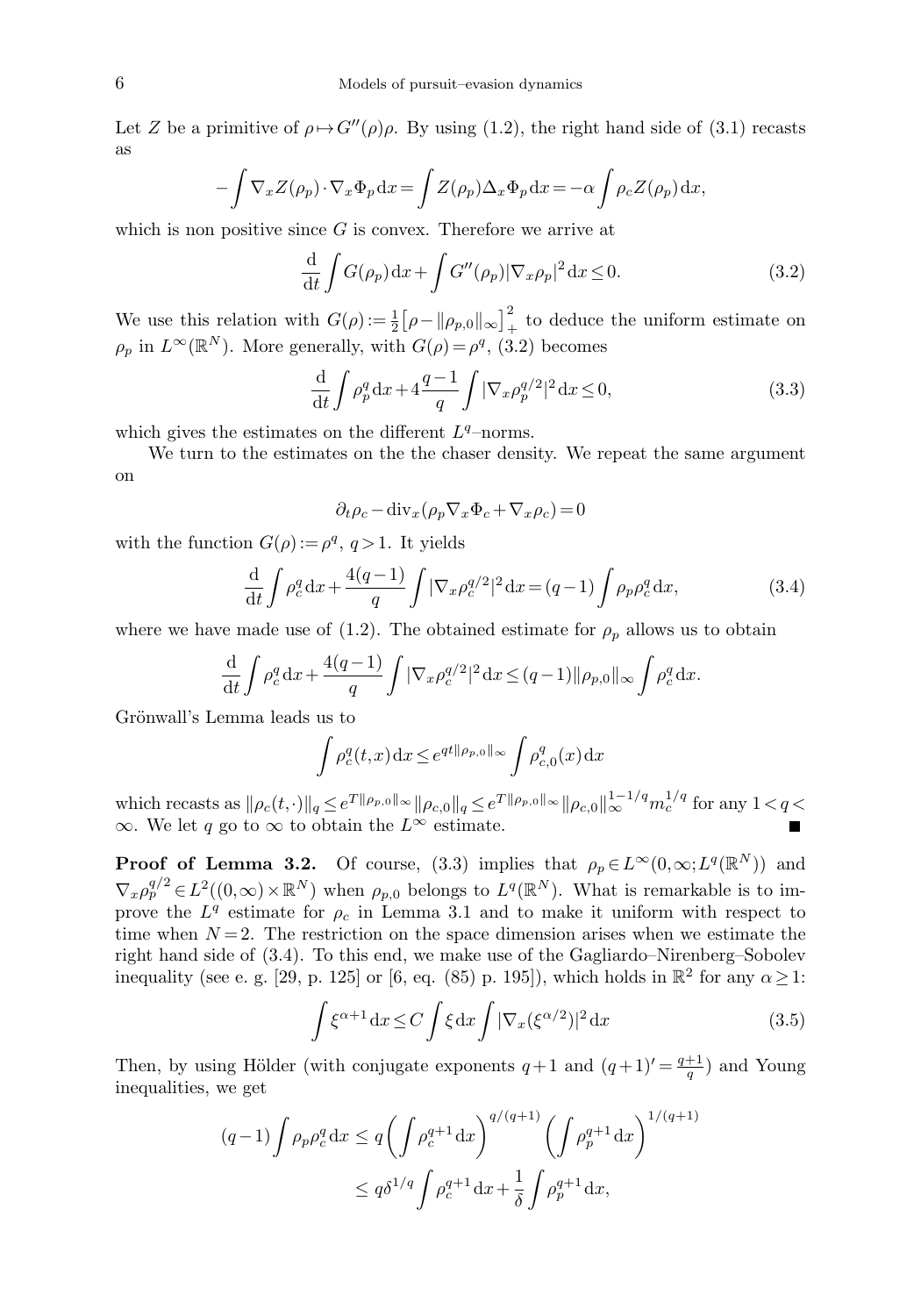for  $\delta > 0$  to be determined. With (3.5), we are led to

$$
(q-1)\int \rho_p \rho_c^q dx \le C q \delta^{1/q} \int \rho_c dx \int |\nabla_x \rho_c^{q/2}|^2 dx + \frac{1}{\delta} \int \rho_p^{q+1} dx.
$$

By mass conservation, we have  $\int \rho_c dx = m_c$ . We go back to (3.4); choosing  $\delta > 0$  small enough, we find two constant  $C_1, C_2$  such that

$$
\frac{\mathrm{d}}{\mathrm{d}t} \int \rho_c^q \mathrm{d}x + C_1 \int |\nabla_x \rho_c^{q/2}|^2 \mathrm{d}x \le C_2 \int \rho_p^{q+1} \mathrm{d}x.
$$

The constant depend only on the Gagliardo–Nirenberg–Sobolev,  $q$  and  $m_c$ . For instance we can set  $C_1 = 2\frac{q-1}{q}$  by choosing  $\delta = \left(2\frac{q-1}{q^2Cm_c}\right)^q$ ; accordingly  $C_2 = \left(\frac{q^2Cm_c}{2(q-1)}\right)^q$ . By using (3.5) again, we are led to

$$
\frac{\mathrm{d}}{\mathrm{d}t} \int \rho_c^q \mathrm{d}x + C_1 \int |\nabla_x \rho_c^{q/2}|^2 \mathrm{d}x \le C_2 C m_p \int |\nabla_x \rho_p^{q/2}|^2 \mathrm{d}x,
$$

where the bound in  $L^1((0,\infty))$  on the right hand side has already been discussed in (3.3).

### 3.2. Boundedness implies regularity

As a consequence of the  $L^{\infty}$  estimate, we can establish the regularity of the solution. LEMMA 3.3. Assume that the solution  $(\rho_p, \rho_c)$  of  $(1.1)$ - $(1.2)$  lies in  $L^{\infty}((t_*,T) \times \mathbb{R}^N)$ for some  $0 \le t_* < T \le \infty$ . Then  $\rho_p, \rho_c$  are actually  $C^{\infty}$  on  $(t_*,T) \times \mathbb{R}^N$ .

The proof uses the following elementary estimate on the velocity field, bearing in mind the definition of the potentials in (1.2) by means of a convolution formula. LEMMA 3.4. Let  $\rho \in L^1 \cap L^\infty(\mathbb{R}^N)$ . Set

$$
\nabla_x \Phi(x) = \int \frac{x - y}{|x - y|^N} \rho(y) \, dy.
$$

There exists a constant  $C_N > 0$  such that

$$
|\nabla_x \Phi(x)| \leq C_N ||\rho||_1^{1/N} ||\rho||_{\infty}^{1-1/N}.
$$

**Proof.** For a given  $A > 0$ , we split

$$
\nabla_x \Phi(x) = \int_{|x-y| \le A} \frac{x-y}{|x-y|^N} \rho(y) dy + \int_{|x-y| > A} \frac{x-y}{|x-y|^N} \rho(y) dy.
$$

The first integral is dominated by

$$
\|\rho\|_{\infty} \|\mathbb{S}^{N-1}\| \int_0^A \frac{1}{r^{N-1}} \ r^{N-1} \, dr = \|\rho\|_{\infty} \|\mathbb{S}^{N-1}\|A
$$

while the second is dominated by

$$
\frac{1}{A^{N-1}}\int |\rho(y)|\mathrm{d}y.
$$

Optimizing with respect to A yields  $A = \left(\frac{N-1}{\lfloor S^{N-1} \rfloor}\right)^{1/N} ||\rho||_1^{1/N} ||\rho||_{\infty}^{-1/N}$  which allows us to conclude.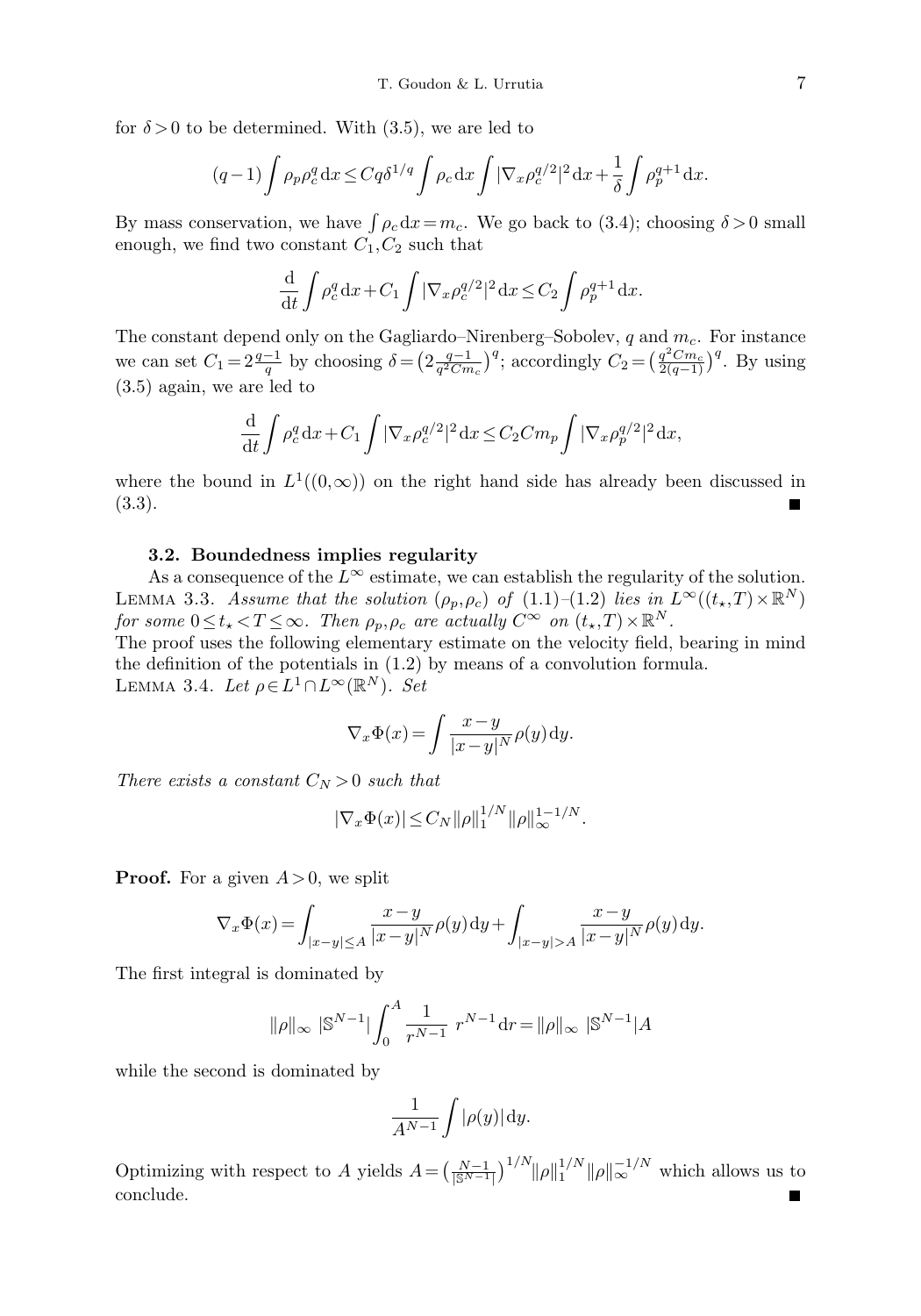**Proof of Lemma 3.3.** Lemma 3.4 implies that  $\nabla_x \Phi_p(t, \cdot)$  (resp.  $\nabla_x \Phi_c(t, \cdot)$ ) is bounded a. e. when  $\rho_c(t, \cdot)$  (resp.  $\rho_p(t, \cdot)$ ) lies in  $L^1 \cap L^\infty(\mathbb{R}^N)$ . Let  $0 \le t_* < T \le \infty$ . Going back to the convection–diffusion equations satisfied by the densities  $\rho_p, \rho_c$ , we can apply standard results form the theory of parabolic equations (see for instance [23, Th. VII.6.1]) to assert that  $\nabla_x \rho_p, \nabla_x \rho_c \in L^{\infty}((t_*,T) \times \Omega)$  for any  $\Omega \subset \mathbb{R}^N$  provided  $\rho_p$  and  $\rho_c$  lie in  $L^{\infty}((t_*,T) \times$  $\mathbb{R}^N$ ). Then, for  $j \in \{p,c\}$  and any  $k \in \{1,...,N\}$ , the function  $u_j = \partial_{x_k} \rho_j$  verifies

$$
\partial_t u_j - \text{div}_x(u_j \nabla_x \Phi_j) - \Delta_x u_j = \text{div}_x(u_j \nabla_x \Psi_j)
$$

where  $\Psi_j = \partial_{x_k} \Phi_j$  is defined by the Poisson equation  $\Delta_x \Psi_c = u_p$  or  $-\Delta_x \Psi_p = \alpha u_c$ . We deduce from standard results, see for instance [10, Th. 3.9 & Pb. 8.4], that  $\nabla_x \Psi_i$ is a (locally) bounded function, which in turn permits us to conclude that  $\nabla_x u_i$  is bounded on any subdomain  $(t_*,T)\times\Omega$ . Continuing this reasoning by induction as in [14, Proposition A.1] establishes that  $\rho_c$  and  $\rho_p$  are  $C^{\infty}$  functions.

### 3.3. De Giorgi's analysis

We wish to relax the boundedness and integrability conditions on the initial data, showing that they are improved by the dynamics itself. The proof splits into two steps. Firstly, we pay attention to  $L^q$  estimates for finite q's; secondly we discuss the  $L^{\infty}$ bound by adapting the De Giorgi technique. We refer the reader to [2, 14, 32] for similar reasonings. The first step aims at establishing the following claim, where a restriction on the space dimension appears.

LEMMA 3.5. Let us assume  $N=2$ . Let  $1 < q < \infty$ . There exists a constant M, which only depends on the initial mass  $m_c$ ,  $m_p$  and q, such that

$$
\int \rho_p^q(t,x) dx + \int \rho_c^q(t,x) dx \le \mathcal{M}\left(1 + \frac{1}{t^{q-1}}\right),
$$

holds for any  $t>0$ .

**Proof.** We go back to the proof of Lemma 3.2. By using  $(3.5)$ , which gives rise to the restriction on the space dimension  $N = 2$ , and mass conservation, we have actually obtained the following differential inequalities

$$
\frac{\mathrm{d}}{\mathrm{d}t} \int \rho_p^q \mathrm{d}x + 4 \frac{q-1}{q} \int |\nabla_x \rho_p^{q/2}|^2 \mathrm{d}x \le 0,
$$
\n
$$
\frac{\mathrm{d}}{\mathrm{d}t} \int \rho_c^q \mathrm{d}x + C_1 \int |\nabla_x \rho_c^{q/2}|^2 \mathrm{d}x \le C_2 \int \rho_p^{q+1} \mathrm{d}x.
$$
\n(3.6)

Owing to (3.5) and mass conservation again, we get

$$
\frac{\mathrm{d}}{\mathrm{d}t} \int \rho_p^q \mathrm{d}x + 4 \frac{q-1}{q} \frac{1}{Cm_p} \int \rho_p^{q+1} \mathrm{d}x \le 0.
$$
\n
$$
\frac{\mathrm{d}}{\mathrm{d}t} \int \rho_c^q \mathrm{d}x + \frac{C_1}{Cm_c} \int \rho_c^{q+1} \mathrm{d}x \le C_2 \int \rho_p^{q+1} \mathrm{d}x,
$$

Let us set

$$
\mathcal{X}(t) = \int \rho_p^q \, dx + A \int \rho_c^q \, dx
$$

for some  $A > 0$  to be determined. We get

$$
\frac{\mathrm{d}}{\mathrm{d}t}\mathscr{X} + \left(4\frac{q-1}{q}\frac{1}{Cm_p} - AC_2\right) \int \rho_p^{q+1} \mathrm{d}x + A \frac{C_1}{Cm_c} \int \rho_c^{q+1} \mathrm{d}x \le 0.
$$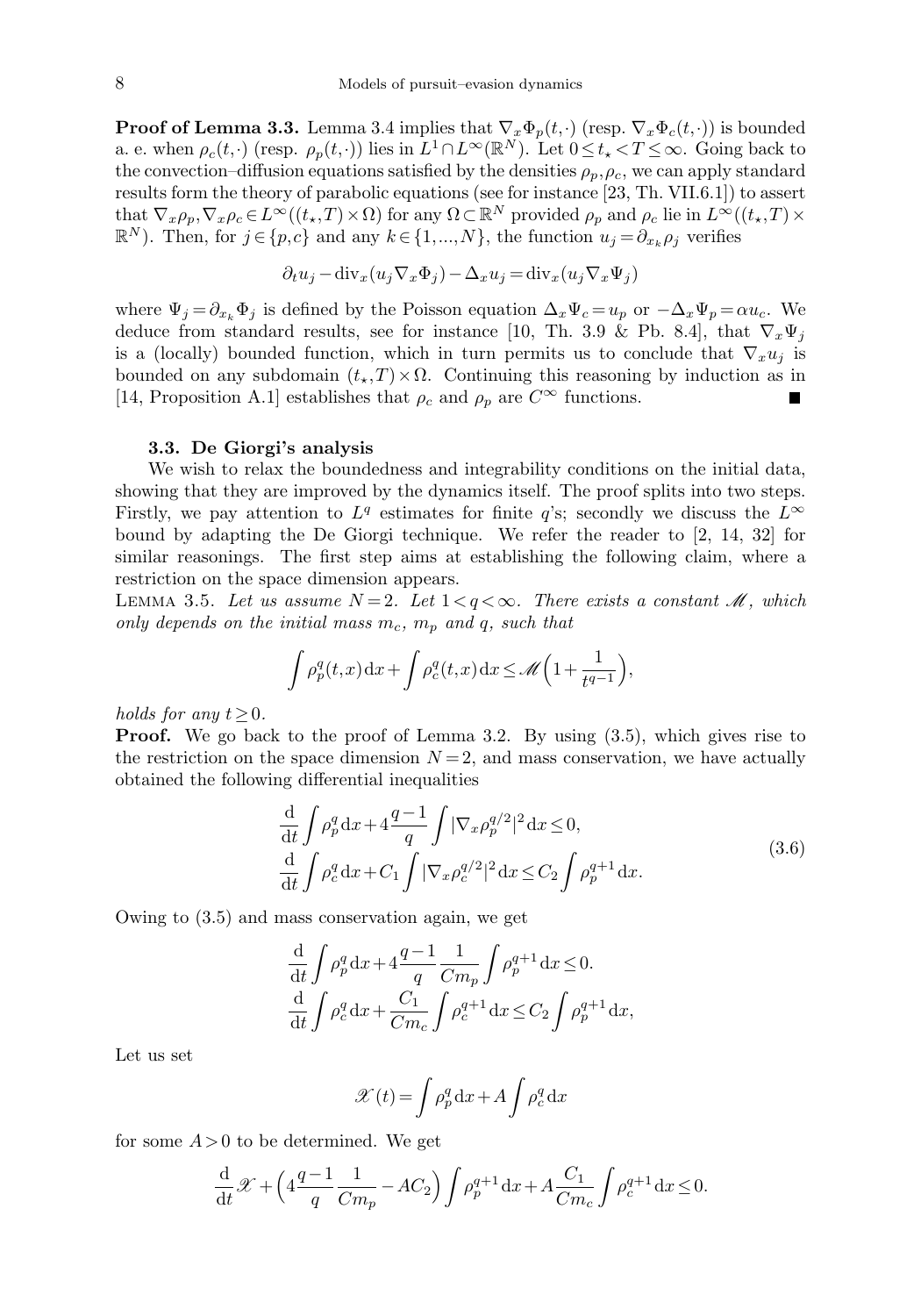We choose  $A > 0$  small enough so that the constant the factor in front of  $\int \rho_p^{q+1} dx$ remains positive (for instance  $A=2\frac{q-1}{qC_2Cm_p}$ ). Finally, we make use of the interpolation inequality

$$
\int \xi^q dx \le \left(\int \xi dx\right)^{1/q} \left(\int \xi^{q+1} dx\right)^{(q-1)/q}.
$$

Together with the mass conservation property, it permits us to find two constants  $a, b > 0$ such that

$$
\frac{\mathrm{d}}{\mathrm{d}t}\mathscr{X} + a\left(\int \rho_c^q \mathrm{d}x\right)^{q/(q-1)} + b\left(\int \rho_p^q \mathrm{d}x\right)^{q/(q-1)} \le 0.
$$

With the elementary inequality  $(s+t)^{q/(q-1)} \leq C_q(s^{q/(q-1)}+t^{q/(q-1)})$  we conclude that

$$
\frac{\mathrm{d}}{\mathrm{d}t}\mathcal{X} + \beta \mathcal{X}^{q/(q-1)} \le 0
$$

holds for a certain constant  $\beta > 0$ . By a comparison argument, see Appendix A, we deduce that

$$
\mathscr{X}(t) \le \mathscr{M}(1+1/t^{q-1}),
$$

where the constant  $\mathcal M$  only depends on q and  $\beta$ .

Lemma 3.5 already indicates that  $L<sup>q</sup>$ -norms of the solutions become instantaneously finite, for any positive time, even if the  $L<sup>q</sup>$ -norm of the data is infinite. We shall use this information to obtain that the  $L^{\infty}$ -norm becomes finite too, by using the De Giorgi scheme, as in [2, 14, 32]. This is the second step of our approach. As it will be clear within the proof, the restriction on the space dimension comes from the use of Lemma 3.5.

LEMMA 3.6. Let us assume  $N = 2$ . Let  $t_{\star} > 0$ . There exists a constant  $M_{\star}$ , which depends on  $t_{\star}$  in such a way that it blows up as  $t_{\star} \rightarrow 0$ , such that

$$
|\rho_p(t,x)| \le M_\star, \qquad |\rho_c(t,x)| \le M_\star
$$

holds for almost every  $t \ge t_\star$ ,  $x \in \mathbb{R}^N$ .

**Proof.** We are working on a finite time interval  $0 \lt t_* \lt T \lt \infty$  which does not contain 0. Let  $M > 0$  to be determined. We define the following sequences

$$
M_k := M(1 - 1/2^k), \qquad t_k := t_*(1 - 1/2^{k+1}) = t_*/2^{k+1} + (1 - 1/2^k)t_*.
$$

We denote

$$
\rho_p^{(k)} = (\rho_p - M_k) \mathbf{1}_{\rho_p > M_k},
$$

where  $\mathbf{1}_{\Omega}$  stands for the characteristic function of the set  $\Omega$ . Multiply (1.1) by  $\rho_p^{(k)}$  and integrate. It yields

$$
\frac{1}{2}\frac{d}{dt}\int |\rho_p^{(k)}|^2 dx + \int |\nabla_x \rho_p^{(k)}|^2 dx = -\alpha \int \rho_c |\rho_p^{(k)}|^2 dx.
$$
 (3.7)

П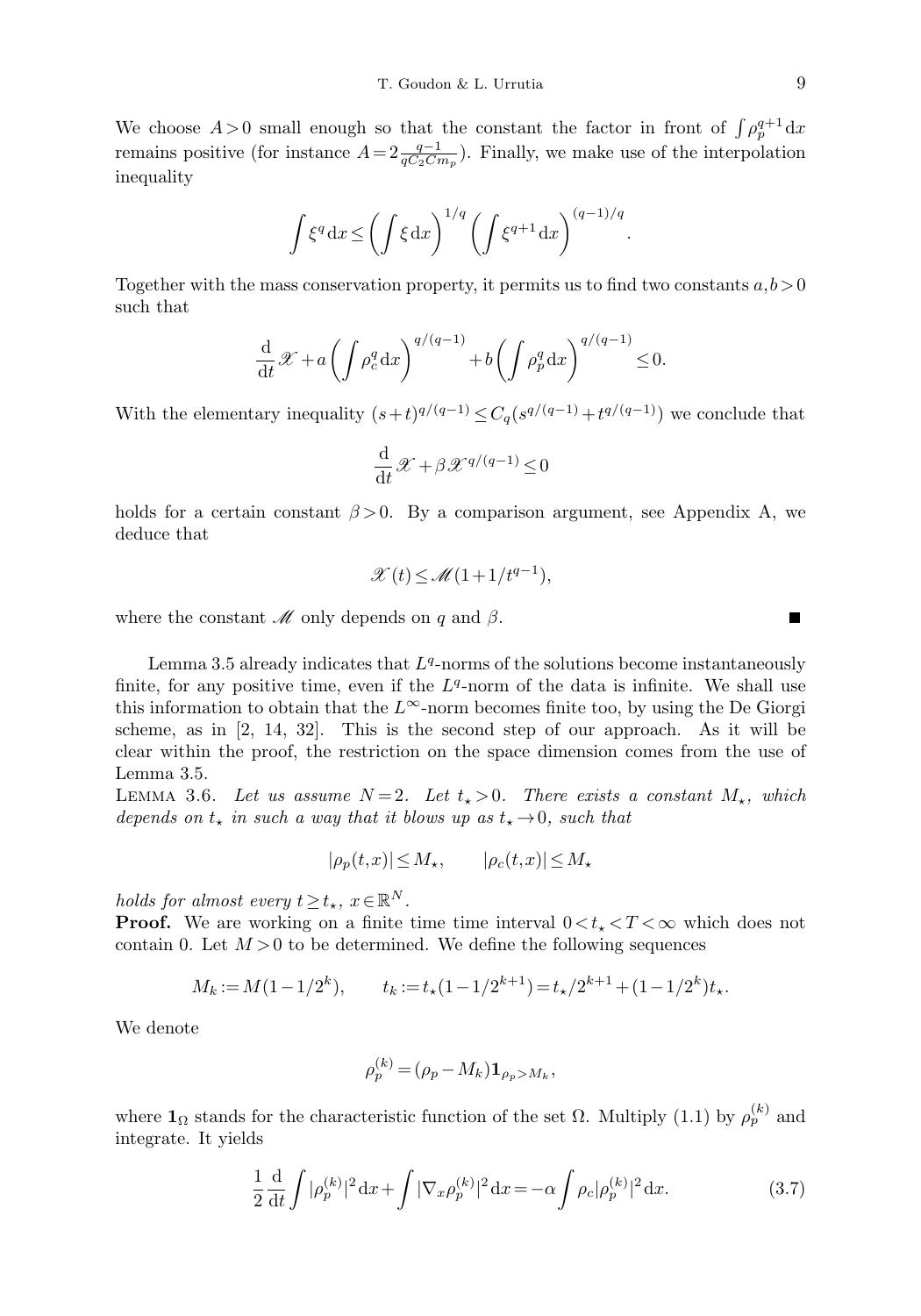We integrate inequality (3.7) over the interval [s,t], with  $t_{k-1} < s < t_k < t < T$ . We get

$$
\frac{1}{2} \int |\rho_p^{(k)}|^2(t,x) dx + \int_s^t \int |\nabla_x \rho_p^{(k)}(\tau, x)|^2 dx d\tau + \alpha \int_s^t \int \rho_c |\rho_p^{(k)}|^2(\tau, x) dx d\tau \n= \frac{1}{2} \int |\rho_p^{(k)}(s,x)|^2 dx \ge \frac{1}{2} \int |\rho_p^{(k)}|^2(t,x) dx + \int_{t_k}^t \int |\nabla_x \rho_p^{(k)}(\tau, x)|^2 dx d\tau.
$$
\n(3.8)

Let us define the sequence

$$
\mathcal{V}_k = \sup_{t_k \le t \le T} \frac{1}{2} \int |\rho_p^{(k)}|^2(t, x) \, dx + \int_{t_k}^T \int |\nabla_x \rho_p^{(k)}(\tau, x)|^2 \, dx \, d\tau.
$$

We average (3.8) over  $s \in [t_k, t_{k-1}]$  and we obtain

$$
\mathscr{V}_k \leq \frac{1}{2} \frac{1}{t_k - t_{k-1}} \int_{t_{k-1}}^{t_k} \int |\rho_p^{(k)}(s,x)|^2 \,dx \,ds.
$$

However, for any  $\beta \geq 0$ , we have

$$
|\rho_p^{(k)}|^2\!\leq\! |\rho_p^{(k-1)}|^2 \left(\frac{2^k}{M}\rho_p^{(k-1)}\right)^{\beta}
$$

which yields

$$
\mathscr{V}_k\leq \frac{1}{2}\frac{2^{k+1}}{t_\star}\int_{t_{k-1}}^T\int|\rho_p^{(k)}(s,x)|^2\,\mathrm{d} x\,\mathrm{d} s\leq \frac{1}{2}\frac{2^{k+1}}{t_\star}\frac{2^{\beta k}}{M^\beta}\int_{t_{k-1}}^T\int|\rho_p^{(k-1)}(s,x)|^{2+\beta}\,\mathrm{d} x\,\mathrm{d} s.
$$

The choice of the exponent  $\beta$  relies on the Gagliardo-Nirenberg-Sobolev inequality

$$
\int |\xi|^{2+\beta} dx \le C \int |\nabla_x \xi|^2 dx \left( \int |\xi|^2 dx \right)^{\beta/2}
$$

which holds for  $2 + \beta = 2\frac{N+2}{N} = 2 + 4/N$ . Bearing in mind that  $N = 2$ , we arrive at

$$
\begin{split} \mathscr{V}_k &\leq \frac{C}{2}\frac{2^{k+1}}{t_\star}\frac{2^{2k}}{M^2}\!\int_{t_{k-1}}^T\left\{\int|\nabla_x\rho_p^{(k-1)}|^2\mathrm{d}x\times\int|\rho_p^{(k-1)}|^2\mathrm{d}x\right\}\mathrm{d}s\\ &\leq \frac{2C}{M^2t_\star}\ 2^{3k}\ \mathscr{V}_{k-1}^2. \end{split}
$$

We seek  $a \in (0,1)$ , small enough, and next  $M > 0$  large enough, so that  $a<sup>k</sup> \mathcal{V}_0$  is a supersolution of this sequence of inequalities. If  $\mathscr{V}_{k-1} \leq a^{k-1}\mathscr{V}_0$  holds, then we get

$$
\mathscr{V}_k \le \frac{2\mathscr{V}_0}{M^2 t_\star a^2} \left(2^3 a^2\right)^k \mathscr{V}_0.
$$

Therefore, we can conclude that  $\mathcal{V}_k$  is smaller than  $a^k \mathcal{V}_0$  provided the following two conditions are fulfilled:

$$
a \le \frac{1}{2^3}, \qquad M \ge \left(\frac{2\mathcal{V}_0}{t_{\star}a^2}\right)^{1/2}.
$$

Bearing in mind that  $M_0 = 0$  (thus  $\rho_p^{(0)} = \rho_p$ ) and  $T_0 = t_\star/2$ , it remains to evaluate

$$
\mathcal{V}_0 = \sup_{t_{\star}/2 \le t \le T} \frac{1}{2} \int |\rho_p|^2(t, x) \, dx + \int_{t_{\star}/2}^T \int |\nabla_x \rho_p(\tau, x)|^2 \, dx \, d\tau.
$$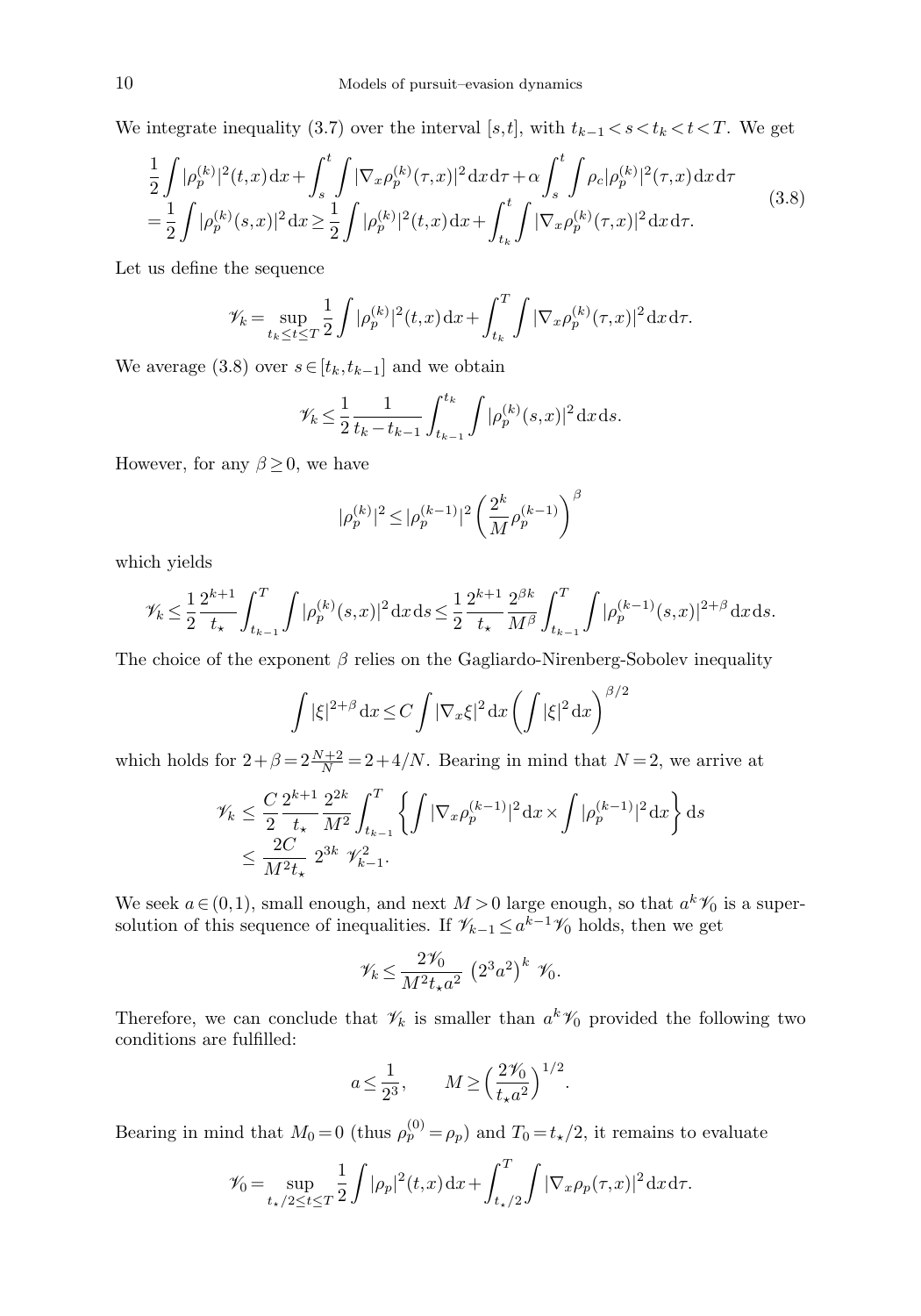To this end we go back to the first equation in  $(3.6)$  with  $q=2$  (energy inequality), integrated over  $(t_{\star}/2,t)$ :

$$
\frac{1}{2}\int |\rho_p(t,x)|^2 dx + \int_{t_{\star}/2}^t \int |\nabla_x \rho_p(\tau,x)|^2 dx d\tau \leq \frac{1}{2}\int |\rho_p(t_{\star}/2,x)|^2 dx \leq \frac{\mathcal{M}}{2} \left(1 + \frac{2}{t_{\star}}\right),
$$

where the last inequality uses Lemma 3.5. By the way, we bear in mind that the estimate in Lemma 3.5 relies on the Gagliardo-Nirenberg-Sobolev inequality and it assumes  $N =$ 2: the restriction on the space dimension does not come from the De Giorgi argument in itself, but from the need of an estimate on  $\mathcal{V}_0$ , which relies on Lemma 3.5. In other words, we have obtained

$$
\mathscr{V}_0 \le \frac{\mathscr{M}}{2} \left( 1 + \frac{2}{t_\star} \right).
$$

Since  $N=2$ , we end up with the following bound from below for M

$$
M \ge \left(\frac{\mathscr{M}(1+2/t_\star)}{t_\star a^2}\right)^{1/2}.
$$

In particular, notice that M behaves like  $1/t_{\star}$  as  $t_{\star} \rightarrow 0$ . Fix  $T > 0$ . Then for any given  $0 < t_{\star} \ll 1$ , we can find M large enough to ensure that  $\lim_{k\to\infty} \mathscr{V}_k = 0$ . Let us now consider the average over  $[t_k,T]$ 

$$
\frac{1}{T-t_k} \int_{t_k}^T \int |\rho_p^{(k)}(t,x)|^2 \, \mathrm{d}x \, \mathrm{d}t \le 2\mathcal{V}_k.
$$

However, for a. e.  $(t, x) \in [0, \infty) \times \mathbb{R}^N$  we have

$$
\lim_{k\to\infty}\left(\frac{|\rho_p^{(k)}(t,x)|^2}{T-t_k}\times\mathbf{1}_{t_k\leq t\leq T}\right)=\frac{|\rho_p^{(k)}(t,x)|^2}{T-t_\star}\times\mathbf{1}_{t_\star\leq t\leq T}\times\mathbf{1}_{\rho_p(t,x)\geq M}.
$$

By virtue of Fatou's lemma, we conclude that

$$
\frac{1}{T-t_{\star}}\int_{t_{\star}}^{T}\int |\rho_{p}(t,x)|^{2} \mathbf{1}_{\rho_{p}(t,x)\geq M} dx dt \leq \lim_{k\to 0} \mathscr{V}_{k} = 0.
$$

It implies that

$$
\rho_p(t,x)\mathbf{1}_{\rho_p(t,x)\geq M} = 0 \qquad \text{for a. e. } (t,x) \in (t_\star, T) \times \mathbb{R}^N
$$

holds and thus  $\rho_p(t,x)$  is dominated by M.

Once this bound is obtained for  $\rho_p$ , we proceed similarly for dealing with  $\rho_c$ . We use exactly the same notation, with  $\tilde{M}_k = \mu(1-1/2^k)$ ,  $\mu > 0$  being the quantity to be determined, and  $t_k := t_{**}(1 - 1/2^{k+1})$  where  $t_{**} = 2t_{**}$ . In particular we have now  $t_{*} \leq$  $t_k \leq t_{\star\star}$ . We are led to

$$
\frac{1}{2} \frac{d}{dt} \int |\rho_c^{(k)}|^2 dx + \int |\nabla_x \rho_c^{(k)}|^2 dx = \int \rho_p |\rho_c^{(k)}|^2 dx \le M \int |\rho_c^{(k)}|^2 dx
$$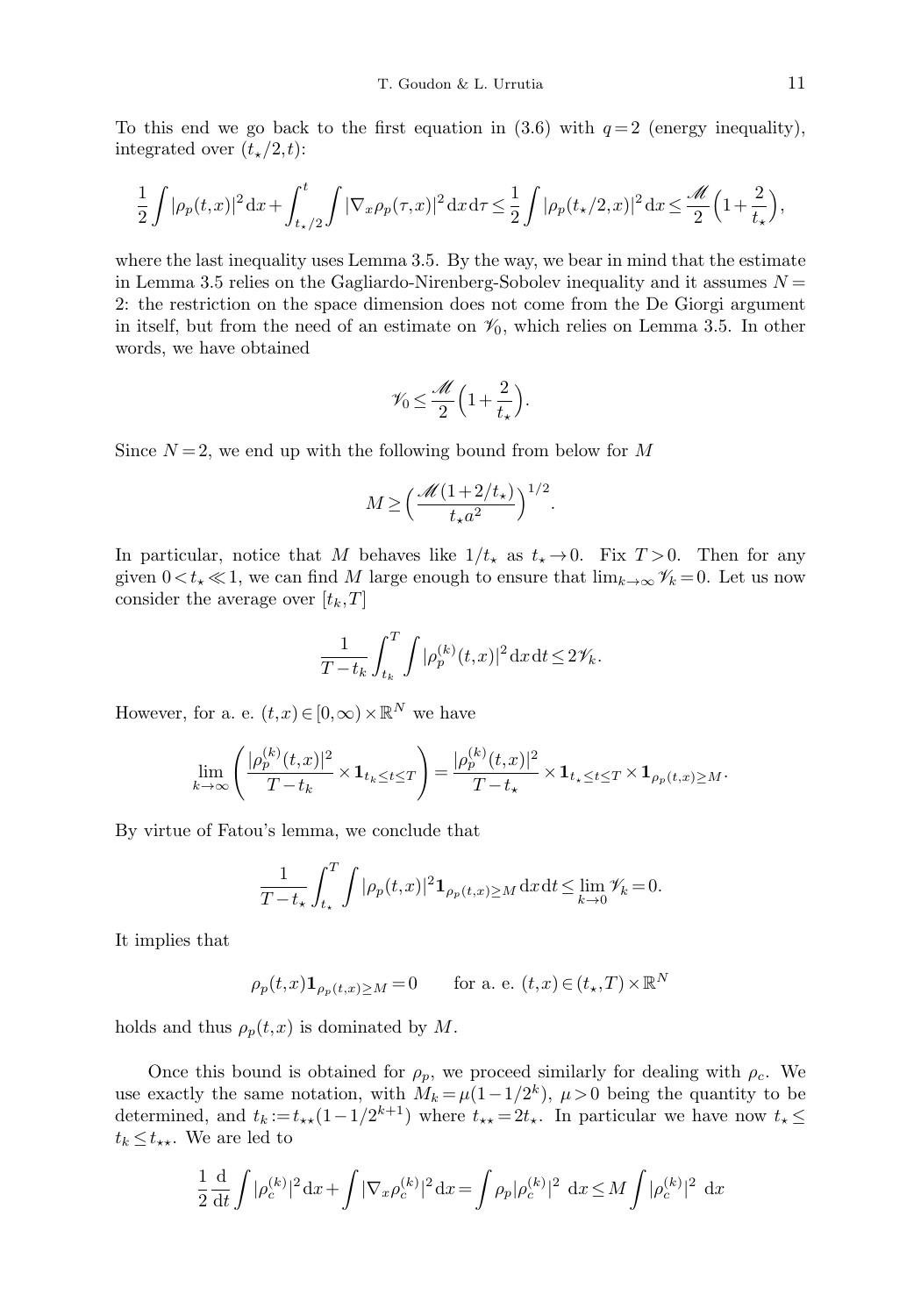where M is the bound we have just obtained for  $\rho_p$ . We integrate over [s,t], with  $t_{k-1} < s < t_k < t < T$ , and next we average over  $s \in [t_{k-1}, t_k]$ . We obtain

$$
\frac{1}{2} \int |\rho_c^{(k)}|^2 (t, x) dx + \int_{t_k}^t \int |\nabla_x \rho_c^{(k)}|^2 dx \n\leq \frac{1}{2} \frac{1}{t_k - t_{k-1}} \int_{t_{k-1}}^{t_k} \int |\rho_c^{(k)}(s, x)|^2 dx ds + M \int_{t_{k-1}}^T \int |\rho_c^{(k)}(\tau, x)|^2 dx d\tau \n\leq \left(\frac{2^k}{t_{\star\star}} + M\right) \int_{t_{k-1}}^T \int |\rho_c^{(k)}(s, x)|^2 dx ds.
$$

We now set

$$
\mathscr{V}'_k = \sup_{t_k \le t \le T} \frac{1}{2} \int |\rho_c^{(k)}|^2(t, x) \, dx + \int_{t_k}^t \int |\nabla_x \rho_c^{(k)}|^2 \, dx.
$$

Repeating the arguments detailed above yields

$$
\mathscr{V}'_k \leq \frac{2}{\mu^2} 2^{2k} \left( \frac{2^k}{t_{\star\star}} + M \right) (\mathscr{V}'_k)^2 \leq \frac{2}{\mu^2} \left( \frac{1}{t_{\star\star}} + M \right) 2^{3k} (\mathscr{V}'_{k-1})^2.
$$

We apply the same reasoning as above, which leads to impose

$$
\mu \ge \left(\frac{2\mathscr{V}_0'}{a^2}\left(M + \frac{1}{t_{\star\star}}\right)\right)^{1/2}.
$$

We need to estimate  $\mathcal{V}'_0$ . To this end we go back to (3.6)

$$
\frac{\mathrm{d}}{\mathrm{d}t} \int |\rho_c|^2 \, \mathrm{d}x + C_1 \int |\nabla_x \rho_c|^2 \, \mathrm{d}x \le C_2 \int \rho_p^3 \, \mathrm{d}x \le C_2 C m_p \int |\nabla_x \rho_p|^2 \, \mathrm{d}x
$$

by using (3.5) and mass conservation. Integrate over  $(t_{**}/2,t) = (t_*,t)$  to obtain

$$
\int |\rho_c(t,x)|^2 dx + C_1 \int_{t_{\star}}^t \int |\nabla_x \rho_c(\tau,x)|^2 dx d\tau
$$
  
\n
$$
\leq \int |\rho_c(t_{\star},x)|^2 dx + C_2 C m_p \int_{t_{\star}}^t \int |\nabla_x \rho_p(\tau,x)|^2 dx d\tau
$$
  
\n
$$
\leq \mathcal{M} \left(1 + \frac{1}{t_{\star}}\right) + C_2 C m_p \mathcal{V}_0
$$
  
\n
$$
\leq \mathcal{M} \left(1 + \frac{C C_2 m_p}{2}\right) \left(1 + \frac{2}{t_{\star}}\right).
$$

It follows that

$$
\mathscr{V}_0'\leq\mathscr{M}\Big(1+\frac{CC_2m_p}{2}\Big)\Big(1+\frac{2}{t_\star}\Big).
$$

Therefore, since  $N = 2$ , we arrive at the condition

$$
\mu \ge \left(\frac{2}{a^2}\left(M + \frac{1}{2t_\star}\right)\mathscr{M}\left(1 + \frac{CC_2m_p}{2}\right)\left(1 + \frac{2}{t_\star}\right)\right)^{1/2}
$$

which behaves like  $1/t_{\star}$  for small  $t_{\star}$ 's. We conclude that  $\rho_c(t,x) \leq \mu$  holds a. e. on  $(t_{\star\star}, T) \times \mathbb{R}^2$ . We point out that both M and  $\mu$  depend on  $t_{\star}$  and, of course, they blow up as  $t_{\star} \rightarrow 0$ . What is interesting is to remark that the estimate is uniform over large times. $\blacksquare$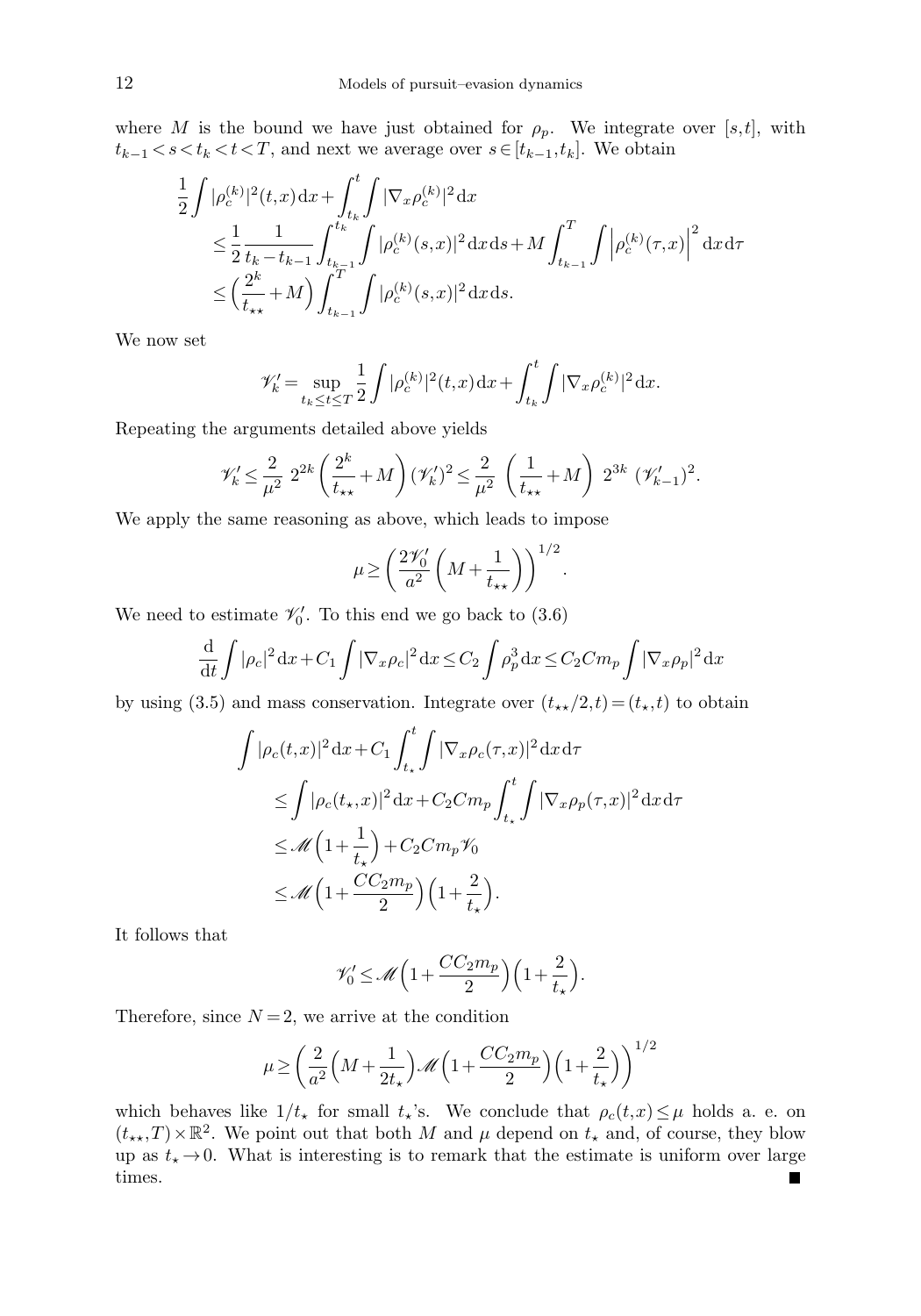## 3.4. Existence-uniqueness of solutions

We are going to obtain the solutions of  $(1.1)$ – $(1.2)$  by means of a fixed point argument. The method is quite classical and we only sketch the proof, pointing out some technical difficulties. We start by assuming that the initial data  $(\rho_{p,0},\rho_{c,0})$  belongs to  $L^1 \cap L^\infty(\mathbb{R}^N)$ . Let  $0 < T < \infty$ . We consider two functions  $\tilde{\rho}_p, \tilde{\rho}_c : (0,T) \times \mathbb{R}^N \to \mathbb{R}^N$  such that

$$
0 \le \tilde{\rho}_p(t,x) \le ||\rho_{p,0}||_{\infty}, \qquad 0 \le \tilde{\rho}_c(t,x) \le ||\rho_{c,0}||_{\infty} e^{T||\rho_{p,0}||_{\infty}},
$$
  

$$
\int \tilde{\rho}_p(t,x) dx = m_p, \qquad \int \tilde{\rho}_c(t,x) dx = m_c
$$
\n(3.9)

Let us denote by  $\mathscr{C}_T$  the (convex) set of functions that fulfil (3.9). The intermediate result states as follows (for  $N \geq 3$  it is likely far from optimal; since the regularity analysis requires  $N = 2$ , we do not elaborate more on this case here).

PROPOSITION 3.7. Let  $(\rho_{p,0}, \rho_{c,0}) \in L^1 \cap L^{\infty}(\mathbb{R}^N)$ . Furthermore, we assume that  $x \mapsto$  $x^2 \rho_{p,0}(x)$  and  $x \mapsto x^2 \rho_{c,0}(x)$  belong to  $L^1(\mathbb{R}^N)$ . Then, for any  $T > 0$ , the system  $(1.1)$ -(1.2) with data  $(\rho_{p,0}, \rho_{c,0})$  admits a unique solution in  $\mathscr{C}_T$ .

### 3.4.1. Preliminary observations

Given  $(\tilde{\rho}_p, \tilde{\rho}_c) \in \mathscr{C}_T$ , we define  $\tilde{\Phi}_p, \tilde{\Phi}_c$  by solving

$$
\Delta_x \tilde{\Phi}_p = -\alpha \tilde{\rho}_c, \qquad \Delta_x \tilde{\Phi}_c = \tilde{\rho}_p.
$$

Lemma 3.4 tells us that  $\nabla_x \tilde{\Phi}_p$  and  $\nabla_x \tilde{\Phi}_c$  are bounded functions. Then, we can introduce the solutions of the linear equations

$$
\partial_t \rho_p - \text{div}_x (\rho_p \nabla_x \tilde{\Phi}_p + \nabla_x \rho_p) = 0,
$$
  
\n
$$
\partial_t \rho_c - \text{div}_x (\rho_c \nabla_x \tilde{\Phi}_c + \nabla_x \rho_c) = 0,
$$
  
\n
$$
\rho_p \Big|_{t=0} = \rho_{p,0}, \qquad \rho_c \Big|_{t=0} = \rho_{c,0},
$$

By standard theory of parabolic equations, see e. g. [6, Th. X.9], solutions are found in  $C([0,T];L^2(\mathbb{R}^N)) \cap L^2(0,T;H^1(\mathbb{R}^N))$ . Repeating the derivation of the a priori estimates we check that  $(\rho_p, \rho_c) \in \mathscr{C}_T$ .

Let  $(\rho_p, \rho_c) = \mathscr{T}(\tilde{\rho}_p, \tilde{\rho}_c)$  and  $(\mu_p, \mu_c) = \mathscr{T}(\tilde{\mu}_p, \tilde{\mu}_c)$ . We denote by  $(\tilde{\Psi}_p, \tilde{\Psi}_c)$  the potential associated to  $(\tilde{\mu}_p, \tilde{\mu}_c)$ . We obtain

$$
\frac{1}{2} \frac{d}{dt} \int |\rho_p - \mu_p|^2 dx + \int |\nabla_x (\rho_p - \mu_p)|^2 dx
$$
  
= 
$$
-\frac{\alpha}{2} \int \tilde{\rho}_c |\rho_p - \mu_p|^2 dx - \int \mu_p \nabla_x (\tilde{\Phi}_p - \tilde{\Psi}_p) \cdot \nabla_x (\rho_p - \mu_p) dx
$$
  

$$
\leq \frac{1}{2} \int |\nabla_x (\rho_p - \mu_p)|^2 dx + \frac{1}{2} \int \mu_p^2 |\nabla_x (\tilde{\Phi}_p - \tilde{\Psi}_p)|^2 dx.
$$

It follows that

$$
\frac{\mathrm{d}}{\mathrm{d}t} \int |\rho_p - \mu_p|^2 \mathrm{d}x + \int |\nabla_x (\rho_p - \mu_p)|^2 \mathrm{d}x \n\leq \left( \int \mu_p^{2q/(q-2)} \mathrm{d}x \right)^{(q-2)/q} \left( \int |\nabla_x (\tilde{\Phi}_p - \tilde{\Psi}_p)|^q \mathrm{d}x \right)^{2/q}.
$$

When the space dimension N is larger than 2, we can use the following Hardy– Littlewood–Sobolev inequality [24, Th. 4.3].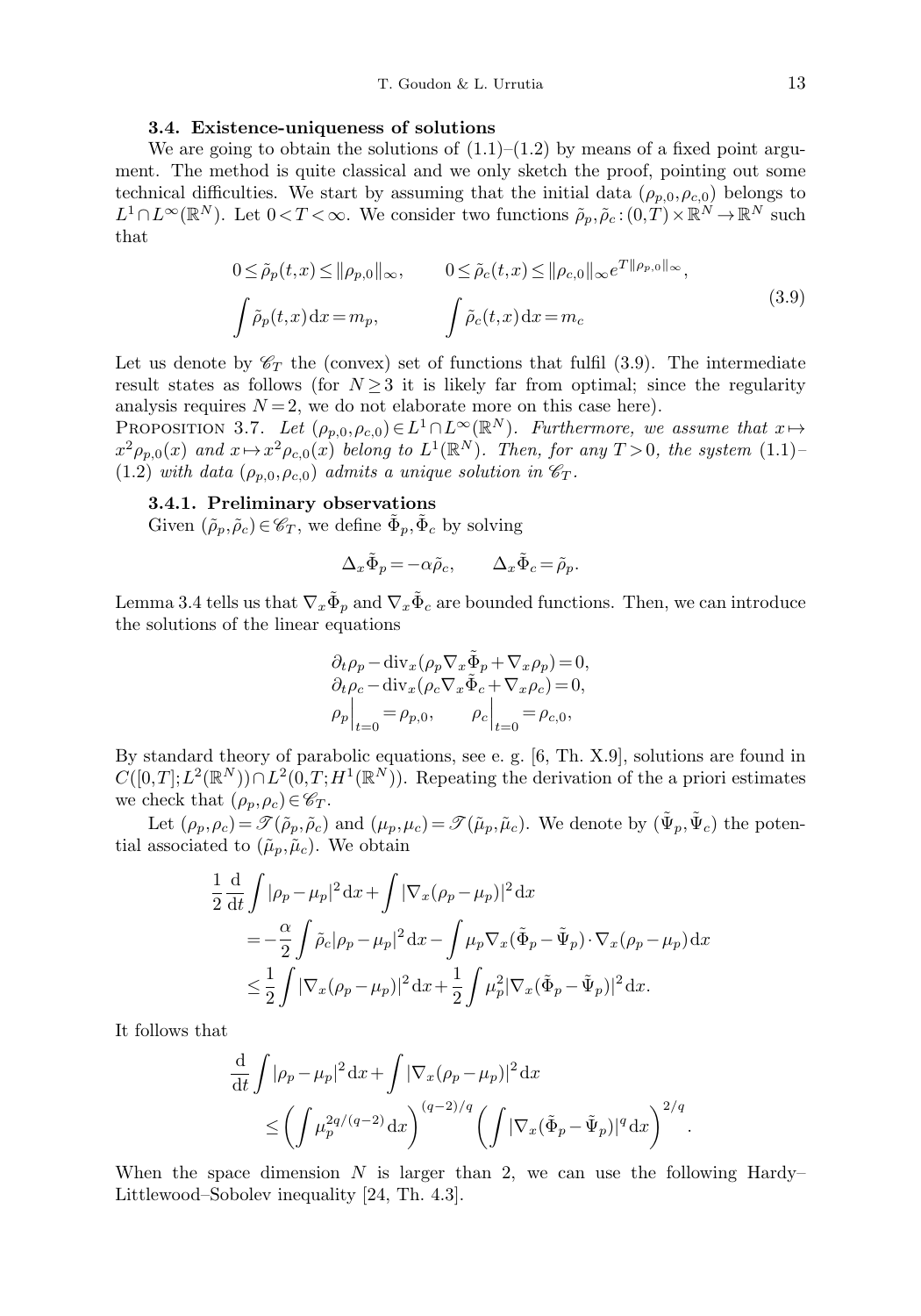LEMMA 3.8. Let  $\alpha > 1$ . The operator defined by

$$
H: f \mapsto \int \frac{f(y)}{|x - y|^{N/\alpha}} \, \mathrm{d}y
$$

is continuous from  $L^p(\mathbb{R}^N)$  to  $L^q(\mathbb{R}^N)$  for any  $1 < p < \frac{\alpha}{\alpha-1}$  and  $1/q = 1/p + 1/\alpha - 1$ .

Let  $N \ge 3$ ; we use Lemma 3.8 with  $\alpha = \frac{N}{N-1}$  and  $p=2$ . It leads to  $q = \frac{2N}{N-2} > 2$ , and we denote by  $|||H|||$  the corresponding norm. As a matter of fact, we note that

$$
\left(\int \rho_p^{2q/(q-2)} dx\right)^{(q-2)/q} = \|\rho_p\|_{2q/(q-2)}^2 \le \|\rho_p\|_{\infty}^{(q+2)/q} \|\rho_p\|_1^{(q-2)/q}
$$

$$
\le \|\rho_{p,0}\|_{\infty}^{(q+2)/q} m_p^{(q-2)/q} = C_0.
$$

We are thus led to

$$
\frac{\mathrm{d}}{\mathrm{d}t} \int |\rho_p - \mu_p|^2 \, \mathrm{d}x + \int |\nabla_x (\rho_p - \mu_p)|^2 \, \mathrm{d}x \le C_0 |||H|| ||\int |\tilde{\rho}_c - \tilde{\mu}_c|^2 \, \mathrm{d}x.
$$

We proceed similarly for the chaser specie, and we obtain

$$
\frac{d}{dt} \int |\rho_c - \mu_c|^2 dx + \int |\nabla_x (\rho_c - \mu_c)|^2 dx
$$
\n
$$
\leq ||\rho_{p,0}||_{\infty} \int |\rho_c - \mu_c|^2 dx
$$
\n
$$
+ ||\rho_{c,0}||_{\infty}^{(q+2)/q} e^{T||\rho_{p,0}||_{\infty} (q+2)/q} m_c^{(q-2)/q} |||H|| || \int |\tilde{\rho}_p - \tilde{\mu}_p|^2 dx.
$$

We add these two inequalities and we apply the Grönwall lemma. It allows us to define a constant  $\mathscr{K}(T)$ , which depends on T and on the  $L^1$  and  $L^{\infty}$  norms of the data such that

$$
\int (|\rho_p - \mu_p|^2 + |\rho_c - \mu_c|^2)(t, x) dx
$$
\n
$$
\leq e^{T || \rho_{p,0} ||_{\infty}} \left( \int (|\rho_{p,0} - \mu_{p,0}|^2 + |\rho_{c,0} - \mu_{c,0}|^2) dx \right)
$$
\n
$$
+ T \mathcal{K}(T) \sup_{0 \leq s \leq T} \int (|\tilde{\rho}_p - \tilde{\mu}_p|^2 + |\tilde{\rho}_c - \tilde{\mu}_c|^2)(s, x) dx \right).
$$
\n(3.10)

Relation (3.10) holds when  $N \geq 3$  and it proves

- that  $\mathscr{T}:(\tilde{\rho}_p, \tilde{\rho}_c) \mapsto (\rho_p, \rho_c)$  is continuous on  $L^{\infty}(0,T; L^2(\mathbb{R}^N))$ . Actually it defines a contraction mapping in this space when  $T$  is small enough, which implies the local existence–uniqueness of a solution in  $\mathscr{C}_T$ .
- whatever the choice of T, the uniqueness of the solutions in  $\mathcal{C}_T$ , by means of the Grönwall lemma, as well as the continuity of the solution with respect to the initial data.

When  $N = 2$  the argument to get uniqueness is more involved as we shall see below. In what follows, we shall also use the following observation:

$$
\frac{\mathrm{d}}{\mathrm{d}t} \int \frac{x^2}{2} \rho_p \, \mathrm{d}x = -\int x \cdot \nabla_x \rho_p - \int x \cdot \nabla_x \tilde{\Phi}_p \rho_p \, \mathrm{d}x \n\le N \int \rho_p \, \mathrm{d}x + \|\nabla_x \tilde{\Phi}_p\|_{\infty} \left(\int \rho_p \, \mathrm{d}x\right)^{1/2} \left(\int x^2 \rho_p \, \mathrm{d}x\right)^{1/2} \n\le m_p \left(N + \frac{1}{2} \|\nabla_x \tilde{\Phi}_p\|_{\infty}^2\right) + \frac{1}{2} \int x^2 \rho_p \, \mathrm{d}x.
$$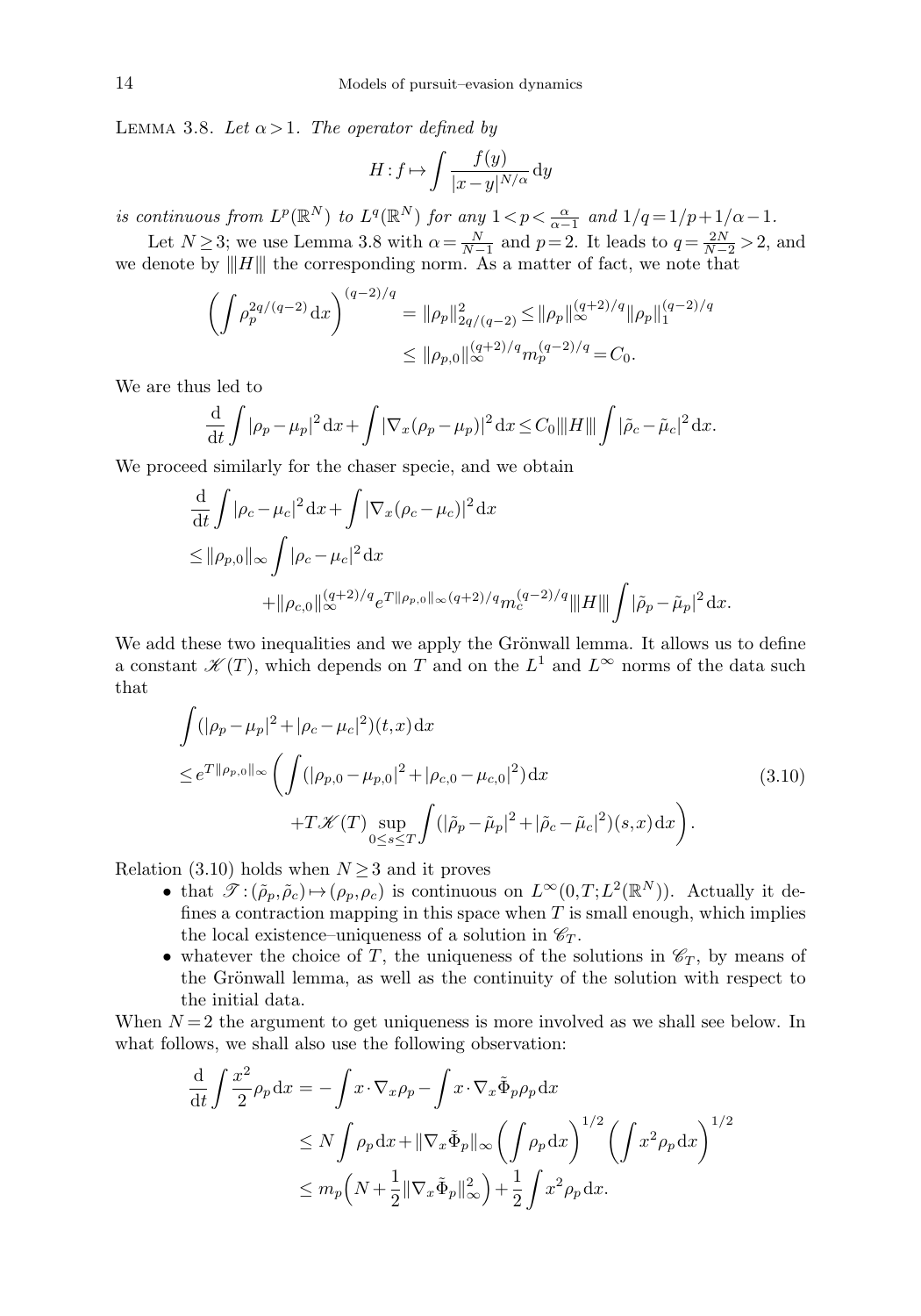By Lemma 3.4, we have

$$
\|\nabla_x \tilde{\Phi}_p\|_{\infty} \le C_2 \|\tilde{\rho}_c\|_1^{1/N} \|\tilde{\rho}_c\|_{\infty}^{1-1/N} \le \Upsilon(T),
$$

where  $\Upsilon(T)$  depends on the  $L^1$  and  $L^{\infty}$  norms of the data and has an exponential growth with respect to T. From now on, we use the generic notation  $\Upsilon(T)$  for such a quantity, while the precise value of the constant might vary from a line to another. A similar computation holds for  $\rho_c$ . Applying the Grönwall lemma, we deduce that

$$
\int x^2 \rho_p dx + \int x^2 \rho_c dx \le \Upsilon(T)
$$
\n(3.11)

holds. Finally, the analysis uses the following claim, the proof of which can be found in the Appendix B, for the sake of completeness.

LEMMA 3.9. The operator  $f \mapsto \int_{\mathbb{R}^N} \frac{x-y}{|x-y|^N} f(y) dy$  is continuous and compact from  $L^1(\mathbb{R}^N)$  to  $L^q(B(0,R))$  for any  $1 \leq q < \frac{N}{N-1}$  and  $0 < R < \infty$ .

## 3.4.2. Global existence

Let us go back to the existence of solutions. We already know that  $\mathcal{T}(\mathscr{C}_T) \subset$  $\mathscr{C}_T$ . We are going to prove that  $\mathscr{T}$  is continuous for the  $L^1((0,T)\times\mathbb{R}^N)$ -norm. We consider  $(\tilde{\rho}_{p,n}, \tilde{\rho}_{c,n}) \in \mathscr{C}_T$  which converges to  $(\tilde{\rho}_p, \tilde{\rho}_c)$  in  $L^1((0,T) \times \mathbb{R}^N)$ . Of course the limit belongs to  $\mathcal{C}_T$ . Reproducing the same manipulations as above, we find

$$
\frac{\mathrm{d}}{\mathrm{d}t} \int |\rho_{p,n} - \rho_p|^2 \mathrm{d}x + \int |\nabla_x \rho_{p,n} - \nabla_x \rho_p|^2 \mathrm{d}x
$$
\n
$$
\leq -\alpha \int \tilde{\rho}_c |\rho_{p,n} - \rho_p|^2 \mathrm{d}x + \int \rho_{p,n}^2 |\nabla_x (\tilde{\Phi}_{p,n} - \tilde{\Phi}_p)|^2 \mathrm{d}x.
$$

For any  $0 < R < \infty$ , the last integral can be dominated by

$$
\|\rho_{p,n}\|_{\infty}^2 \|\nabla_x(\tilde{\Phi}_{p,n}-\tilde{\Phi}_p)\|_{\infty} \int_{|x|\leq R} |\nabla_x(\tilde{\Phi}_{p,n}-\tilde{\Phi}_p)| dx \n+\|\rho_{p,n}\|_{\infty} \|\nabla_x(\tilde{\Phi}_{p,n}-\tilde{\Phi}_n)\|_{\infty}^2 \int_{|x|\geq R} \rho_{p,n} dx.
$$

On the one hand, since  $\rho_{p,n}$  lies in  $\mathscr{C}_T$ , we can find  $\Upsilon(T)>0$  such that  $\|\rho_{p,n}\|_{\infty}\leq \Upsilon(T)$ and we also have  $\|\nabla_x \tilde{\Phi}_{p,n}\|_{\infty} \leq \Upsilon(T)$ ,  $\|\nabla_x \tilde{\Phi}_p\|_{\infty} \leq \Upsilon(T)$ . On the other hand, by (3.11), we get  $\sup_n \int_{|x| \ge R} \rho_{p,n} dx \le \frac{\Upsilon(T)}{R^2}$ . Similar observations hold for  $\rho_{c,n}$ . Therefore, we obtain

$$
\frac{\mathrm{d}}{\mathrm{d}t} \int (|\rho_{p,n} - \rho_p|^2 + |\rho_{c,n} - \rho_c|^2) \mathrm{d}x + \int (|\nabla_x \rho_{p,n} - \nabla_x \rho_p|^2 + |\nabla_x \rho_{c,n} - \nabla_x \rho_c|^2) \mathrm{d}x
$$
\n
$$
\leq \Upsilon(T) \left( \int (|\rho_{p,n} - \rho_p|^2 + |\rho_{c,n} - \rho_c|^2) \mathrm{d}x + \frac{1}{R^2} + \int_{|x| \leq R} (|\nabla_x (\tilde{\Phi}_{p,n} - \tilde{\Phi}_p)| + |\nabla_x (\tilde{\Phi}_{c,n} - \tilde{\Phi}_c)|) \mathrm{d}x \right).
$$

Let  $\delta > 0$ . We apply the Grönwall lemma again. For  $T > 0$  fixed, we can find R large enough, depending on T and  $\delta$ , so that

$$
\int (|\rho_{p,n} - \rho_p|^2 + |\rho_{c,n} - \rho_c|^2) dx
$$
  
\n
$$
\leq \delta + \Upsilon(T) \int_0^T \int_{|x| \leq R} (|\nabla_x (\tilde{\Phi}_{p,n} - \tilde{\Phi}_p)| + |\nabla_x (\tilde{\Phi}_{c,n} - \tilde{\Phi}_c)|) dx ds.
$$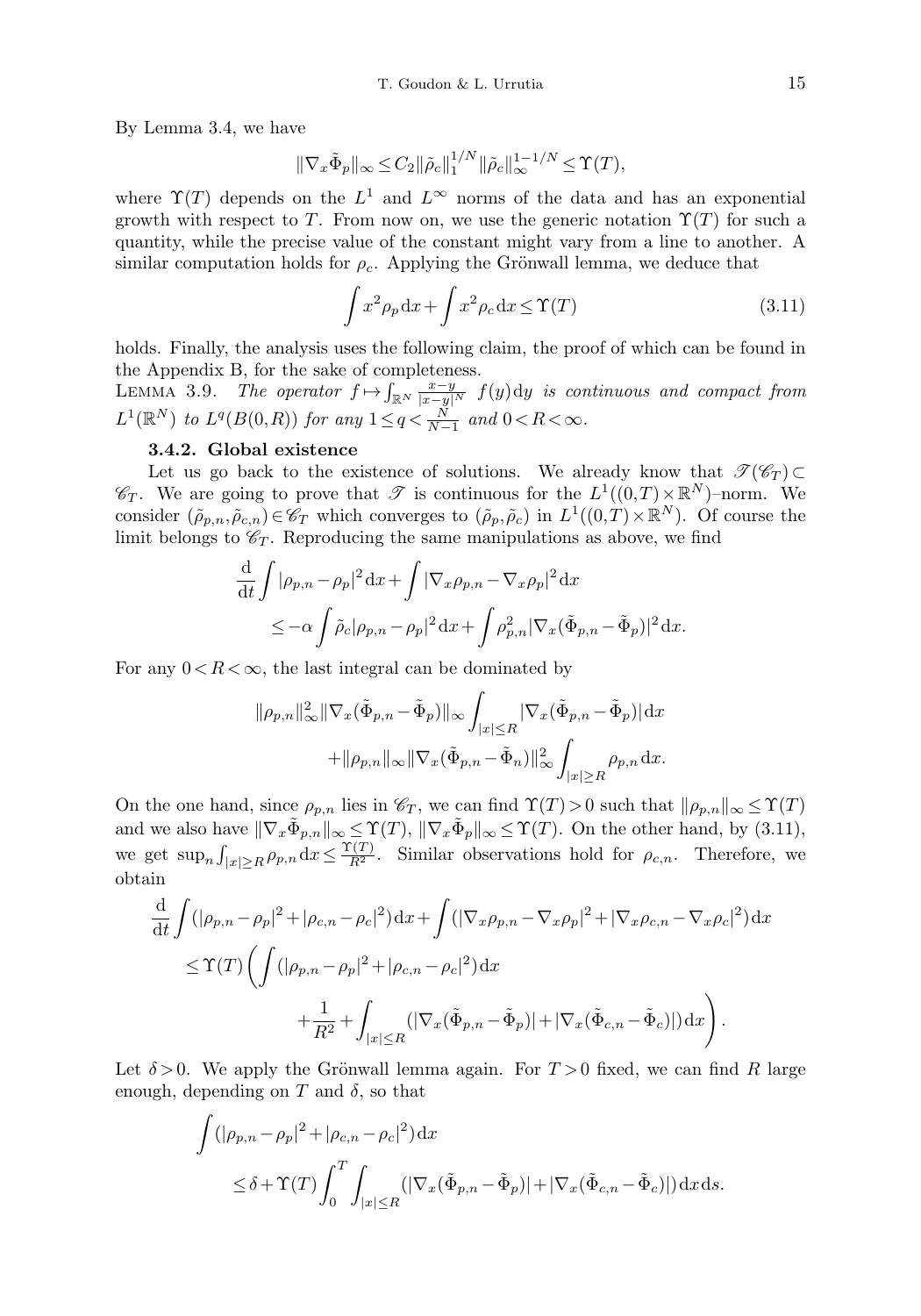Going back to Lemma 3.9, we conclude that  $(\rho_{p,n}, \rho_{c,n}) \to (\rho_p, \rho_c)$  in  $L^{\infty}(0,T; L^2(\mathbb{R}^N))$ as  $n \to \infty$ . We deduce that the convergence also holds in  $L^1((0,T) \times \mathbb{R}^N)$  since

$$
\int_{0}^{T} \int |\rho_{p,n} - \rho_{p}| dx dt \leq T \sqrt{|B(0,R)|} \left( \sup_{0 \leq t \leq T} \int |\rho_{p,n} - \rho_{p}|^{2} dx \right)^{1/2} + \frac{T}{R^{2}} \sup_{n} \sup_{0 \leq t \leq T} \int x^{2} (\rho_{p,n} + \rho_{p}) dx,
$$
\n(3.12)

where we choose R large enough and then let  $n\rightarrow\infty$ . A similar estimate applies for  $\rho_{c,n} - \rho_c$ .

Next, we establish that  $\mathscr T$  is a compact mapping for the  $L^1$  norm. Let  $((\tilde{\rho}_{p,n},\tilde{\rho}_{c,n}))_{n\in\mathbb{N}}$  be a sequence in  $\mathscr{C}_T$ . We already know that  $\rho_{p,n}$  and  $\rho_{c,n}$  are both bounded in  $L^{\infty}(0,T;L^2(\mathbb{R}^N)) \cap L^2(0,T;H^1(\mathbb{R}^N))$ . Furthermore  $\partial_t \rho_{p,n} = \text{div}_x(\nabla_x \rho_{p,n} +$  $\rho_{p,n} \nabla_x \tilde{\Phi}_{p,n}$  is bounded in  $L^2(0,T;H^{-1}(\mathbb{R}^N))$ . The Aubin-Lions-Simon Lemma [36, Sect. 8, Cor. 4 tells us that  $\rho_{p,n}$  is compact in  $L^2((0,T) \times B(0,R))$  for any  $0 < R < \infty$ . Reasoning as in (3.12) we deduce that  $\rho_{p,n}$  is compact in  $L^1((0,T)\times\mathbb{R}^2)$ . A similar conclusion applies to  $\rho_{c,n}$ . The Schauder theorem ensures the existence of a fixed point  $(\rho_p, \rho_c) = \mathcal{F}(\rho_p, \rho_c) \in \mathcal{C}_T$ , thus a solution of  $(1.1)$ – $(1.2)$ .

## 3.4.3. Uniqueness  $(N=2)$

It remains to discuss the uniqueness of the solutions in dimension  $N = 2$  (the case of higher dimension being treated through (3.10)). To this end, our argument is inspired from [34] (note that the necessary adaptations are not fully detailed in [13] for the specific case of dimension  $N=2$ ). The proof uses the following claims (we refer the reader for instance to [12, Lemma 1], and [8, Th. 3.1.3] respectively)

LEMMA 3.10. Assume  $N=2$ . Let  $\rho \in L^1 \cap L^2(\mathbb{R}^2)$  such that  $x \mapsto |x|\rho(x) \in L^1(\mathbb{R}^2)$  and  $\int \rho dx = 0$ . Let  $\Phi = \frac{1}{2\pi} \int \ln(|x-y|) \rho(y) dy$ . Then  $\nabla_x \Phi$  belongs to  $L^2(\mathbb{R}^2)$ .

LEMMA 3.11 (Calderon-Zygmung inequality). There exists  $K_{\star} > 0$  such that for any  $1 < q_0 \leq q < \infty$  and any  $g \in L^q(\mathbb{R}^N)$ , the function  $V(x) = \int \frac{x-y}{|x-y|}$  $\frac{g(y)}{|x-y|^{N-1}}$ dy satisfies

$$
\|\nabla_x V\|_q \le K_\star\ q\|g\|_q.
$$

Let  $\rho_{p,j}, \rho_{c,j}$ , with  $j \in \{1,2\}$ , be two solutions of  $(1.1)$ – $(1.2)$ , associated to the same initial data. We set  $P = \rho_{p,1} - \rho_{p,2}$ ,  $C = \rho_{c,1} - \rho_{c,2}$ ,  $\Psi_P = \Phi_{p,1} - \Phi_{p,2}$ ,  $\Psi_C = \Phi_{c,1} - \Phi_{c,2}$ . We have

$$
\partial_t P - \text{div}_x (P \nabla_x \Phi_{p,1} + \rho_{p,2} \nabla_x \Psi_P) = \Delta_x P,
$$
  

$$
\partial_t C - \text{div}_x (C \nabla_x \Phi_{c,1} + \rho_{c,2} \nabla_x \Psi_C) = \Delta_x C,
$$

with

$$
-\Delta_x \Phi_P = \alpha C, \qquad \Delta_x \Phi_C = P.
$$

The solutions constructed above are such that the non negative functions  $\rho_{p,j}, \rho_{c,j}$  are bounded in  $L^{\infty}(0,T;L^{1}\cap L^{\infty}(\mathbb{R}^{2}))$ , with  $x^{2}(\rho_{p,j}+\rho_{c,j})$  bounded in  $L^{\infty}(0,T;L^{1}(\mathbb{R}^{2}))$ . In particular, we have  $P, C \in L^{\infty}(0,T; L^{1} \cap L^{\infty}(\mathbb{R}^{2}))$ , with  $x^{2}P, x^{2}C \in L^{\infty}(0,T; L^{1}(\mathbb{R}^{2}))$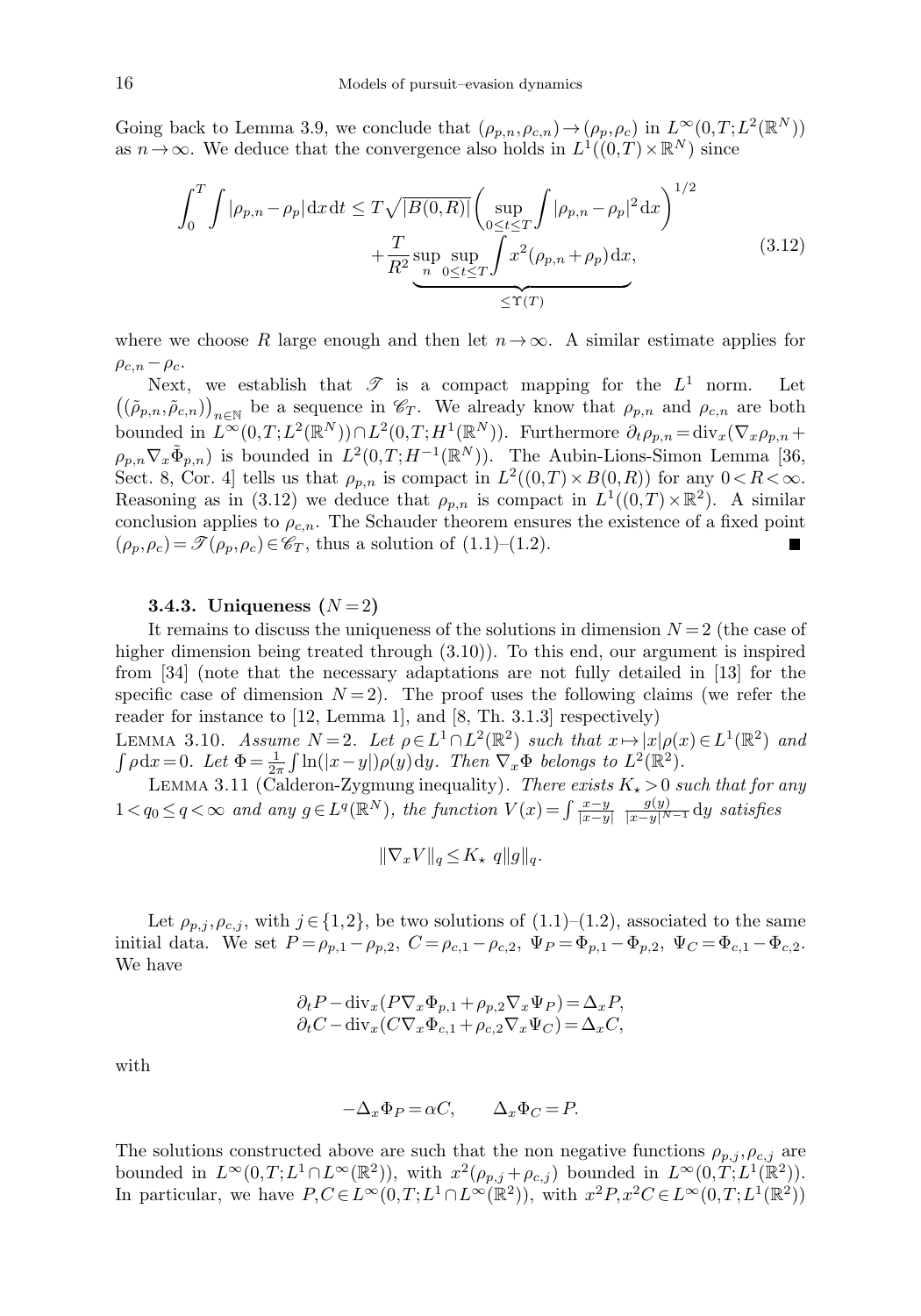and  $\int P dx = 0 = \int C dx$ . According to Lemma 3.10, we thus have  $\nabla_x \Psi_P, \nabla_x \Psi_C \in$  $L^{\infty}(0,T;L^2(\mathbb{R}^2))$ . We compute

$$
\frac{1}{2} \frac{d}{dt} \int \left( |\nabla_x \Psi_P|^2 + |\nabla_x \Psi_C|^2 \right) dx = \alpha \int \Psi_P \partial_t C dx - \int \Psi_C \partial_t P dx
$$
  
\n
$$
= -\alpha \int \nabla_x \Psi_P \cdot (C \nabla_x \Phi_{c,1} + \rho_{c,2} \nabla_x \Psi_C) dx - \alpha \int \nabla_x \Psi_P \cdot \nabla_x C dx
$$
  
\n
$$
+ \int \nabla_x \Psi_C \cdot (P \nabla_x \Phi_{p,1} + \rho_{p,2} \nabla_x \Psi_P) dx + \int \nabla_x \Psi_C \cdot \nabla_x P dx
$$
  
\n
$$
= I + \int \nabla_x \Psi_P \cdot \nabla_x \Psi_C (\rho_{p,2} - \alpha \rho_{c,2}) dx
$$
  
\n
$$
- \alpha \int \nabla_x \Psi_P \cdot \nabla_x C dx + \int \nabla_x \Psi_C \cdot \nabla_x P dx
$$

where we have set

$$
I = \int (-\alpha C \nabla_x \Phi_{c,1} \cdot \nabla_x \Psi_P + P \nabla_x \Phi_{p,1} \cdot \nabla_x \Psi_C) dx
$$
  
= 
$$
\int (\Delta_x \Psi_P \nabla_x \Phi_{c,1} \cdot \nabla_x \Psi_P + \Delta_x \Psi_C \nabla_x \Phi_{p,1} \cdot \nabla_x \Psi_C) dx.
$$

Using several integration by parts, this integral can be recast as

$$
I = -\int D_x^2 \Phi_{c,1} \nabla_x \Psi_P \cdot \nabla_x \Psi_P \,dx + \frac{1}{2} \int \rho_{p,1} |\nabla_x \Psi_P|^2 \,dx - \int D_x^2 \Phi_{p,1} \nabla_x \Psi_C \cdot \nabla_x \Psi_C \,dx - \frac{\alpha}{2} \int \rho_{c,1} |\nabla_x \Psi_C|^2 \,dx.
$$

Therefore, we arrive at the following estimate

$$
\frac{1}{2} \frac{d}{dt} \int \left( |\nabla_x \Psi_P|^2 + |\nabla_x \Psi_C|^2 \right) dx
$$
\n
$$
\leq \Upsilon(T) \int \left( |\nabla_x \Psi_P|^2 + |\nabla_x \Psi_C|^2 \right) dx + \frac{1}{2} \int \left( |\nabla_x P|^2 + |\nabla_x C|^2 \right) dx
$$
\n
$$
- \int D_x^2 \Phi_{c,1} \nabla_x \Psi_P \cdot \nabla_x \Psi_P dx - \int D_x^2 \Phi_{p,1} \nabla_x \Psi_C \cdot \nabla_x \Psi_C dx,
$$

where, as above,  $\Upsilon(T) > 0$  depends on the  $L^1$  and  $L^{\infty}$  norms of the initial data. We are going to combine this estimate to

$$
\frac{1}{2} \frac{d}{dt} \int P^2 dx + \int |\nabla_x P|^2 dx = -\int \nabla_x P \cdot (P \nabla_x \Phi_{p,1} + \rho_{p,2} \nabla_x \Psi_P) dx
$$
  
\n
$$
= -\frac{\alpha}{2} \int \rho_{c,1} P^2 dx - \int \rho_{p,2} \nabla_x \Psi_P \cdot \nabla_x P dx
$$
  
\n
$$
\leq \frac{\alpha ||\rho_{c,1}||_{\infty}}{2} \int P^2 dx + \frac{||\rho_{p,2}||_{\infty}^2}{2} \int |\nabla_x \Psi_P|^2 dx + \frac{1}{2} \int |\nabla_x P|^2 dx,
$$

and, similarly,

$$
\frac{1}{2} \frac{d}{dt} \int C^2 dx + \int |\nabla_x C|^2 dx \n\leq \frac{\|\rho_{p,1}\|_{\infty}}{2} \int C^2 dx + \frac{\|\rho_{c,2}\|_{\infty}^2}{2} \int |\nabla_x \Psi_C|^2 dx + \frac{1}{2} \int |\nabla_x C|^2 dx.
$$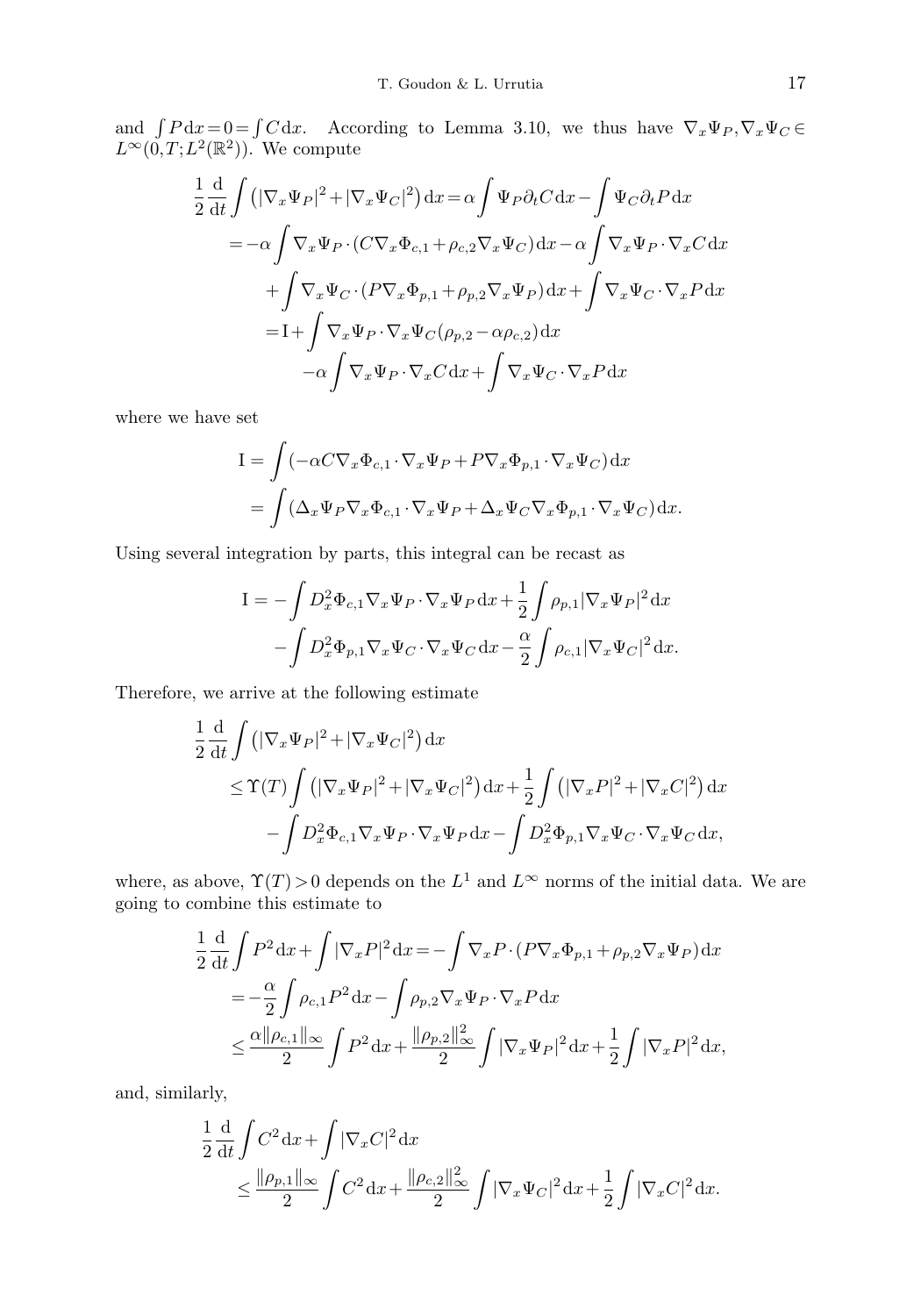Let us denote

$$
\mathscr{E}(t) = \int (|C(t,x)|^2 + |P(t,x)|^2) \, dx + \int (|\nabla_x \Psi_P(t,x)|^2 + |\nabla_x \Psi_C(t,x)|^2) \, dx.
$$

The previous manipulations allow us to obtain

$$
\frac{\mathrm{d}}{\mathrm{d}t}\mathscr{E} \leq \Upsilon(T)\mathscr{E} - \int D_x^2 \Phi_{c,1} \nabla_x \Psi_P \cdot \nabla_x \Psi_P \, \mathrm{d}x - \int D_x^2 \Phi_{p,1} \nabla_x \Psi_C \cdot \nabla_x \Psi_C \, \mathrm{d}x.
$$

The last integrals can be dominated by using Hölder's inequality; we are led to

$$
\|D_x^2 \Phi_{c,1}\|_q \left( \int |\nabla_x \Psi_P|^{2q'} dx \right)^{1/q'} + \|D_x^2 \Phi_{p,1}\|_q \left( \int |\nabla_x \Psi_C|^{2q'} dx \right)^{1/q'}
$$
  

$$
\leq \|D_x^2 \Phi_{c,1}\|_q \|\nabla_x \Psi_P\|_\infty^{2/q} \left( \int |\nabla_x \Psi_P|^2 dx \right)^{1/q'}
$$
  

$$
+ \|D_x^2 \Phi_{p,1}\|_q \|\nabla_x \Psi_C\|_\infty^{2/q} \left( \int |\nabla_x \Psi_C|^2 dx \right)^{1/q'}.
$$

The second derivatives can be controlled by appealing to Lemma 3.11. Note that

- on the one hand, both  $\rho = \rho_{p,j}$  and  $\rho = \rho_{c,j}$  satisfy the rough estimate  $\|\rho\|_q \leq$  $\|\rho\|_1 + \|\rho\|_{\infty},$
- on the other hand, for any  $q \ge 2$ ,  $\|\nabla_x \Psi_P\|_{\infty}^{2/q} \le 1 + \|\nabla_x \Phi_{p,1}\|_{\infty} + \|\nabla_x \Phi_{p,2}\|_{\infty}$ holds, as well as a similar estimate for  $\nabla_x \Psi_C$ .

We can thus find a constant  $\Upsilon(T)>0$ , which does not depend on  $q\geq 2$ , such that

$$
\frac{\mathrm{d}}{\mathrm{d}t} \mathscr{E} \leq \Upsilon(T) (\mathscr{E} + q \mathscr{E}^{1-1/q}).
$$

We simply write  $\mathscr{E} = (\frac{1}{q} \mathscr{E}^{1/q}) \times q \mathscr{E}^{1-1/q}$ , where  $q \ge 2$  and we already know that  $t \mapsto \mathscr{E}(t)$ is bounded on  $[0,T]$ . We arrive at

$$
\frac{\mathrm{d}}{\mathrm{d}t} \mathscr{E} \leq q \Upsilon(T) \mathscr{E}^{1-1/q}.
$$

We remind the reader that  $\mathscr{E}(0) = 0$ . Pick  $\eta > 0$  and let  $t \in [0,T] \mapsto z_n(t)$  be the solution of the ODE  $\frac{d}{dt}z_{\eta}(t) = \Upsilon(T)q(\eta + z_{\eta}(t))^{1-1/q}$ , with  $z_{\eta}(0) = \eta$ . We find  $z_{\eta}(t) = ((2\eta)^{1/q} +$  $\Upsilon(T)t)^{q} - \eta$ . Clearly  $\mathscr{E}(t) \leq z_{\eta}(t)$  holds for any  $\eta > 0$ . Letting  $\eta$  go to 0, we deduce that  $\mathscr{E} \leq (\Upsilon(T)t)^q$  holds for any  $2 \leq q < \infty$ . We now let q go to  $\infty$  which yields  $\mathscr{E}(t) = 0$ provided  $0 \le t \le 1/\Upsilon(T)$ . We repeat the argument on successive time intervals of length  $1/\Upsilon(T)$ , and we conclude that E vanishes on the whole interval  $[0,T]$ . It implies  $\nabla_x \Psi_P =$  $\nabla_x \Psi_C = 0, P = C = 0.$ 

## 3.4.4. Unbounded data

We detail in the case  $N = 2$  how to extend the existence result to unbounded data. If the initial data  $(\rho_{p,0}, \rho_{c,0})$  lies in  $C_c^{\infty}(\mathbb{R}^2)$ , standard results about the regularity of solutions of parabolic equations can be used, and we can justify for these solutions the derivation of the a priori estimates. In particular they are uniformly bounded. Finally, we wish to extend the set of initial data, considering possibly unbounded data. The regularity analysis provides a priori estimates in  $L^q$  for any  $1 < q \leq \infty$ , depending only on the  $L^1$  norm of the data, for any positive time. However, the estimates blow up as  $t\to 0$ ,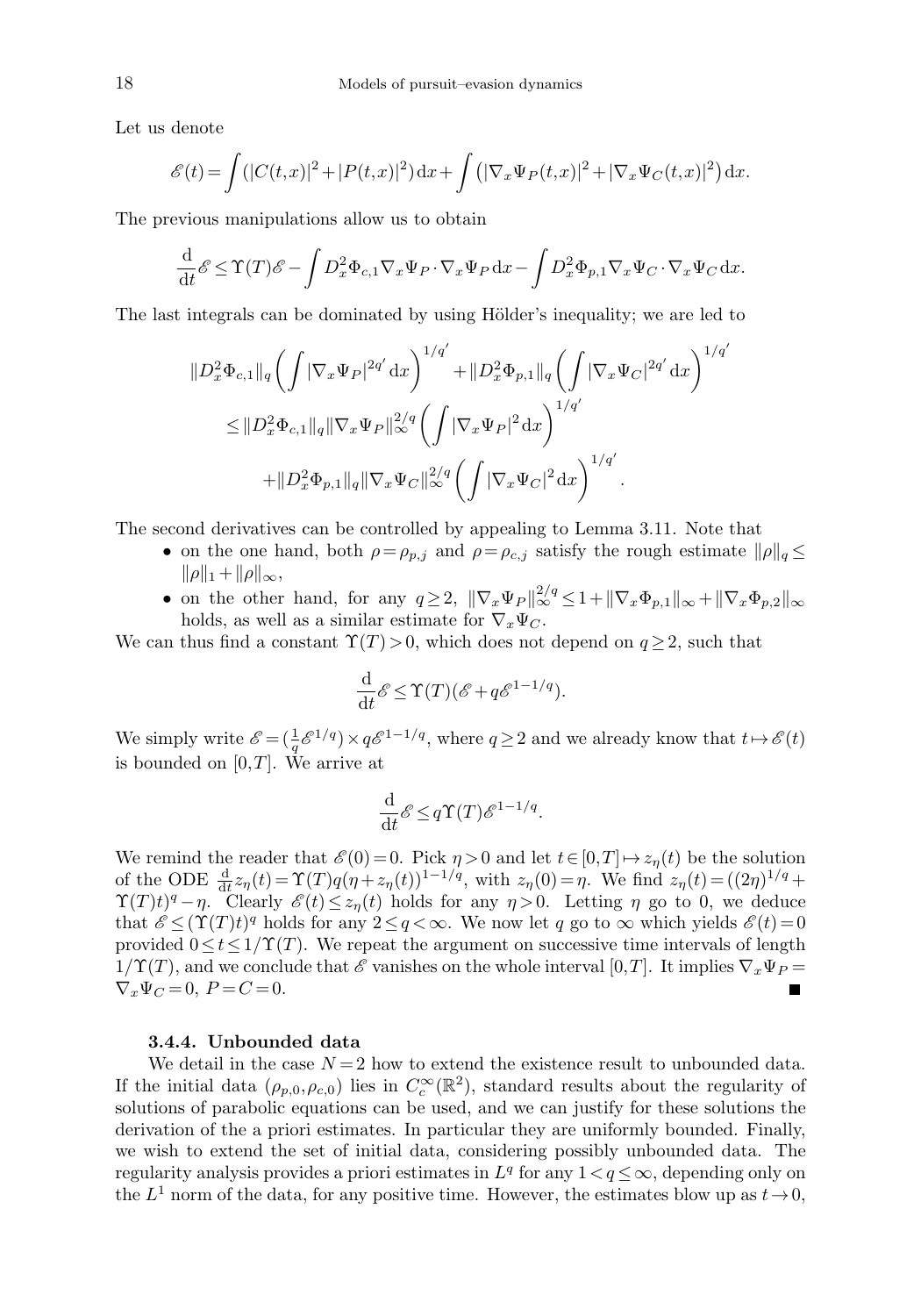and the singularity is not integrable on  $[0, T]$ . Therefore, we are still facing the difficulty of defining the product  $\rho \nabla_x \Phi$ . For the Keller–Segel system (1.6), a symmetrisation trick can be used in order to compensate, in dimension  $N = 2$  (and  $N = 1$ ) the singularity of the convolution kernel, see the formulation in [12, 33, 35]. Due to the crossing in the coupling, this trick does not operate here. Moreover, we shall work by approximation from bounded data, and we are facing the difficulty of the lack of compactness in Lebesgue's spaces of sequences which are only bounded in  $L^1$ . For these reasons, we work with initial data in  $L^{1+\delta}(\mathbb{R}^2)$ ,  $\delta > 0$ .

Let  $\rho_{p,0}, \rho_{c,0}$  be in  $L^{1+\delta}(\mathbb{R}^2)$ . We take a sequence of smooth initial data  $\rho_{p,0}^n, \rho_{c,0}^n \in$  $C_c^{\infty}(\mathbb{R}^2)$  that converges to  $\rho_{p,0}, \rho_{c,0}$  in  $L^{1+\delta}(\mathbb{R}^2)$  As said above the a priori estimates apply to the solution  $(\rho_p^n, \rho_c^n)$  associated to  $(\rho_{p,0}^n, \rho_{c,0}^n)$ :  $\rho_p^n, \rho_c^n$  are bounded in the space  $L^{\infty}(0,T;L^{1+\delta}(\mathbb{R}^2))$ , with  $\nabla_x(\rho_p^n)^{(1+\delta)/2}$  and  $\hat{\nabla}_x(\rho_c^n)^{(1+\delta)/2}$  bounded in  $L^2((0,T)\times\mathbb{R}^2)$ . Owing to (3.5), we deduce that  $\rho_p^n$  and  $\rho_c^n$  are bounded in  $L^{2+\delta}((0,T)\times\mathbb{R}^2)$ . Since, by Lemma 3.9,  $\nabla_x \Phi_p^n$  and  $\nabla_x \Phi_c^n$  are bounded in  $L^q_{loc}((0,T)\times \mathbb{R}^2)$ , for any  $1\leq q<2$ , the products  $\rho_p^n \nabla_x \Phi_p^n$  and  $\rho_c^n \nabla_x \Phi_c^n$  lies in a bounded set of  $L^1_{loc}((0,T)\times \mathbb{R}^2)$ . We are left with the task of passing to the limit in the non linear terms. We only treat the prey equation, the chaser equation being treated in a similar way. We can assume, possibly at the price of extracting subsequences, that  $\rho_p^n \to \rho_p$  weakly in  $L^{2+\delta}((0,T) \times$  $\mathbb{R}^2$  and  $\nabla_x \Phi_p^n \rightharpoonup \nabla_x \Phi_p$  weakly in  $L^q((0,T) \times B(0,R))$  for any  $1 \leq q < 2$  and  $0 < R < \infty$ . Furthermore, on the one hand, by Lemma 3.9, we have the following "compactness property with respect to the space variable"

$$
\lim_{|h| \to 0} \left( \sup_n \|\nabla_x \Phi_p^n(t, x + h) - \nabla_x \Phi_p^n(t, x)\|_{L^q((0, T) \times B(0, R))} \right) = 0.
$$

On the other hand  $\partial_t \rho^n$  appears as the sum of the first and second derivatives of sequences bounded in  $L^1((0,T) \times B(0,R))$ . Applying directly [25, Lemma 5.1] allows us to conclude that  $\rho_p^n \nabla_x \Phi_p^n \to \rho_p \nabla_x \Phi_p$  in the sense of distributions, as  $n \to \infty$ , with  $\Delta_x \Phi_p = -\alpha \rho_c$ . The estimates also imply that, for any  $\varphi \in C_c^{\infty}(\mathbb{R}^2)$ , the sequence  $\int \rho_p^n(t,x)\varphi(x)dx$  can be assumed to converge in  $C([0,T])$  to  $\int \rho_p(t,x)\varphi(x)dx$ . The uniform bound on the second order moment also allows us to justify the mass conservation. This ends the proof of Theorem 2.2, once we use the improved regularity proven in Lemma 3.6 and 3.3.

### 3.5. Comments on space dimensions  $N \neq 2$

Let us discuss the role of space dimension. To this end, let us go back to a more general form of the Gagliardo-Niremberg-Sobolev inequality [29]:

$$
\left(\int_{\mathbb{R}^N} |\xi|^p \, \mathrm{d}x\right)^{1/p} \le C \left(\int_{\mathbb{R}^N} |\nabla \xi|^r \, \mathrm{d}x\right)^{a/r} \left(\int_{\mathbb{R}^N} |\xi|^q \, \mathrm{d}x\right)^{(1-a)/q},
$$

which holds with

$$
\frac{1}{p} = a\left(\frac{1}{r} - \frac{1}{N}\right) + \frac{1-a}{q}.
$$

We naturally control the  $L^1$  norm through the mass conservation property, which leads to select  $q=1$ . Besides, the De Giorgi analysis relies on the estimate on the  $L^2$  norm, which leads to  $p=2+1=3$  and  $r=2$ . With such a choice of parameters we get  $a=$  $\frac{2}{3} \times \frac{2N}{N+2}$ . We can absorb the gradient by using the dissipation induced by the diffusion as in the proof of Lemma 3.2 provided  $\frac{pa}{r} = \frac{2N}{N+2} \le 1$ , which thus restricts to dimensions  $N=1$  or  $N=2$ . For  $N=1$  we can thus establish the analog to Theorem 2.2.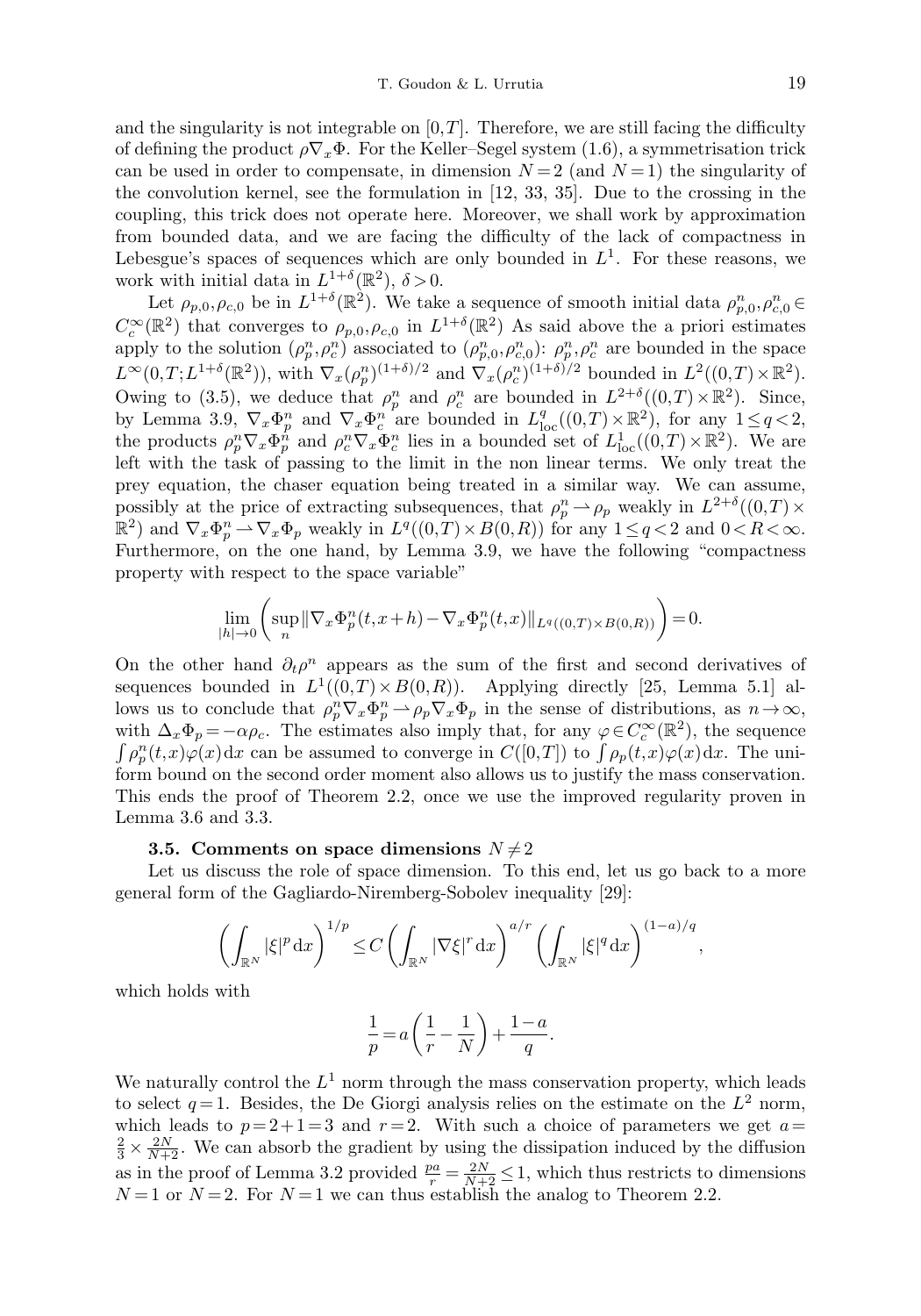THEOREM 3.12. Theorem 2.2 also holds in dimension  $N=1$ .

Proof. We sketch the proof and leave the details to the reader. Going back to the proof of Lemma 3.2, for  $N=1$ , the Gagliardo-Nirenberg-Sobolev inequality

$$
\int \rho^3 dx \le C \left( \int \left| \frac{d}{dx} \rho \right|^2 dx \right)^{2/3} \left( \int \rho dx \right)^{5/3}
$$

yields

$$
\frac{\mathrm{d}}{\mathrm{d}t} \int \rho_c^2 \mathrm{d}x + 2 \int \left| \frac{\mathrm{d}}{\mathrm{d}x} \rho_c \right|^2 \mathrm{d}x \n\leq 2\sqrt{\delta} \int \rho_c^3 \mathrm{d}x + \frac{1}{\delta} \int \rho_p^3 \mathrm{d}x \n\leq 2C\sqrt{\delta} \left( \int \left| \frac{\mathrm{d}}{\mathrm{d}x} \rho_c \right|^2 \mathrm{d}x \right)^{2/3} \left( \int \rho_c \mathrm{d}x \right)^{5/3} + \frac{C}{\delta} \left( \int \left| \frac{\mathrm{d}}{\mathrm{d}x} \rho_p \right|^2 \mathrm{d}x \right)^{2/3} \left( \int \rho_p \mathrm{d}x \right)^{5/3}.
$$

Young's inequality and mass conservation permit us to find  $a,b>0$  such that

$$
\frac{\mathrm{d}}{\mathrm{d}t} \int \rho_c^2 \, \mathrm{d}x + \int \left| \frac{\mathrm{d}}{\mathrm{d}x} \rho_c \right|^2 \mathrm{d}x \le a + b \int \left| \frac{\mathrm{d}}{\mathrm{d}x} \rho_p \right|^2 \mathrm{d}x.
$$

Since the estimate on  $\rho_p$  is clear, see (3.3), we deduce that the analog of Lemma 3.2 in dimension  $N=1$  provides an estimate with linear growth on  $\int \rho_c^2(t,x) dx$  and  $\int_0^t \int |\frac{d}{dx} \rho_c|^2 dx$  when  $\rho_{p,0}$  and  $\rho_{c,0}$  lie in  $L^2(\mathbb{R})$ .

Similarly, we turn to the adaptation of Lemma 3.5 for  $N=1$ . With  $q=2$ , (3.6) becomes

$$
\frac{\mathrm{d}}{\mathrm{d}t} \int \rho_p^2 \mathrm{d}x + 2 \int \left| \frac{\mathrm{d}}{\mathrm{d}x} \rho_p \right|^2 \mathrm{d}x \le 0, \n\frac{\mathrm{d}}{\mathrm{d}t} \int \rho_c^2 \mathrm{d}x + C_1 \int \left| \frac{\mathrm{d}}{\mathrm{d}x} \rho_c \right|^2 \mathrm{d}x \le C_2 \int \rho_p^3 \mathrm{d}x + C_3.
$$
\n(3.13)

We combine again the Gagliardo-Nirenberg-Sobolev inequality with the Cauchy– Schwarz inequality

$$
\int \rho^2 dx = \int \rho^{1/2} \rho^{3/2} dx \le \left( \int \rho dx \right)^{1/2} \left( \int \rho^3 dx \right)^{1/2},
$$

and we eventually arrive at

$$
\frac{\mathrm{d}}{\mathrm{d}t}\mathscr{X} + \beta \mathscr{X}^3 \le \alpha,
$$

with

$$
\mathscr{X} = \int \rho_p^2 \, dx + A \int \rho_c^2 \, dx,
$$

for some constants  $A, \alpha, \beta > 0$ . Then the argument in Appendix A justifies that Lemma 3.5 applies for  $N = 1$  as well. Then, we can reproduce the proof of Lemma 3.6 to conclude that the solution becomes instantaneously bounded.

It is equally possible to elaborate further on the behavior of the solutions when  $N > 2$ , at the price of a suitable smallness condition on the data. The argument, directly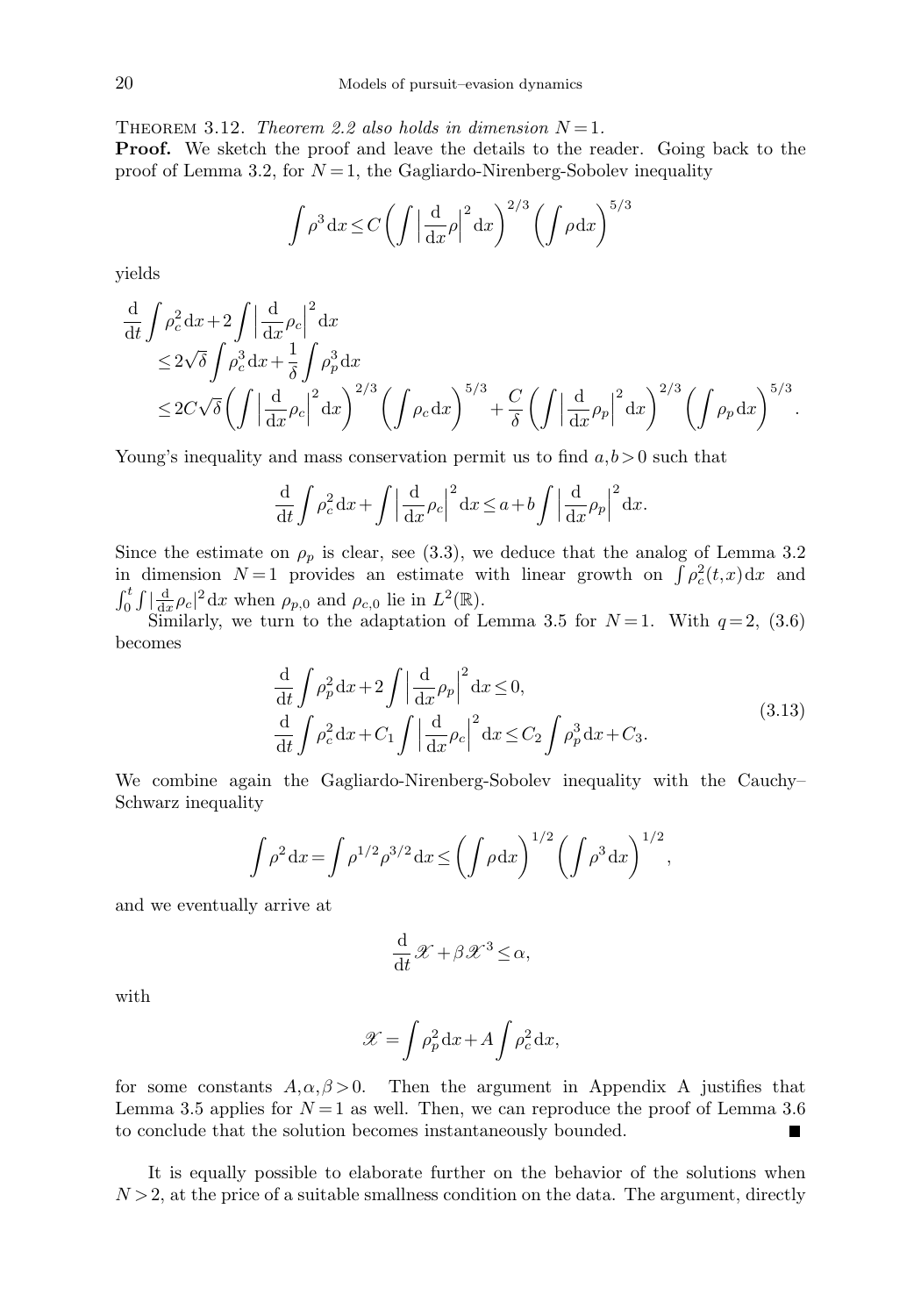inspired from [31, Section 5.2.2] and the references therein for the Keller–Segel system, also provides decay estimates.

THEOREM 3.13. Let  $N > 2$ . There exists a constant  $\kappa_N$  such that if the initial data  $\rho_{p,0}, \rho_{c,0} \in L^1(\mathbb{R}^N)$  satisfies

$$
\|\rho_{p,0}\|_{N/2} + \|\rho_{c,0}\|_{N/2} \le \kappa_N
$$

then, the system (1.1)–(1.2) admits a global weak solution such that  $\rho_p$  and  $\rho_c$  belong to  $L^{\infty}(0,\infty;L^{N/2}(\mathbb{R}^N))$ , with  $\nabla \rho_p^{N/4}$  and  $\nabla \rho_c^{N/4}$  in  $L^2((0,\infty)\times \mathbb{R}^N)$ . Furthermore, there exists a constant  $C_N$  such that

$$
\|\rho_p(t,\cdot)\|_{N/2} + \|\rho_c(t,\cdot)\|_{N/2} \le C_N \frac{1}{t^{(N-2)/2}}.
$$

**Proof.** The generalization of  $(3.5)$  to any space dimension reads

$$
\int_{\mathbb{R}^N} |\xi|^{q+1} dx \le C_q \int_{\mathbb{R}^N} |\nabla \xi^{q/2}|^2 dx \, \left( \int_{\mathbb{R}^N} |\xi|^{N/2} dx \right)^{2/N}.
$$

Of course, the difficulty relies on the fact we do not control naturally the  $L^{N/2}$  norm, while the  $L^1$  norm is preserved by the equation. We go back to (3.3) and (3.4). The former tells us that  $\rho_p$  is bounded in  $L^{\infty}(0,\infty;L^q(\mathbb{R}^N))$ , with  $\nabla\rho_b^{q/2}$  $b^{q/2}$  bounded in  $L^2((0,\infty)\times\mathbb{R}^N)$  when  $\rho_{p,0}\in L^q(\mathbb{R}^N)$ , as noticed in Lemma 3.1. Proceeding as in the proof of Lemma 3.2, the latter becomes

$$
\frac{d}{dt} \int \rho_c^q dx + 4 \frac{q-1}{q} \int |\nabla \rho_c^{q/2}|^2 dx \n\leq q \int \rho_c^{q+1} dx + \int \rho_p^{q+1} dx \n\leq q C_q \left( \int \rho_c^{N/2} dx \right)^{2/N} \int |\nabla \rho_c^{q/2}|^2 dx + C_q \left( \int \rho_p^{N/2} dx \right)^{2/N} \int |\nabla \rho_p^{q/2}|^2 dx.
$$

We use this relation in the specific case  $q = N/2 > 1$ . Let  $\Lambda > 0$ . We thus get

$$
\frac{\mathrm{d}}{\mathrm{d}t} \left\{ \int \rho_c^{N/2} \mathrm{d}x + \Lambda \int \rho_p^{N/2} \mathrm{d}x \right\} \n+ \left( 4 \frac{N-2}{N} - \frac{N}{2} C_{N/2} \left( \int \rho_c^{N/2} \mathrm{d}x \right)^{2/N} \right) \int |\nabla \rho_c^{N/4}|^2 \mathrm{d}x \n+ \left( 4 \frac{N-2}{N} \Lambda - \frac{N}{2} C_{N/2} \left( \int \rho_p^{N/2} \mathrm{d}x \right)^{2/N} \right) \int |\nabla \rho_p^{N/4}|^2 \mathrm{d}x \n\leq 0.
$$

By Lemma 3.1, we know that  $\int \rho_p^{N/2} dx \leq \int \rho_{p,0}^{N/2} dx$ . Hence, let us pick

$$
\Lambda > \frac{N^2}{8(N-2)} C_{N/2} \left( \int \rho_{p,0}^{N/2} dx \right)^{2/N}.
$$

We are led to

$$
\int \rho_c^{N/2}(t,x) dx \le \int \rho_c^{N/2}(t,x) dx + \Lambda \int \rho_p^{N/2}(t,x) dx \n\le \int \rho_{c,0}^{N/2}(x) dx + \Lambda \int \rho_{p,0}^{N/2}(x) dx \n+ \int_0^t \left( \frac{N}{2} C_{N/2} \left( \int \rho_c^{N/2}(s,x) dx \right)^{2/N} - 4 \frac{N-2}{N} \right) \int |\nabla \rho_c^{N/4}(s,x)|^2 dx ds.
$$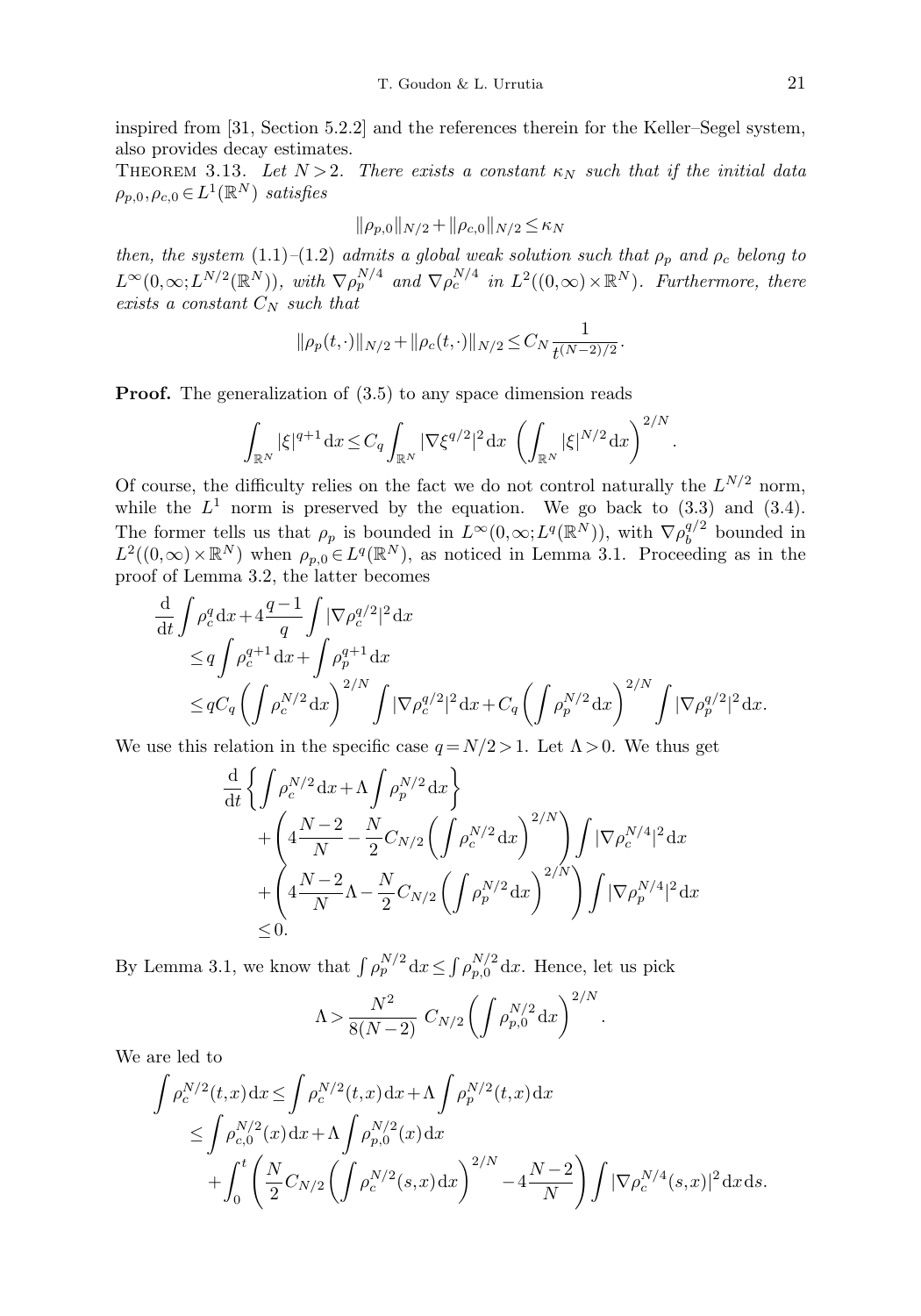Finally, a simple continuity argument shows that, if initially

$$
\left(\int \rho_{c,0}^{N/2}(x) dx + \Lambda \int \rho_{p,0}^{N/2}(x) dx\right)^{2/N} < 8\frac{N-2}{N^2 C_{N/2}}
$$

holds, then, this property is preserved. It proves the uniform bound on the  $L^{N/2}$ -norm of the densities, under the smallness condition.

This analysis shows that  $\|\rho_p(t,\cdot)\|_{N/2}$  and  $\|\rho_c(t,\cdot)\|_{N/2}$  are uniformly bounded. More precisely, we can find a constant  $\kappa > 0$  such that

$$
\frac{\mathrm{d}}{\mathrm{d}t} \left\{ \int \rho_c^{N/2} \mathrm{d}x + \Lambda \int \rho_p^{N/2} \mathrm{d}x \right\} \n\leq -\kappa \left( \int |\nabla \rho_c^{N/4}|^2 \mathrm{d}x + \int |\nabla \rho_p^{N/4}|^2 \mathrm{d}x \right) \n\leq -\frac{\kappa}{C_{N/2}} \left( \left( \int \rho_c^{N/2} \mathrm{d}x \right)^{-2/N} \int \rho_c^{1+N/2} \mathrm{d}x + \left( \int \rho_p^{N/2} \mathrm{d}x \right)^{-2/N} \int \rho_p^{1+N/2} \mathrm{d}x \right)
$$

by using the Gagliardo-Nirenberg-Sobolev inequality. Next, we use the simple interpolation inequality

$$
\int \xi^{N/2} dx \le \left(\int \xi dx\right)^{2/N} \left(\int \xi^{1+N/2} dx\right)^{(N-2)/N}
$$

.

 $\blacksquare$ 

which, combined to the mass conservation, allows us to obtain

$$
\frac{d}{dt} \left\{ \int \rho_c^{N/2} dx + \Lambda \int \rho_p^{N/2} dx \right\} \n\leq -\frac{\kappa}{C_{N/2}} \left( m_c^{-2/(N-2)} \left( \int \rho_c^{N/2} dx \right)^{N/(N-2)-2/N} + m_p^{-2/(N-2)} \left( \int \rho_p^{N/2} dx \right)^{N/(N-2)-2/N} dx \right).
$$

Let us set

$$
\mathscr{U}(t) = \int \rho_c^{N/2}(t,x) dx + \Lambda \int \rho_p^{N/2}(t,x) dx.
$$

Owing to the elementary inequalities  $\underline{C}_{\theta}(a^{\theta}+b^{\theta}) \leq (a+b)^{\theta} \leq \overline{C}_{\theta}(a^{\theta}+b^{\theta})$  which holds for any  $a,b \geq 0$ , and  $\theta \in (0,1)$ , we obtain the differential inequality

$$
\frac{\mathrm{d}}{\mathrm{d}t}\mathscr{U}(t) \le -C\mathscr{U}(t)^{N/(N-2)-2/N}
$$

for a certain  $C > 0$ . We set  $\alpha_N = \frac{4}{N(N-2)} > 0$  so that

$$
\frac{\mathrm{d}}{\mathrm{d}t} \left( \mathscr{U}(t) \right)^{-\alpha_N} \geq C \alpha_N.
$$

We deduce the decay with a rate given by  $t^{-1/\alpha_N}$  by integrating this ODE.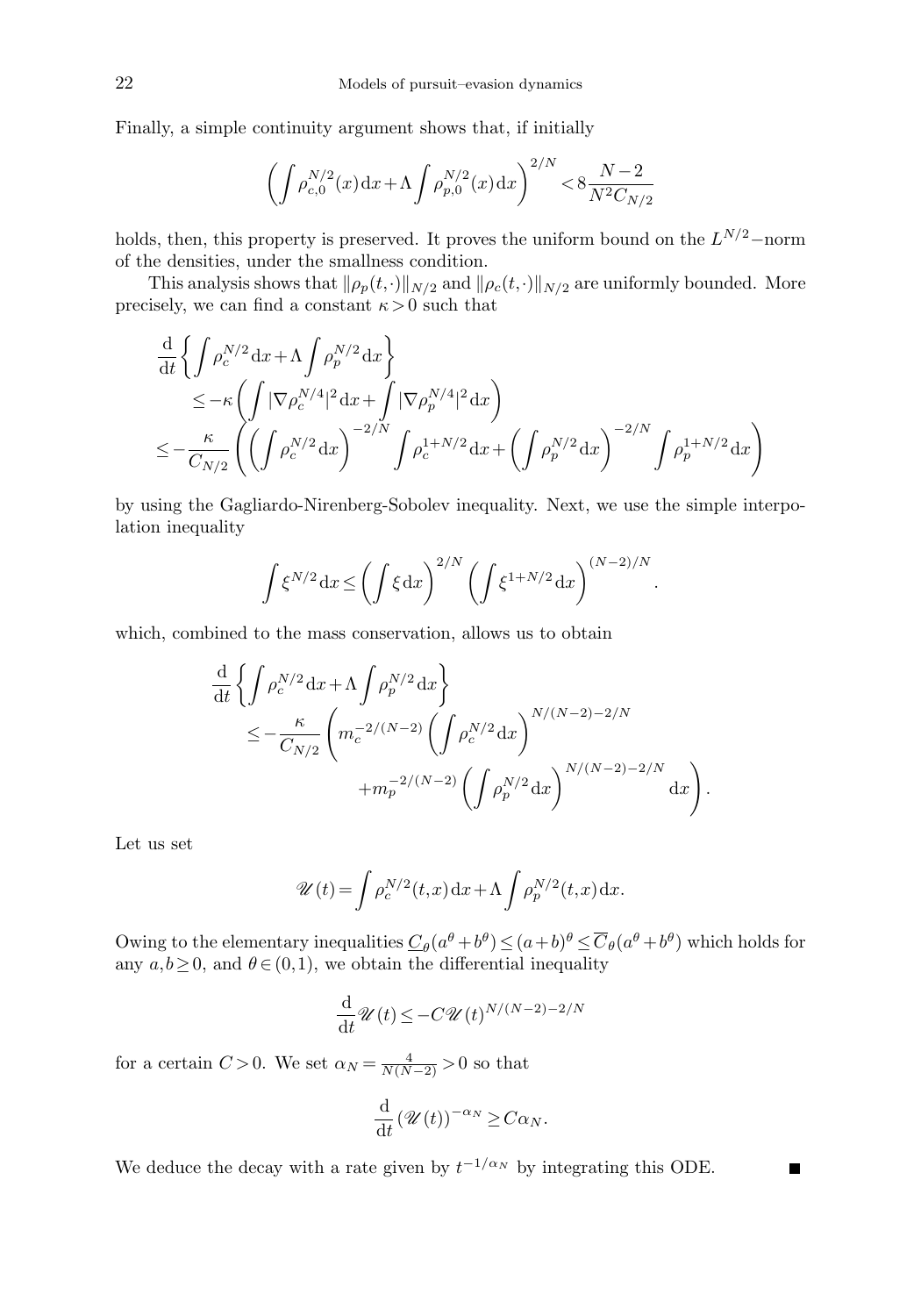## 4. Analysis of the kinetic model

As said in the Introduction, we adopt the functional framework introduced in [33]. Differences with the analysis in [33] are due to the following facts:

- We are dealing with a system of kinetic equations instead of considering a mere scalar unknown.
- The coupling crosses the influence of a population on the other; accordingly the structure of the system changes and we cannot use important properties of the Vlasov–Poisson–Fokker–Planck system (like the compensation between the time evolution of the kinetic energy and the potential energy, etc).

It is likely that our existence result is not optimal; it could certainly be improved by adapting the techniques in [5]. However, Theorem 2.3 provides a unified functional framework to handle the asymptotic issues in Theorem 2.4. It would be tempting to extend the latter by working with renormalization methods, as in [9]. However, we are still facing the lack of estimates on the potentials (which in the present analysis lie in  $L^{\infty}$ ) and of energy/entropy structure as for the usual Vlasov–Poisson–Fokker–Planck system.

### 4.1. A priori estimates

What makes the norm  $\|\cdot\|_q$  well-adapted to handle this problem can be recapped in the following statement.

LEMMA 4.1. Let  $f: \mathbb{R}^N \times \mathbb{R}^N \to [0, \infty]$  be an integrable function such that  $|||f|||_q < \infty$  for some  $N < q < \infty$ . Then

- i)  $f \in L^q(\mathbb{R}^N \times \mathbb{R}^N)$ ,
- ii) For any  $1 \leq s \leq q$ , we have  $|||f|||_{s}^{s} \leq ||f||_{1} + |||f|||_{q}^{q}$ .
- iii)  $\rho(x) = \int f(x, v) dv$  lies in  $L^q(\mathbb{R}^N)$ . In fact, we have  $\|\rho\|_p \leq ||f||_q$ .
- iv) We set  $\Psi(x) = \int \frac{x-y}{|x-y|^N} \rho(y) dy$ . If  $q > N$ , then  $\Psi \in L^{\infty}(\mathbb{R}^N)$ . Furthermore, there exists a constant  $C > 0$  such that

$$
\|\Psi\|_{\infty} \le C \|\rho\|_{q}^{\beta} \|\rho\|_{1}^{1-\beta}, \qquad \beta = \frac{q(N-1)}{(q-1)N}, \qquad 1-\beta = \frac{q-N}{(q-1)N}.
$$

Note that  $\frac{2\beta}{q} < N$  when  $q > N \geq 2$ .

Proof. The first item comes from the obvious relation

$$
\iint |f|^q \mathrm{d}v \mathrm{d}x = \iint \left(\frac{|f|}{M}\right)^q M \times M^{q-1} \mathrm{d}v \mathrm{d}x \le \|M\|_{\infty}^{q-1} \|f\|_{q},
$$

where M is given by (1.4). Property ii) follows by interpolation: writing  $s = \theta + (1-\theta)q$ ,  $0 \leq \theta \leq 1$ , we obtain

$$
\iint \left| \frac{f}{M} \right|^s M dv dx = \iint \left( \frac{|f|}{M} \right)^{\theta} M^{\theta} \times \left( \frac{|f|}{M} \right)^{(1-\theta)q} M^{1-\theta} dv dx
$$
  

$$
\leq \left( \iint |f| dv dx \right)^{\theta} \left( \iint \left| \frac{f}{M} \right|^q M dv dx \right)^{1-\theta}
$$

and we conclude by convexity. Next, the Hölder inequality yields

$$
\int \rho^q dx = \int \left( \int \frac{f}{M} M^{1/q} M^{1/q'} dv \right)^q dx \le \int \left( \int \left( \frac{f}{M} \right)^q M dv \right) \left( \int M dv \right)^{q/q'} dx.
$$

Since  $\int M dv = 1$ , we are led to  $\|\rho\|_q \le \|f\|_q$ . Eventually, with  $A > 0$ , we split

$$
\Psi(x) = \int_{|x-y| \le A} \dots dy + \int_{|x-y| \ge A} \dots dy.
$$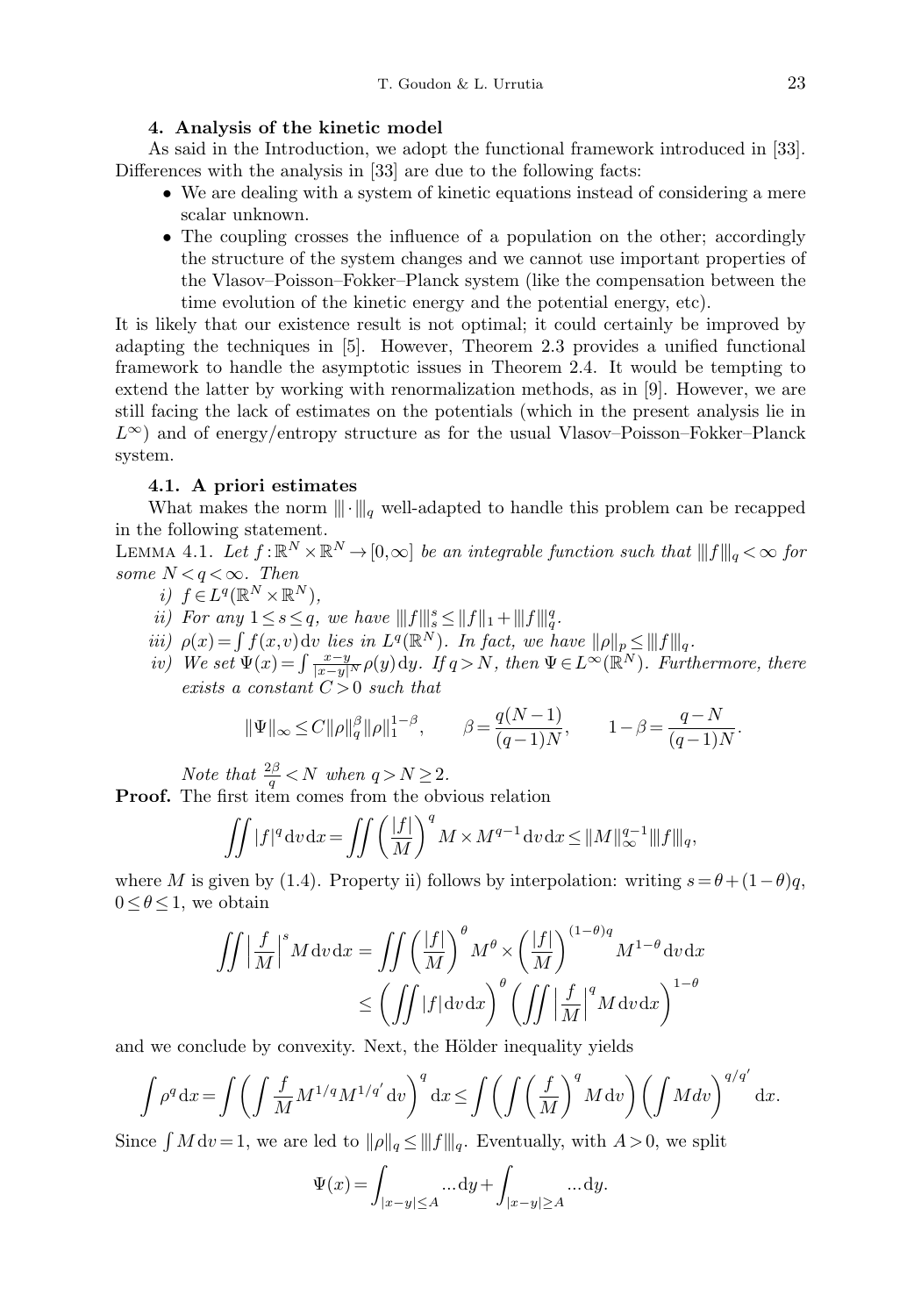The second integral is obviously dominated by  $\frac{\|f\|_1}{A^{N-1}}$ , while we get

$$
\int_{|x-y|\leq A} \frac{|\rho(y)|}{|x-y|^{N-1}} \, \mathrm{d} y \leq ||\rho||_q \left( |\mathbb{S}^{N-1}| \int_0^A \frac{\mathrm{d} r}{r^{(q'-1)(N-1)}} \right)^{1/q'}.
$$

The right hand side is finite since  $q > N$  implies  $(q' - 1)(N - 1) < 1$ . Optimizing with respect to A, we obtain the desired result.

Let us start by establishing a priori estimates, following [33, Lemmas 2.3 & 3.1]. Let  $f$  be a solution of the Fokker–Planck equation

$$
\partial_t f + \frac{1}{\epsilon} (v \cdot \nabla_x f - \nabla_x \Phi \cdot \nabla_v f) = \frac{1}{\epsilon^2} L f,\tag{4.1}
$$

where we assume, for the time being, that  $\Phi$  is a given potential. Let  $\mathscr{H}:[0,\infty)\to[0,\infty)$ be a convex function. We obtain

$$
\frac{\mathrm{d}}{\mathrm{d}t} \iint \mathcal{H}\left(\frac{f}{M}\right) M \,\mathrm{d}v \,\mathrm{d}x + \frac{1}{2\epsilon^2} \iint \mathcal{H}''\left(\frac{f}{M}\right) \left|\nabla_v \left(\frac{f}{M}\right)\right|^2 M \,\mathrm{d}v \,\mathrm{d}x \n\leq \frac{1}{2} \|\nabla_x \Phi\|_{\infty}^2 \iint \mathcal{H}''\left(\frac{f}{M}\right) \left|\nabla_v \left(\frac{f}{M}\right)\right|^2 M \,\mathrm{d}v \,\mathrm{d}x.
$$
\n(4.2)

We use this relation with  $\mathscr{H}(z) := z^q$ , where  $q \geq 1$ . Remark that  $\mathscr{H}''(f/M)f^2/M =$  $q(q-1)H$   $f/M$ )M. It allows us to conclude that

$$
\frac{\mathrm{d}}{\mathrm{d}t} \iint \left(\frac{f}{M}\right)^{q} M \,\mathrm{d}v \,\mathrm{d}x + \frac{q(q-1)}{2\epsilon^{2}} \iint \left(\frac{f}{M}\right)^{q-2} \left|\nabla_{v}\left(\frac{f}{M}\right)\right|^{2} M \,\mathrm{d}v \,\mathrm{d}x
$$
\n
$$
\leq \frac{q(q-1)}{2} \left\|\nabla_{x}\Phi\right\|_{\infty}^{2} \iint \left(\frac{f}{M}\right)^{q} M \,\mathrm{d}v \,\mathrm{d}x
$$
\n(4.3)

holds. We obtain useful estimates by applying these observations to the solutions of (1.5). The following statement brings out that  $\mathcal{C}_{q,T}$  an adapted set to establish existence–uniqueness of solutions of (1.3) and to investigate the asymptotic behavior of solutions of (1.5) as  $\epsilon \rightarrow 0$ .

LEMMA 4.2. Let  $(f_p^{\epsilon}, f_c^{\epsilon})$  be a solution of (1.5). We assume that

$$
\sup_{\epsilon>0}\Big(\||f_{p,0}^{\epsilon}\||_q^q+\||f_{c,0}^{\epsilon}\||_q^q\Big)<\infty.
$$

For any  $T > 0$  small enough, there exists a constant  $C_T$  such that

$$
\sup_{0 \le t \le T, \epsilon > 0} \left( \|f_p^{\epsilon}(t, \cdot)\|_{q}^{q} + \|f_c^{\epsilon}(t, \cdot)\|_{q}^{q} \right) \le C_T,
$$
  
\n
$$
\sup_{0 \le t \le T, \epsilon > 0} \left( \|\nabla_x \Phi_p^{\epsilon}(t, \cdot)\|_{\infty} + \|\nabla_x \Phi_c^{\epsilon}(t, \cdot)\|_{\infty} \right) \le C_T.
$$

**Proof.** Estimate (4.3) and Lemma 4.1 apply for both the equations for  $f_p^{\epsilon}$  and  $f_c^{\epsilon}$  in  $(1.5)$ . Let  $q > N$ . Let us set

$$
Z(t) = |||f_c^{\epsilon}(t, \cdot)|||_q^q + |||f_c^{\epsilon}(t, \cdot)|||_q^q
$$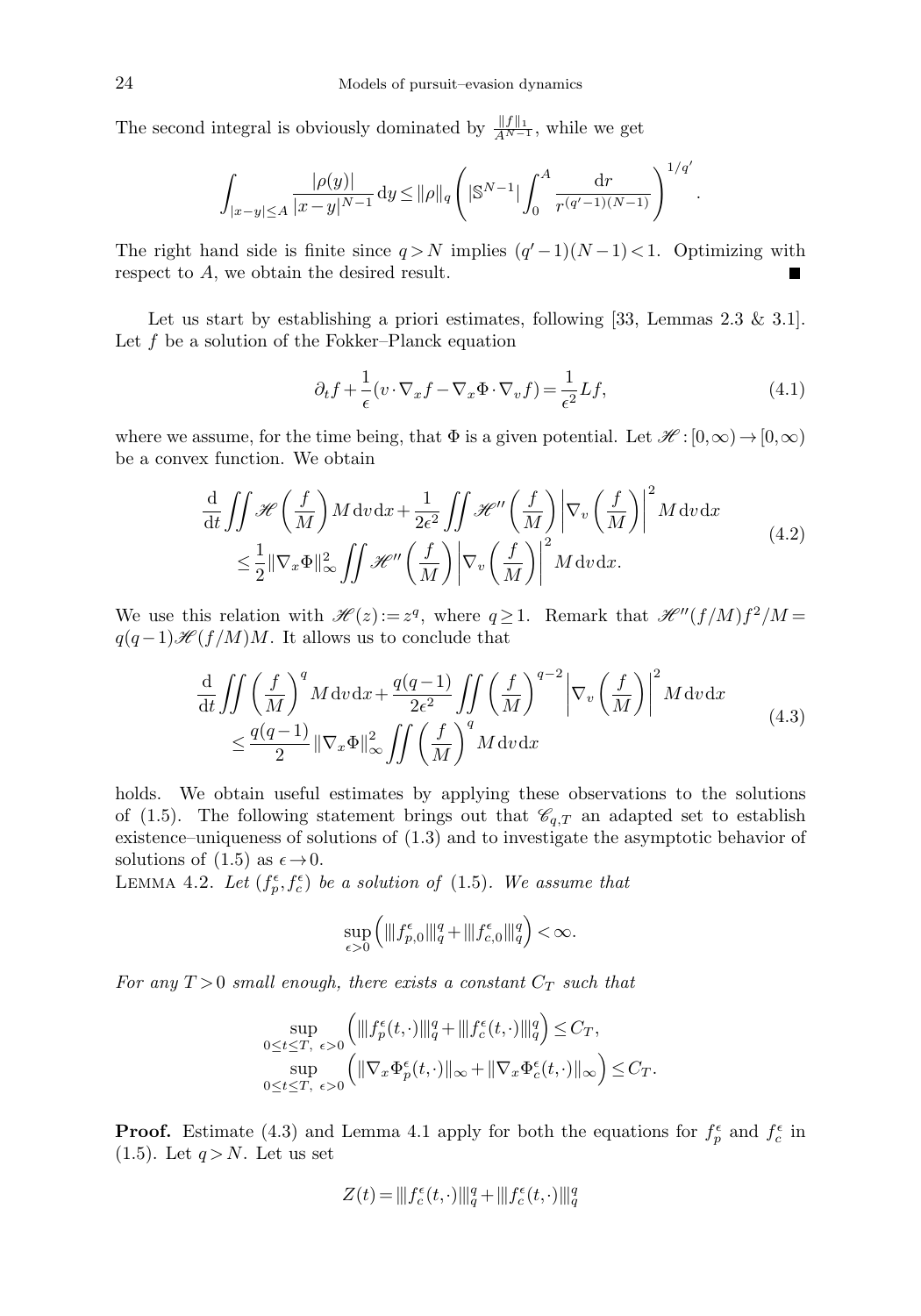We arrive at

$$
\frac{\mathrm{d}}{\mathrm{d}t}Z(t) \leq \mathscr{C} Z(t)^{1+2\beta/q}
$$

with  $\mathscr{C} = \frac{q(q-1)}{2}$  $\frac{(-1)}{2}(m_c^{2(1-\beta)}+m_p^{2(1-\beta)})$ . We can compare Z to the solution  $y:t\mapsto y(t)$  of the non linear ODE  $y'(t) = \mathscr{C} y^{1+2\beta/q}(t)$ , with  $y(0) = \sup_{\epsilon > 0} (\|f_{p,0}^{\epsilon}\|_q^q + \|f_{c,0}^{\epsilon}\|_q^q) \geq Z(0)$ . Let  $T_{\star}$  stand for the lifespan of this solution (note that it does not depend on  $\epsilon$ ). We conclude that  $0 \leq Z(t) \leq y(t)$  holds for every  $t \in [0, T_{\star}).$ 

We shall need further estimates, that will be useful to control moments and entropy dissipation. To be more specific, we shall make use of the following claim.

LEMMA 4.3. Let  $(f_p^{\epsilon}, f_c^{\epsilon})$  be a solution of (1.5). In addition to the hypothesis of Lemma 4.2, we assume that

$$
\sup_{\epsilon>0} \left( \iint f_{j,0}^{\epsilon} \left( |\ln(f_{j,0}^{\epsilon})| + |x| + \frac{v^2}{2} \right) \mathrm{d}v \, \mathrm{d}x \right) < \infty
$$

holds for  $j \in \{p,c\}$ . Then, for any  $T > 0$  small enough (as in Lemma 4.2), there exists a constant  $C_T$  such that

$$
\sup_{0 \le t \le T, \epsilon > 0} \left( \iint f_j^{\epsilon} \left( |\ln(f_j^{\epsilon})| + |x| + \frac{v^2}{2} \right) dv dx \right) \le C_T,
$$
  
\n
$$
\sup_{\epsilon > 0} \frac{1}{2\epsilon^2} \int_0^T \iint |v \sqrt{f_j^{\epsilon}} + 2\nabla_v \sqrt{f_j^{\epsilon}}|^2 dx dx dt \le C_T.
$$

**Proof.** Let us go back to the generic equation (4.1). We use (4.2) with  $\mathcal{H}(z) = z \ln(z)$ 

$$
\frac{d}{dt} \iint f \ln\left(\frac{f}{M}\right) dv dx + \frac{1}{2\epsilon^2} \iint \left| v\sqrt{f} + 2\nabla_v \sqrt{f} \right|^2 dv dx
$$
  
\n
$$
= \frac{d}{dt} \iint f\left(\ln(f) + \frac{v^2}{2}\right) dv dx + \frac{1}{2\epsilon^2} \iint \left| v\sqrt{f} + 2\nabla_v \sqrt{f} \right|^2 dv dx
$$
  
\n
$$
\leq \frac{1}{2} ||\nabla_x \Phi||_{\infty}^2 \iint f dv dx = \frac{m}{2} ||\nabla_x \Phi||_{\infty}^2
$$

with  $m = \iint f_0 dv dx$ , by mass conservation. We shall combine this estimate with the time evolution of the first space moment

$$
\frac{\mathrm{d}}{\mathrm{d}t} \iint |x| f \mathrm{d}v \mathrm{d}x = \frac{1}{\epsilon} \iint \frac{x}{|x|} \cdot v f \mathrm{d}v \mathrm{d}x = \iint \frac{x}{|x|} \sqrt{f} \cdot \frac{v \sqrt{f} + 2 \nabla_v \sqrt{f}}{\epsilon} \mathrm{d}v \mathrm{d}x
$$
\n
$$
\leq \frac{1}{2} \iint f \mathrm{d}v \mathrm{d}x + \frac{1}{2\epsilon^2} \iint \left| v \sqrt{f} + 2 \nabla_v \sqrt{f} \right|^2 \mathrm{d}v \mathrm{d}x.
$$

These inequalities do not provide directly a useful estimate since  $z\ln(z)$  changes sign. We use the decomposition

$$
z|\ln(z)| = z\ln(z) - 2z\ln(z)\mathbf{1}_{0 \le z \le e^{-\omega}} - 2z\ln(z)\mathbf{1}_{e^{-\omega} < z \le 1}
$$
  
 
$$
\le z\ln(z) + \frac{4}{e}e^{-\omega/2} + 2\omega z.
$$

With  $\omega = \frac{1}{4}(\frac{v^2}{2}+|x|)$ , we are led to

$$
\iint f(|\ln(f)| + \frac{|x|}{2} + \frac{v^2}{4}) dv dx + \frac{1}{2\epsilon^2} \int_0^t |v\sqrt{f} + 2\nabla_v \sqrt{f}|^2 dx dx ds
$$
  
\n
$$
\leq \iint f_0(|\ln(f_0)| + |x| + \frac{v^2}{2}) dv dx + \frac{\|\nabla_x \Phi\|_{\infty}^2}{2} m + \frac{4}{e} \iint e^{-v^2/16 - |x|/8} dv dx.
$$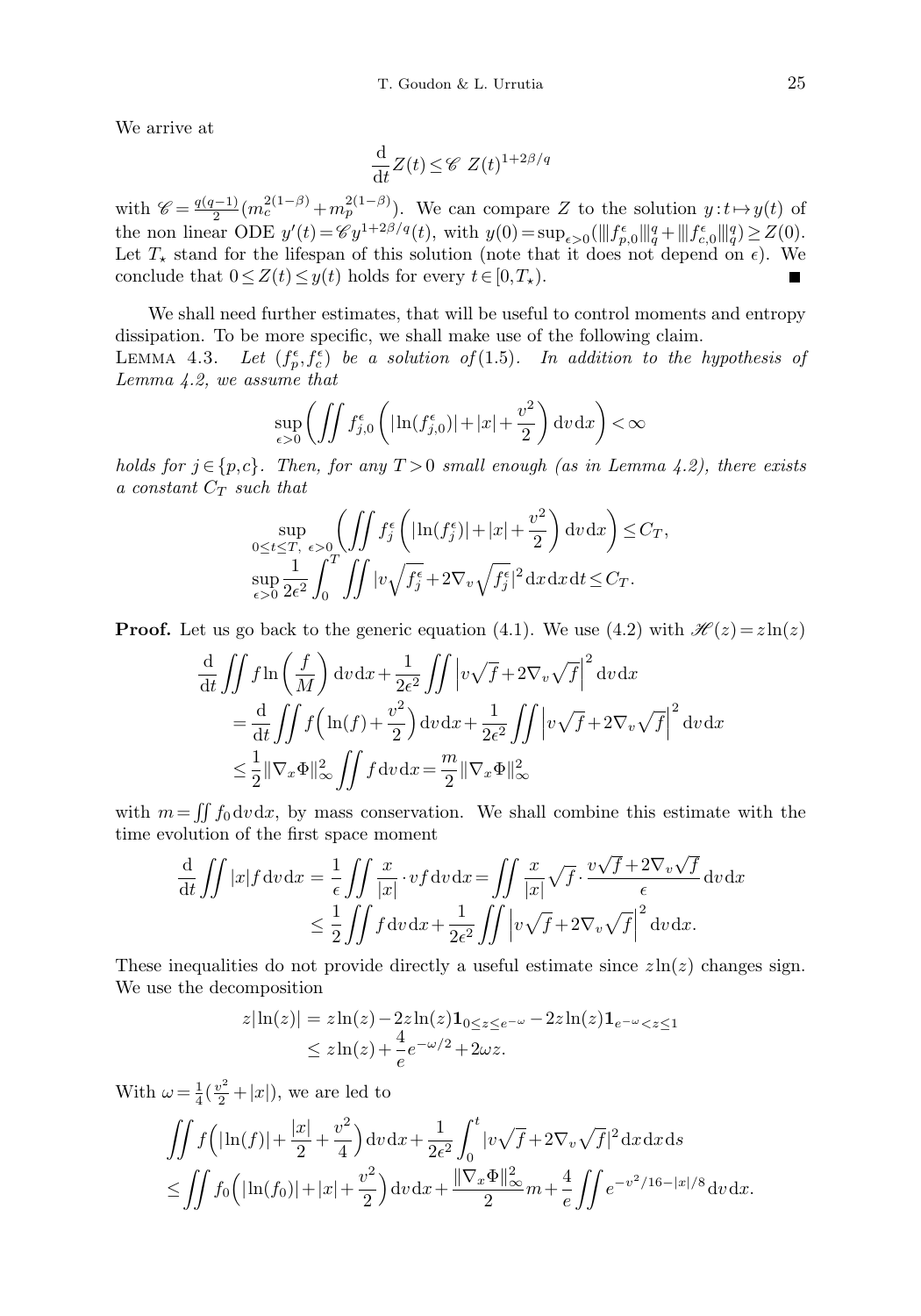We adapt readily the argument to deal with the system  $(1.5)$ .

### 4.2. Asymptotics analysis

We are now dealing with the rescaled system  $(1.5)$ . We are going to use the uniform estimates in Lemma 4.2 (where we remind the reader that  $q > N$ ) and Lemma 4.3. In what follows, we consider  $T > 0$  as given by Lemma 4.2. LEMMA 4.4. We can find  $C_T > 0$  such that for  $j \in \{p, c\},\$ 

$$
\frac{1}{\epsilon^2} \int_0^T \iint \left| \nabla_v \left( \frac{f_j^{\epsilon}}{M} \right) \right|^2 M \, dv \, dx \, dt \le C_T. \tag{4.4}
$$

П

П

Moreover, we have

$$
\lim_{\epsilon \to 0} \int_0^T \iint |f_j^{\epsilon} - \rho_j^{\epsilon} M|^2 \frac{\mathrm{d}v \, \mathrm{d}x \, \mathrm{d}t}{M} = 0,
$$

(precisely, it is of order  $\mathcal{O}(\epsilon^2)$ ) where we have set  $\rho_j^{\epsilon} = \int f_j^{\epsilon} dv$ .

**Proof.** Since  $2 \le N < q$ , we use Lemma 4.1-ii): we go back to (4.3) for  $\mathcal{H}(z) = z^2$ , bearing in mind that  $\iint |f_j^{\epsilon}|^2/M dv dx$  is uniformly bounded with respect to  $\epsilon > 0$  and  $t \in$  $[0,T]$ , by virtue of Lemma 4.2. Integrating (4.3) over  $[0,T]$  we conclude that (4.4) holds. The next step follows by applying the following Sobolev inequality, see [4, Corollary 2.18 and Theorem 3.2]: there exists  $\Lambda > 0$  such that for any admissible function f

$$
\int \left| f(v) - M(v) \int f(w) \, dw \right|^2 \frac{dv}{M(v)} \le \Lambda \int \left| \nabla_v \left( \frac{f}{M} \right) \right|^2 M \, dv.
$$

Having at hand these estimates, the asymptotic analysis is now understood by looking at the moment system, obtained by velocity averaging the equations. Integrate  $(1.5)$  with respect to v. We obtain the following conservation equations

$$
\partial_t \rho_c^{\epsilon} + \text{div}_x J_c^{\epsilon} = 0, \qquad \partial_t \rho_p^{\epsilon} + \epsilon^{-1} \text{div}_x J_p^{\epsilon} = 0,
$$
\n(4.5)

where we have set

$$
J_j^\epsilon = \frac{1}{\epsilon} \int v f_j^\epsilon \, \mathrm{d} v.
$$

Similarly, multiplying  $(1.5)$  by v and integrating yield

$$
\epsilon^2 \partial_t J_c^{\epsilon} + \text{Div}_x \int (v \otimes v) f_c^{\epsilon} dv + \rho_c^{\epsilon} \nabla_x \Phi_c^{\epsilon} = -J_{c,\epsilon},
$$
  

$$
\epsilon^2 \partial_t J_p^{\epsilon} + \text{Div}_x \int (v \otimes v) f_p^{\epsilon} dv + \rho_p^{\epsilon} \nabla_x \Phi_p^{\epsilon} = -J_{p,\epsilon}.
$$
 (4.6)

LEMMA 4.5. For  $j \in \{p,c\}$ , on the one hand, the sequence  $(J_j^{\epsilon})_{\epsilon>0}$  is bounded in  $L^2((0,T)\times\mathbb{R}^N)$ , and on the other hand, we can rewrite

$$
\int v \otimes v f_j^{\epsilon} dv = \rho_j^{\epsilon} \mathbb{I} + \epsilon R_j^{\epsilon}
$$

where  $(R_j^{\epsilon})_{\epsilon>0}$  is bounded in  $L^2((0,T)\times \mathbb{R}^N)$ .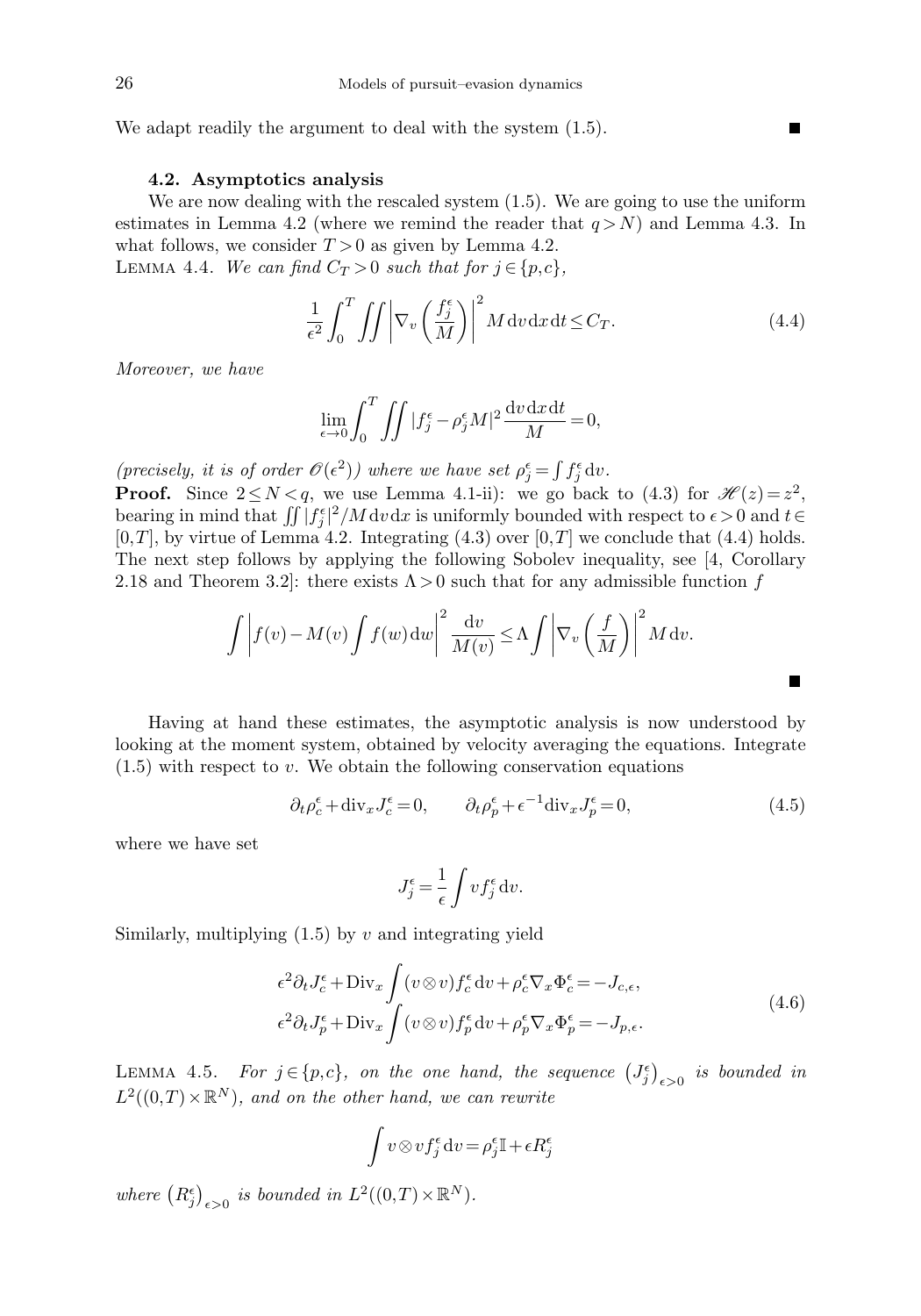Proof. We write

$$
\int_0^T \int |J_j^{\epsilon}|^2 dx dt = \int_0^T \int \left| \int \frac{f_j^{\epsilon}}{M} \frac{(-\nabla_v M)}{\epsilon} dv \right|^2 dx dt
$$
  
= 
$$
\int_0^T \int \left| \int \frac{M}{\epsilon} \nabla_v \left( \frac{f_j^{\epsilon}}{M} \right) dv \right|^2 dx dt
$$
  

$$
\leq \frac{1}{\epsilon^2} \int_0^T \int \int M \left| \nabla_v \left( \frac{f_j^{\epsilon}}{M} \right) \right|^2 dv dx dt \leq C_T,
$$

and we conclude by going back to (4.4). Next  $R_j^{\epsilon}$  is defined by

$$
R_j^\epsilon\!=\!\int v\!\otimes\! v\sqrt{M}\;\frac{f_j^\epsilon-\rho_j^\epsilon M}{\epsilon\sqrt{M}}\;\!{\rm d} v,
$$

so that

$$
|R_j^{\epsilon}|^2 \le \int |v|^4 M \, \mathrm{d}v \times \int \frac{|f_j^{\epsilon} - \rho_j^{\epsilon} M|^2}{\epsilon^2 M} \, \mathrm{d}v,
$$

and we conclude by using the estimates that have led to Lemma 4.4.

Possibly at the price of extracting subsequences, we can assume that

$$
\rho_j^{\epsilon} \to \rho_j \quad \text{weakly in } L^q((0,T) \times \mathbb{R}^N, \\ J_j^{\epsilon} \to J_j \quad \text{weakly in } L^2((0,T) \times \mathbb{R}^N), \\ \nabla_x \Phi_j^{\epsilon} \to \nabla_x \Phi \text{ weakly-} \star \text{ in } L^{\infty}((0,T) \times \mathbb{R}^N).
$$

Hence the only difficulty for passing to the limit in  $(4.5)-(4.6)$  relies on the non linear term  $\rho_j^{\epsilon} \nabla_x \Phi_j^{\epsilon}$ .

LEMMA 4.6. Up to a subsequence,  $\rho_j^{\epsilon}$  converges to  $\rho_j$ , for  $j \in \{p,c\}$ , strongly in  $L^s(0,T;L^r(\mathbb{R}^N))$  for any  $1 \leq s < \infty$ ,  $1 \leq r < q$ .

Proof. The proof relies on a suitable application of the average lemma. Indeed, by Lemma 4.2 and Lemma 4.1,  $f_j^{\epsilon}$  is bounded in  $L^{\infty}(0,T;L^q(\mathbb{R}^N\times\mathbb{R}^N))$ , with  $q\geq N$ , thus, by a mere interpolation argument, it is bounded also in  $L^2((0,T)\times \mathbb{R}^N\times \mathbb{R}^N)$ . It satisfies

$$
(\epsilon \partial_t + v \cdot \nabla_x) f_j^{\epsilon} = \nabla_v \cdot g^{\epsilon}
$$

with

$$
g^\epsilon\!=\!f_j^\epsilon\nabla_x\Phi_j^\epsilon\!+\!\sqrt{M}\!\times\! \frac{\sqrt{M}}{\epsilon}\nabla_v\left(\frac{f_j^\epsilon}{M}\right)\!.
$$

It follows from (4.4) that  $g^{\epsilon}$  is bounded in  $L^2((0,T)\times \mathbb{R}^N\times \mathbb{R}^N)$ . Then, the average lemma, see for instance [11] or [26, Lemma 4.2], tells us that

$$
\lim_{|h| \to 0} \left\{ \sup_{\epsilon > 0} \int_0^T \int_{B(0,R)} \left| \int f_j^{\epsilon}(t, x + h, v) \psi(v) \, dv - \int f_j^{\epsilon}(t, x, v) \psi(v) \, dv \right|^2 dx \, dt \right\} = 0
$$

holds for any  $\psi \in C_c^{\infty}(\mathbb{R}^N)$ ,  $0 < R < \infty$ . Since the kinetic energy is uniformly bounded, we can work with smooth functions  $\psi$ , not necessarily compactly supported. In particular, we have

$$
\lim_{|h| \to 0} \left\{ \sup_{\epsilon > 0} \int_0^T \int_{B(0,R)} \left| \rho_j^{\epsilon}(t, x + h) - \rho_j^{\epsilon}(t, x) \right|^2 \mathrm{d}x \mathrm{d}t \right\} = 0.
$$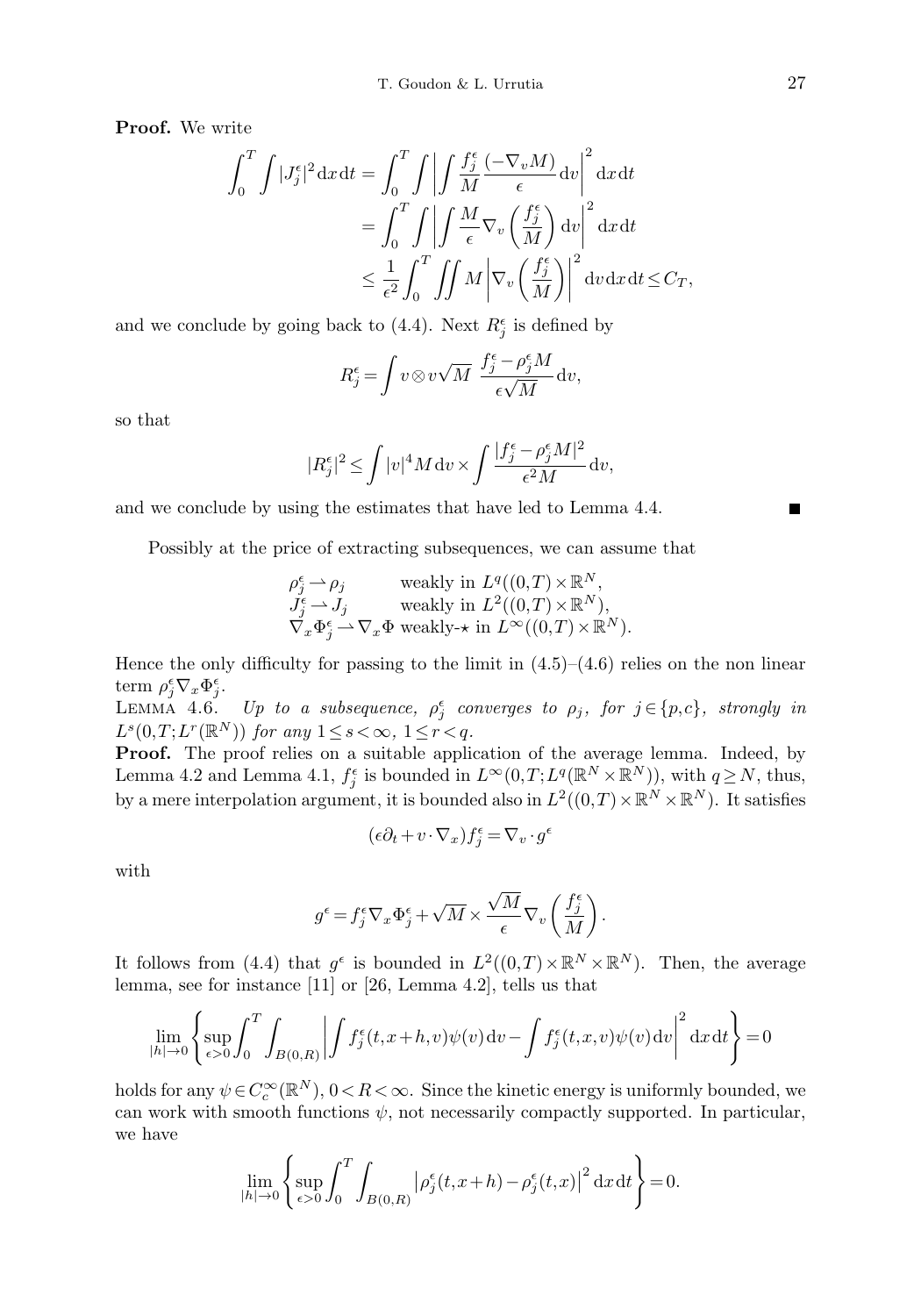Furthermore  $\partial_t \rho_j^{\epsilon} = -\nabla_x \cdot J_j^{\epsilon}$  is bounded in  $L^2(0,T;H^{-1}(\mathbb{R}^N))$ , by virtue of Lemma 4.5. We deduce that  $\rho_j^{\epsilon}$  is relatively compact in  $L^2((0,T) \times B(0,R))$  for any  $0 < R < \infty$ , and thus in  $L^1((0,T)\times B(0,R))$  too (see for instance Appendix B in [3]). Going back to Lemma 4.3, we see that  $|x|\rho_j^{\epsilon}$  is bounded in  $L^{\infty}(0,T;L^1(\mathbb{R}^N))$ , which allows us to conclude that  $\rho_j^{\epsilon}$  converges to  $\rho_j$  strongly in  $L^1((0,T) \times B(0,R))$  (up to a subsequence). Finally, by Lemma 4.1 and 4.2, we know that  $\rho_j^{\epsilon}$  is bounded in  $L^{\infty}(0,T;L^q(\mathbb{R}^N))$ . Interpolation estimates then tell us that the convergence holds in any  $L^r(0,T;L^s(\mathbb{R}^N))$ , for  $1 \leq r < \infty$ ,  $1 \leq s < q$ . П

Combining Lemma 4.1 and Lemma 4.6, we can pass to the limit in the product  $\rho_j^{\epsilon} \nabla_x \Phi_j^{\epsilon}$ , say weakly in  $L^r(0,T;L^s(\mathbb{R}^N))$ , for  $1 \leq r < \infty$ ,  $1 \leq s < q$ , at least for a suitable subsequence. Accordingly, we obtain

$$
\partial_t \rho_j + \text{div}_x J_j = 0, \qquad -J_j = \nabla_x \rho_j + \rho_j \nabla_x \Phi_j,
$$

when we let  $\epsilon$  go to 0 in (4.5) and (4.6). We thus find the system (1.1)–(1.2). Finally, since  $\partial_t \rho_j^{\epsilon}$  is bounded in  $L^2(0,T;H^{-1}(\mathbb{R}^N))$  we can also assume that

$$
\lim_{\epsilon \to 0} \int \rho_j^{\epsilon}(t, x) \varphi(x) dx = \int \rho_j(t, x) \varphi(x) dx
$$

uniformly on [0,T], for any trial function  $\varphi \in L^{q'}(\mathbb{R}^N)$ , so that the initial data for the limiting equation also makes sense.

### 4.3. Existence of solutions

Let  $(f_c, f_p)$  be the solution of the linear system

$$
\partial_t f_c + v \cdot \nabla_x f_c - \nabla_x \tilde{\Phi}_c \cdot \nabla_v f_c = L(f_c) \n\partial_t f_p + v \cdot \nabla_x f_p - \nabla_x \tilde{\Phi}_p \cdot \nabla_v f_p = L(f_p),
$$

with initial condition  $f_{c,0}, f_{p,0} \ge 0$ , where the potentials are given by the convolution formulae

$$
\nabla_x \tilde{\Phi}_c = -C_N \int \tilde{\rho}_p(t, y) \frac{x - y}{|x - y|^N} \, \mathrm{d}y, \qquad \nabla_x \tilde{\Phi}_p = \alpha C_N \int \tilde{\rho}_c(t, y) \frac{x - y}{|x - y|^N} \, \mathrm{d}y.
$$

Note that  $f_c, f_p \ge 0$ . We denote  $\mathscr{S}(\tilde{\rho}_c, \tilde{\rho}_p) = (\rho_c, \rho_p)$ , with  $(\rho_c, \rho_p) = \int (f_c, f_p) dv$ . Owing to Lemma 4.1 and reproducing the estimates in the proof of Lemma 4.2, we readily find an invariant set for  $\mathscr{S}$ . To be more specific, let us set  $\mathscr{R}_0 = |||f_{c,0}|||_q + |||f_{p,0}|||_q$ . Let  $\mathscr{R} > \mathscr{R}_0$ . Suppose sup<sub>0≤t≤T</sub>( $\|\tilde{\rho}_c(t,\cdot)\|_q + \|\tilde{\rho}_p(t,\cdot)\|_q$ )≤ $\mathscr{R}$ , with  $q > N$ . By (4.3), Lemma 4.1 and the Grönwall lemma, we get

$$
\sup_{0 \le t \le T} (\||f_c(t, \cdot)\||_q + \|f_p(t, \cdot)\||_q) \le \Re_0 e^{\bar{C}\mathcal{R}^{2\beta}T},
$$

for a certain constant  $\bar{C} > 0$ , which depends on  $q, N, m_c, m_p$ . From now on, we can thus fix  $0 < T < T_{\star}$  small enough such that  $(\tilde{\rho}_c, \tilde{\rho}_p) \mapsto (f_c, f_p)$  leaves the ball with radius  $\mathscr R$  in  $\mathscr{C}_{q,T}$  invariant. Accordingly, the convex set

$$
\mathscr{G} = \left\{ \rho_c, \rho_p : (0, T) \times \mathbb{R}^N \to [0, \infty], \int (\rho_c, \rho_p) dx = (m_c, m_p), \sup_{0 \le t \le T} \left( \| \rho_c(t, \cdot) \|_q + \| \rho_p(t, \cdot) \|_q \le \mathscr{R} \right) \right\}
$$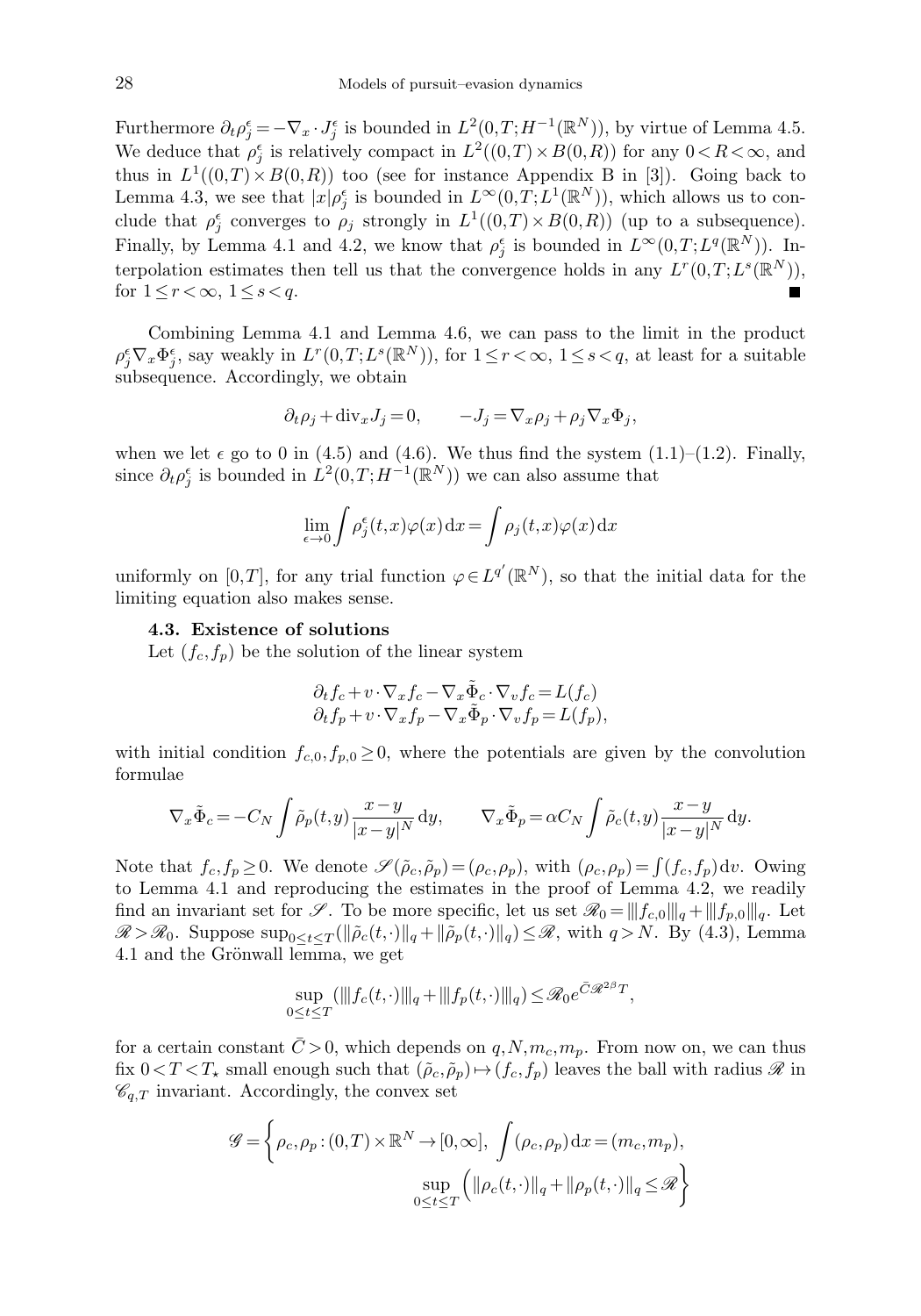is left invariant by the mapping  $\mathscr S$ . Furthermore, reproducing the arguments of the proof of Lemma 4.3, we observe that

$$
\sup_{0 \le t \le T} \iint (v^2 + |x|) (f_c + f_p) \, dv \, dx \le C(T, \mathcal{R}) \tag{4.7}
$$

holds.

Next, let us pick two pairs  $(\tilde{\rho}_{c,1}, \tilde{\rho}_{p,1})$  and  $(\tilde{\rho}_{c,2}, \tilde{\rho}_{p,2})$  in this set  $\mathscr{G}$ , and consider the associated solutions  $(f_{c,j}, f_{p,j})$ . We define  $(\delta_c, \delta_p) = (f_{c,2} - f_{c,1}, f_{p,2} - f_{p,1})$ . We check that  $(\delta_c, \delta_p)$  verifies the system

$$
\partial_t \delta_c + v \cdot \nabla_x \delta_c - \nabla_x \tilde{\Phi}_{c,1} \cdot \nabla_v \delta_c = L(\delta_c) + \nabla_x \left( \tilde{\Phi}_{c,2} - \tilde{\Phi}_{c,1} \right) \cdot \nabla_v f_{c,2},
$$
  

$$
\partial_t \delta_p + v \cdot \nabla_x \delta_p - \nabla_x \tilde{\Phi}_{p,1} \cdot \nabla_v \delta_p = L(\delta_p) + \nabla_x \left( \tilde{\Phi}_{p,2} - \tilde{\Phi}_{p,1} \right) \cdot \nabla_v f_{p,2}.
$$

Repeating the manipulations that have led to (4.3), we get

$$
\frac{\mathrm{d}}{\mathrm{d}t} \iint \mathcal{H}\left(\frac{\delta}{M}\right) M \, \mathrm{d}v \, \mathrm{d}x + \frac{1}{2} \iint \mathcal{H}''\left(\frac{\delta}{M}\right) \left|\nabla_v \left(\frac{\delta}{M}\right)\right|^2 M \, \mathrm{d}v \, \mathrm{d}x
$$
\n
$$
\leq \frac{q(q-1)}{2} \left\|\nabla_x \tilde{\Phi}_1\right\|_{\infty}^2 \iint \mathcal{H}\left(\frac{\delta}{M}\right) M \, \mathrm{d}v \, \mathrm{d}x
$$
\n
$$
+ \iint \mathcal{H}''\left(\frac{\delta}{M}\right) f_2 \nabla_x \left(\tilde{\Phi}_2 - \tilde{\Phi}_1\right) \nabla_v \left(\frac{\delta}{M}\right) \mathrm{d}v \, \mathrm{d}x
$$

with  $\delta$  (resp.  $\tilde{\Phi}_j$ ,  $f_j$ ) either  $\delta_p$  or  $\delta_c$  (resp.  $\tilde{\Phi}_{p,j}$ ) or  $\tilde{\Phi}_{c,j}$ ,  $f_{p,j}$  or  $f_{c,j}$ ). The additional term is dominated by using the Cauchy–Schwarz inequality

$$
\iint \mathcal{H}''\left(\frac{\delta}{M}\right) f_2 \nabla_x \left(\tilde{\Phi}_2 - \tilde{\Phi}_1\right) \nabla_v \frac{\delta}{M} dv dx
$$
\n
$$
\leq \left\| \nabla_x \left(\tilde{\Phi}_2 - \tilde{\Phi}_1\right) \right\|_{\infty} \iint \mathcal{H}''\left(\frac{\delta}{M}\right) f_2 \left| \nabla_v \left(\frac{\delta}{M}\right) \right| dv dx
$$
\n
$$
\leq \left\| \nabla_x \left(\tilde{\Phi}_2 - \tilde{\Phi}_1\right) \right\|_{\infty} \left( \iint \mathcal{H}''\left(\frac{\delta}{M}\right) \left| \nabla_v \left(\frac{\delta}{M}\right) \right|^2 M dv dx \right)^{1/2}
$$
\n
$$
\times \left( \iint \mathcal{H}''\left(\frac{\delta}{M}\right) \frac{f_2^2}{M} dv dx \right)^{1/2}
$$
\n
$$
\leq \frac{1}{2} \iint \mathcal{H}''\left(\frac{\delta}{M}\right) \left| \nabla_v \left(\frac{\delta}{M}\right) \right|^2 M dv dx
$$
\n
$$
+ \frac{1}{2} \left\| \nabla_x \left(\tilde{\Phi}_2 - \tilde{\Phi}_1\right) \right\|_{\infty}^2 \iint \mathcal{H}''\left(\frac{\delta}{M}\right) \frac{f_2^2}{M} dv dx.
$$

We use this relation with  $\mathcal{H}(z) = z^s$ , with  $1 < s < q$ . The last integral can be estimated by using the Hölder inequality as follows

$$
\iint \mathcal{H}''\left(\frac{\delta}{M}\right) \frac{f_2^2}{M} dv dx = s(s-1) \iint \left(\frac{\delta}{M}\right)^{s-2} \left(\frac{f_2}{M}\right)^2 M dv dx
$$
  
\n
$$
\leq s(s-1) \left(\iint \left(\frac{\delta}{M}\right)^s M dv dx\right)^{1-2/s} \left(\iint \left(\frac{f_2}{M}\right)^s M dv dx\right)^{2/s}
$$
  
\n
$$
\leq s(s-1) \left(\left(1-\frac{2}{s}\right) \iint \left(\frac{\delta}{M}\right)^s M dv dx + \frac{2}{s} \iint \left(\frac{f_2}{M}\right)^s M dv dx\right).
$$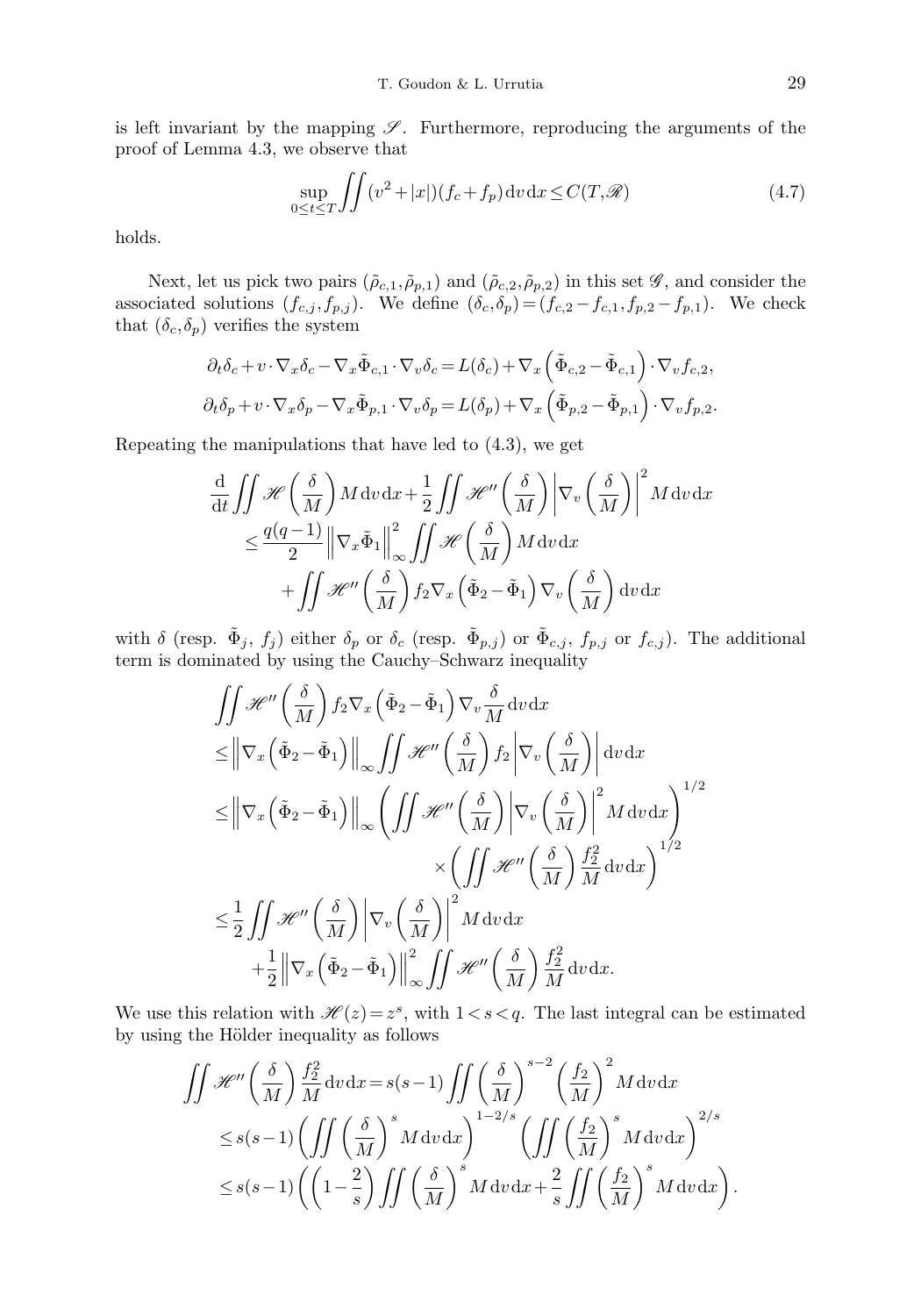We arrive at

$$
\frac{\mathrm{d}}{\mathrm{d}t} \iint \left(\frac{\delta}{M}\right)^s M \,\mathrm{d}v \,\mathrm{d}x \n\leq \frac{s(s-1)}{2} \left\| \nabla_x \tilde{\Phi}_1 \right\|_{\infty}^2 \iint \left(\frac{\delta}{M}\right)^s M \,\mathrm{d}v \,\mathrm{d}x \n+ \frac{s(s-1)}{2} \left\| \nabla_x \left(\tilde{\Phi}_2 - \tilde{\Phi}_1 \right) \right\|_{\infty}^2 \n\times \left( \left(1 - \frac{2}{s}\right) \iint \left(\frac{\delta}{M}\right)^s M \,\mathrm{d}v \,\mathrm{d}x + \frac{2}{s} \iint \left(\frac{f_2}{M}\right)^s M \,\mathrm{d}v \,\mathrm{d}x \right).
$$

Then, using the definition of  $\|\cdot\|_s$  together with the Grönwall lemma, we obtain

$$
\begin{split} \|\delta(t,\cdot)\|_{s}^{s} &\leq (s-1)\int_{0}^{t}\left\|\nabla_{x}\left(\tilde{\Phi}_{2}-\tilde{\Phi}_{1}\right)(\tau,\cdot)\right\|_{\infty}^{2}\left\|f_{2}(\tau,\cdot)\right\|_{s}^{s} \mathrm{d}\tau\\ &\times \exp\biggl\{\int_{0}^{t}\frac{(s-1)(s-2)}{2}\left\|\nabla_{x}\left(\tilde{\Phi}_{2}-\tilde{\Phi}_{1}\right)(\tau,\cdot)\right\|_{\infty}^{2}\\ &\qquad\qquad+\frac{s(s-1)}{2}\left\|\nabla_{x}\tilde{\Phi}_{1}(\tau,\cdot)\right\|_{\infty}^{2} \mathrm{d}\tau\biggr\}. \end{split}
$$

Going back to Lemma 4.1 we can find a constant  $\tilde{C}(T,\mathscr{R})$  such that

$$
\left|\left\|\delta(t,\cdot)\right\|\right|_s^s\!\leq\!T\tilde{C}(T,\mathscr{R})\sup_{0\leq t\leq T}\left\|\nabla_x\left(\tilde{\Phi}_2\!-\!\tilde{\Phi}_1\right)(\tau,\cdot)\right\|_\infty^2
$$

,

for any  $0 \le t \le T$ . Using the estimates in Lemma 4.1 again, we obtain

$$
\left\|\nabla_x\left(\tilde{\Phi}_2-\tilde{\Phi}_1\right)(\tau,\cdot)\right\|_{\infty}^2\leq C\|(\tilde{\rho}_2-\tilde{\rho}_1)(\tau,\cdot)\|_s^{2\beta}\|(\tilde{\rho}_2-\tilde{\rho}_1)(\tau,\cdot)\|_1^{2-2\beta}.
$$

It allows to conclude that the following continuity property holds: if  $((\tilde{\rho}_{c,n}, \tilde{\rho}_{p,n}))_{n \in \mathbb{N}}$ is a sequence of elements of  $\mathscr G$  which converges to  $(\tilde\rho_c, \tilde\rho_p)$  in  $L^{2\beta}(0,T; L^s(\mathbb R^N))$ , then  $((f_{c,n},f_{p,n}))_{n\in\mathbb{N}}$  converges to  $(f_c,f_p)$  strongly in  $\mathscr{C}_{s,T}$  and therefore  $((\rho_{c,n},\rho_{p,n}))_{n\in\mathbb{N}}$ converges to  $(\rho_c, \rho_p)$  in  $L^{2\beta}(0,T; L^s(\mathbb{R}^N))$ . (We remind the reader that  $1 < 2\beta < s$ .)

Finally let us consider a sequence  $((\tilde{\rho}_{c,n}, \tilde{\rho}_{p,n}))_{n \in \mathbb{N}}$  in  $\mathscr{G}$ . We have seen that  $(f_{c,n},f_{p,n})$  is bounded in  $\mathscr{C}_{q,T}$ , and consequently, for  $j \in \{c,p\}$ ,

•  $f_{j,n}$  is bounded in  $L^{\infty}(0,T;L^{q}(\mathbb{R}^N\times\mathbb{R}^N))$  since

$$
\iint |f|^q \, dv \, dx = \iint \left| \frac{f}{M} \right|^q M \times M^{q-1} \, dv \, dx \le \|M\|_{\infty}^{q-1} \|f\|_{q},
$$

• By interpolation  $\sup_{0 \le t \le T} ||f_{j,n}(t, \cdot)||_r$  is bounded for any  $1 \le r \le q$ . Going back to (4.3) with  $q = 2$ , we deduce that

$$
\int_0^T \int \int \left| \nabla_v \frac{f_{j,n}}{M} \right|^2 M \, \mathrm{d}v \, \mathrm{d}x \, \mathrm{d}t \le C_T
$$

is uniformly bounded. It follows that

$$
(\partial_t + v \cdot \nabla_x) f_{j,n} = \text{div}_v g_{j,n}
$$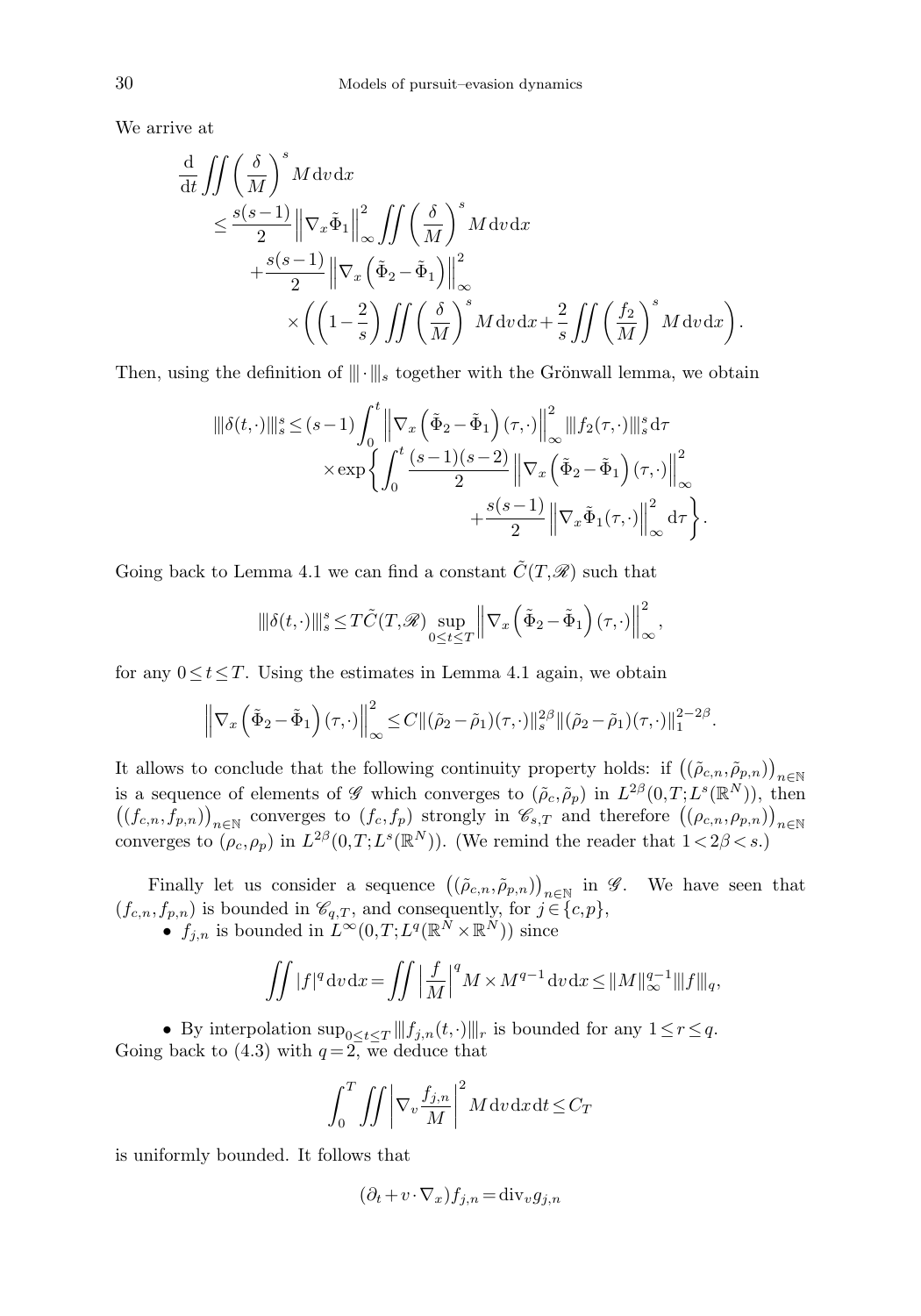where

$$
g_{j,n} = f_{j,n} \nabla_x \tilde{\Phi}_{j,n} + \sqrt{M} \times \sqrt{M} \nabla_v \left( \frac{f_{j,n}}{M} \right)
$$

is bounded in  $L^{\infty}(0,T;L^2(\mathbb{R}^N\times\mathbb{R}^N))$ . Standard average lemma tells us that the integrals  $\int f_{j,n}(t,x,v)\psi(v) dv$  belong to a compact in  $L^2_{loc}((0,T)\times \mathbb{R}^N)$  for any  $\psi \in C_c^{\infty}(\mathbb{R}^N)$ . Owing to (4.7), we deduce that  $\rho_{j,n}$  is compact in  $L^r(0,T;L^s(\mathbb{R}^N))$  for any  $1 \leq r < \infty$ and  $1 \leq s \leq q$ . It allows us to apply the Schauder theorem in order to justify the existence of a fixed point of the mapping  $\mathscr{S}$ .

## Appendix A. A comparison Lemma.

LEMMA A.1. Let  $X: [0,T] \to (0,\infty)$ , for  $0 \leq T \leq \infty$ , which satisfies for any  $t \in [0,T]$ ,

$$
X'(t) + aX^{\gamma}(t) \le b
$$

for some given a,b > 0 and  $\gamma$  > 1. Then, we can find  $C$  > 0, which depends on a,b, $\gamma$ , such that

$$
X(t) \le C\left(1 + \frac{1}{t^{1/(\gamma - 1)}}\right)
$$

holds for any  $t \in [0,T]$ .

**Proof.** The estimate is directly inspired from [2, Appendix A], where a more intricate statement is proved. Let

$$
Z(t) = A\Big(1 + \frac{1}{t^{1/(\gamma - 1)}}\Big).
$$

We observe that  $t\mapsto Z(t)$  is non increasing, and thus bounded from below by  $A=$  $\lim_{t\to\infty} Z(t)$  Next, we compute

$$
Z'(t) = -A(\gamma - 1)\left(\frac{Z(t)}{A} - 1\right)^{\gamma} < 0
$$

since  $\gamma > 1$ . Therefore, it follows that

$$
Z'(t) + aZ^{\gamma}(t) \ge A\left(aA^{\gamma-1} - (\gamma - 1)\right) \left(\frac{Z(t)}{A}\right)^{\gamma} \ge A\left(aA^{\gamma-1} - (\gamma - 1)\right)
$$

which can be made larger than b by choosing A large enough.

Since  $\lim_{t\to 0} Z(t) = \infty$ , we have  $Z(t) > X(t)$  at least on some interval  $[0, T<sub>\star</sub>)$ . Let us set  $t_0 = \sup\{t > 0, Z(s) > X(s) \text{ on } 0 \le s \le t\}.$  Suppose  $t_0 < T$ : we can find  $t_1 \in (t_0, T)$ such that  $Z(t_1) = X(t_1)$ . By definition of  $t_0$ , we can find two sequences  $t^{(k)}$  and  $s^{(k)}$ such that

$$
t_0 < t^{(k+1)} \leq t^{(k)} \leq t_1, \qquad t_0 \leq s^{(k+1)} \leq s^{(k)} < t_1, \n t_0 < s^{(k)} < t^{(k)} \leq t_1, \n \lim_{k \to \infty} t^{(k)} = t_0 = \lim_{k \to \infty} s^{(k)}, \n X(t^{(k)}) > Z(s^{(k)}) = X(s^{(k)}), \qquad X(t) > Z(t) \text{ for } s^{(k)} < t < t^{(k)}.
$$

(We might have  $t^{(k)} = t_1$  and  $s^{(k)} = t_0$ .) We write

$$
\int_{s^{(k)}}^{t^{(k)}} X'(t) dt = X(t^{(k)}) - X(s^{(k)}) > Z(t^{(k)}) - Z(s^{(k)}) = \int_{s^{(k)}}^{t^{(k)}} Z'(t) dt.
$$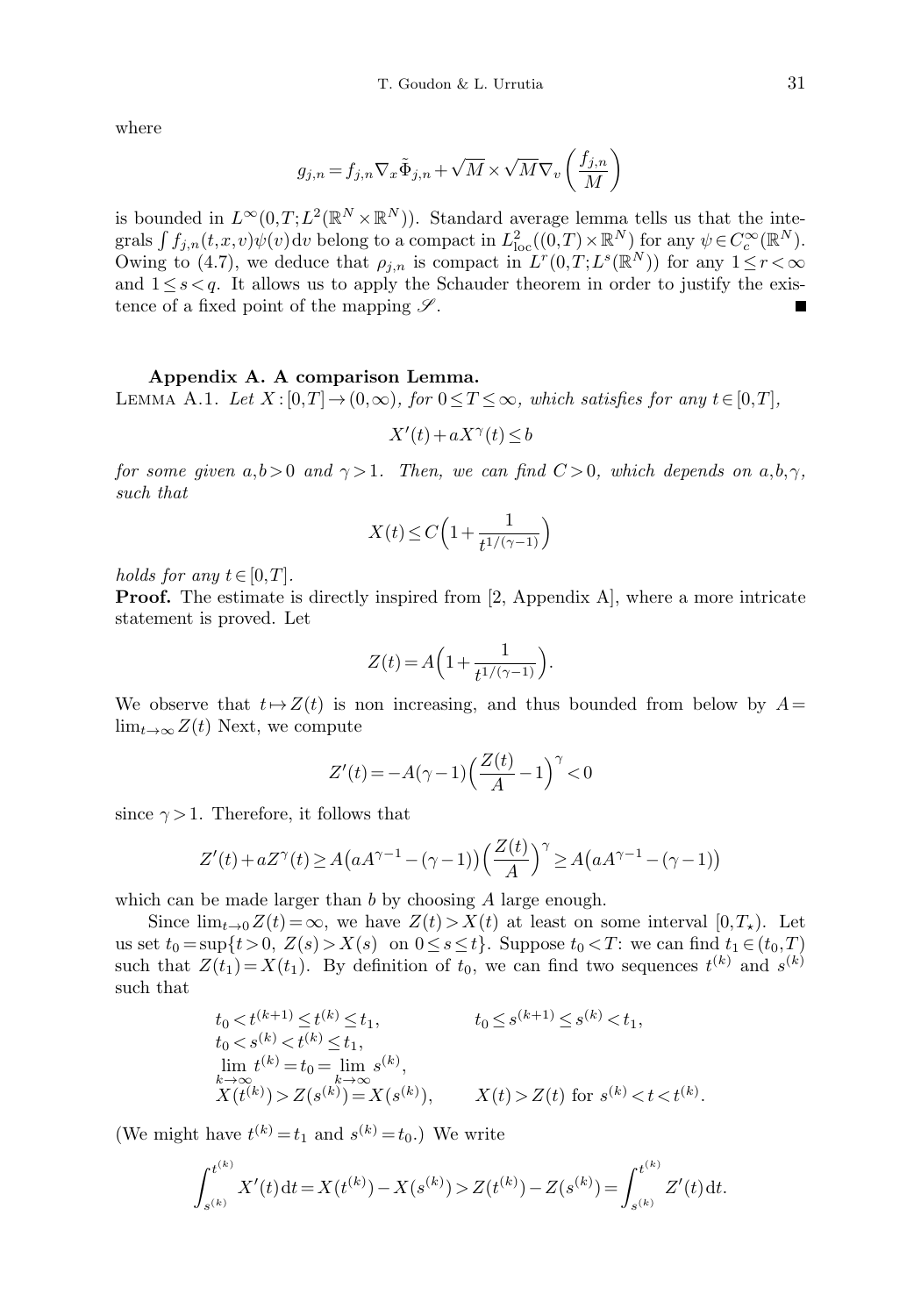By the mean value theorem, we can find  $\zeta^{(k)} \in (s^{(k)}, t^{(k)})$  — which implies  $X(\zeta^{(k)})$  $Z(\zeta^{(k)})$  — such that  $X'(\zeta^{(k)}) > Z'(\zeta^{(k)})$ . This contradicts the fact that, for any  $t \in$ [0,T] we have  $X'(t) + aX^{\gamma}(t) \le b \le Z'(t) + aZ^{\gamma}(t)$ , which yields  $Z'(t) - X'(t) \ge a(X^{\gamma}(t) Z^{\gamma}(t)$ ).

Appendix B. Proof of Lemma 3.9. In fact we simply discuss the analog of Lemma 3.9 for the operator

$$
f \longrightarrow Tf(x) = \int_{\mathbb{R}^N} \frac{f(y)}{|x - y|^{\lambda}} dy.
$$

Let  $R > 0$ . We pick  $M > 0$  and we split the integral

$$
\begin{split} &\int_{|x|\leq R}|Tf(x)|^q\,\mathrm{d}x=\int_{|x|\leq R}\left|\int_{|x-y|\leq M}\dots\mathrm{d}y+\int_{|x-y|\geq M}\dots\mathrm{d}y\right|^q\,\mathrm{d}x\\ &\leq 2^{q-1}\int_{|x|\leq R}\left(\int_{|x-y|\leq M}|f(y)|\,\mathrm{d}y\right)^{q-1}\left(\int_{|x-y|\leq M}\frac{|f(y)|}{|x-y|^{\lambda q}}\,\mathrm{d}y\right)\,\mathrm{d}x\\ &\quad+\frac{2^{q-1}}{M^{q\lambda}}\int_{|x|\leq R}\left(\int_{|x-y|\geq M}|f(y)|\,\mathrm{d}y\right)^q\,\mathrm{d}x\\ &\leq 2^{q-1}\|f\|_1^{q-1}\int_{|x|\leq M}\frac{1}{|z|^{\lambda q}}\left(\int_{|x|\leq R}|f(x-z)|\,\mathrm{d}x\right)\,\mathrm{d}z+\frac{2^{q-1}B(0,R)}{M^{q\lambda}}\|f\|_1^q\\ &\leq 2^{q-1}\|f\|_1^q|\mathbb{S}^{N-1}|\int_0^M\frac{\mathrm{d}r}{r^{\lambda q-N+1}}+\frac{2^{q-1}B(0,R)}{M^{q\lambda}}\|f\|_1^q. \end{split}
$$

The integral over [0, M] is finite when  $1 \leq q \leq N/\lambda$ . In this case we end up with

$$
\int_{|x| \le R} |Tf(x)|^q \, dx \le C \|f\|_1^q
$$

with C depending on  $N, \lambda, R$  and M. It proves that T is a bounded operator from  $L^1(\mathbb{R}^N)$  to  $L^q(B(0,R)).$ 

The same estimate, together with the Lebesgue theorem, shows that

$$
T_{\delta}f(x) = \int_{\mathbb{R}^N} \frac{f(y)}{\delta + |x - y|^\lambda} \, \mathrm{d}y
$$

converges to Tf as  $\delta \to 0$  in  $L^q(B(0,R))$ . The convergence is uniform over the unit ball of  $L^1(\mathbb{R}^N)$ . Next, let us consider a sequence  $(f_n)_{n\in\mathbb{N}}$  of integrable functions, with  $||f_n||_1 = 1$ . We readily check that, for any  $\delta > 0$ ,  $T_{\delta}f_n$  fulfils the hypothesis of the Arzela– Ascoli theorem. Therefore,  $\{T_{\delta}f_n, n \in \mathbb{N}\}\$ is relatively compact in  $C(B(0,R))$ , thus in  $L^q(B(0,R))$  too. We conclude that T is a compact operator. Ŧ

Acknowledgements. The second author was partially supported by MINECO–Feder (Spain), Project MTM2014–53406–R, and Junta de Andalucía (Spain), Project P12– FQM–954. The second author would like to express his gratitude to Juan José Nieto for some useful discussions about this topic.

### REFERENCES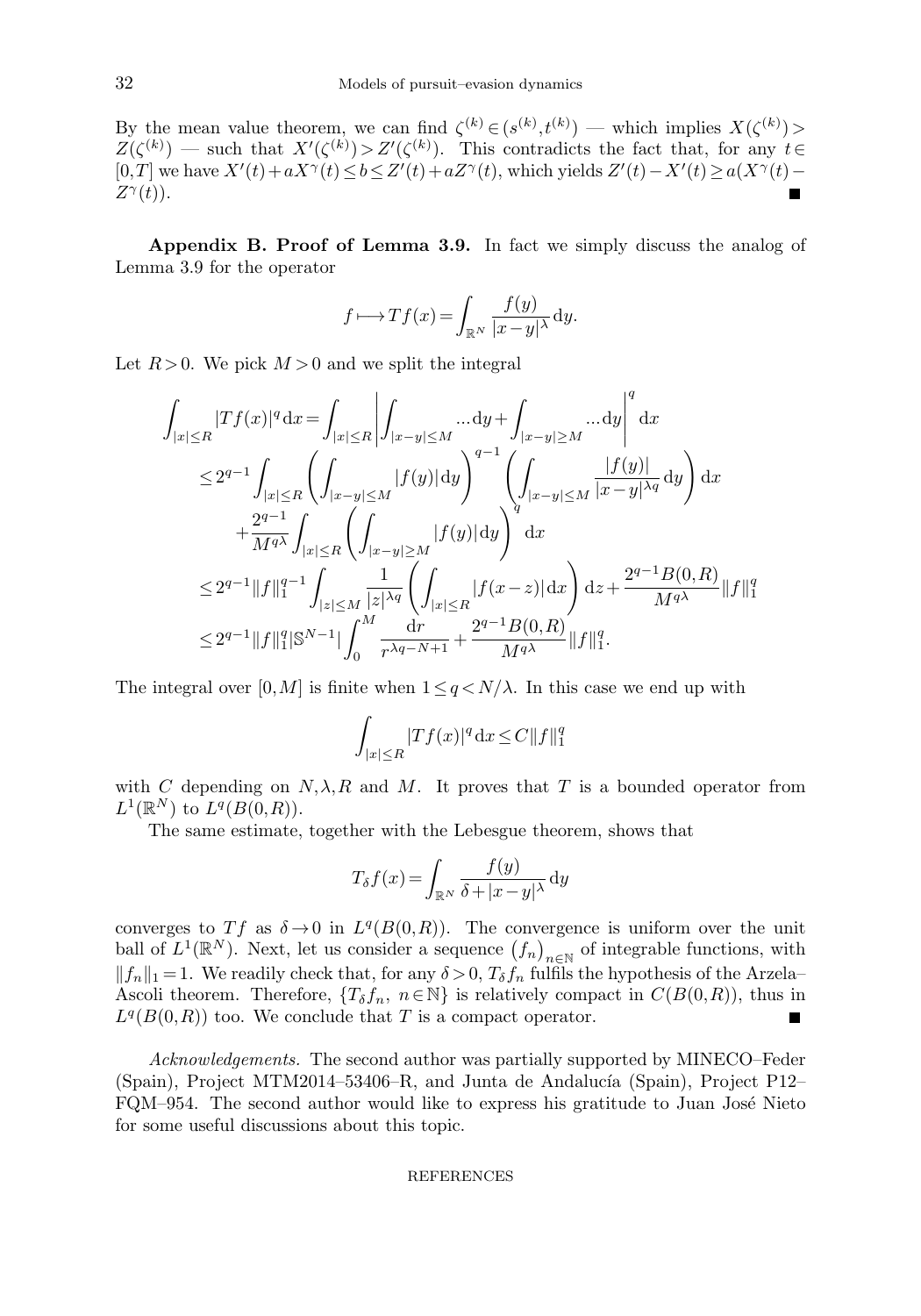- [1] N. D. Alikakos.  $L^p$  bounds of solutions of reaction-diffusion equations. Comm. Partial Differential Equations, 4:827–868, 1979.
- [2] R. Alonso, P. Amorim, and T. Goudon. Analysis of a chemotaxis system modeling ant foraging. Technical report, PUC Rio, Univ. Federal do Rio de Janeiro & Inria, 2015. Available at the URL http://www-sop.inria.fr/members/Thierry.Goudon/AAG\_Complete-02.pdf.
- [3] R. Alonso, T. Goudon, and A. Vavasseur. Damping of particles interacting with a vibrating medium. Technical report, Inria, 2015. Available at the URL http://www-sop.inria.fr/ members/Thierry.Goudon/VWFP\_LargeTime\_2015.pdf.
- [4] A. Arnold, P. Markowich, G. Toscani, and A. Unterreiter. On convex Sobolev inequalities and the rate of convergence to equilibrium for Fokker–Planck type equations. Comm. Partial Differential Equations, 26(1–2):43–100, 2001.
- [5] F. Bouchut. Existence and uniqueness of a global smooth solution for the Vlasov–Poisson–Fokker– Planck system in three dimensions. J. Funct. Anal., 111(1):239–258, 1993.
- [6] H. Brézis. Analyse fonctionnelle. Théorie et applications. Masson, 1987.
- [7] J. A. Carrillo, S. Hittmeir, and A. Jüngel. Cross diffusion and nonlinear diffusion preventing blow up in the Keller-Segel model. Math. Models Methods Appl. Sci., 22(12):1250041, 35, 2012.
- [8] J.-Y. Chemin. Fluides parfaits incompressibles, volume 230 of Astérisque. Soc. Math. de France, 1995.
- [9] N. El Ghani and N. Masmoudi. Diffusion limit of the Vlasov-Poisson-Fokker-Planck system. Commun. Math. Sci., 8:463–479, 2010.
- [10] D. Gilbarg and N. Trudinger. Elliptic Partial Differential Equations of Second Order. Springer, 1998.
- [11] F. Golse and F. Poupaud. Limite fluide des ´equations de Boltzmann des semi–conducteurs pour une statistique de Fermi–Dirac. Asympt. Anal., 6:135–160, 1992.
- [12] T. Goudon, J. Nieto, F. Poupaud, and J. Soler. Multidimensional high-field limit of the electrostatic Vlasov-Poisson-Fokker-Planck system. J. Differential Equations, 213(2):418–442, 2005.
- [13] T. Goudon, B. Nkonga, M. Rascle, and M. Ribot. Self-organized populations interacting under pursuit-evasion dynamics. Physica D, 304–305:1–22, 2015.
- [14] T. Goudon and A. Vasseur. Regularity analysis for systems of reaction-diffusion equations. Ann. Sc. ENS, 43(1):117–141, 2010.
- [15] J.M. Greenberg and W. Alt. Stability results for a diffusion equation with functional drift approximating a chemotaxis model. Trans. Amer. Math. Soc., 300:235–258, 1987.
- [16] S. Hittmeir and A. Jüngel. Cross diffusion preventing blow-up in the two-dimensional Keller-Segel model. SIAM J. Math. Anal., 43(2):997–1022, 2011.
- [17] D. Horstmann. From 1970 until present: the Keller-Segel model in chemotaxis and its consequences. I. Jahresber. Deutsch. Math.-Verein., 105:103–165, 2003.
- [18] D. Horstmann. From 1970 until present: the Keller-Segel model in chemotaxis and its consequences. II. Jahresber. Deutsch. Math.-Verein., 106:51–69, 2003.
- [19] D. Horstmann and M. Winkler. Boundedness vs. blow-up in a chemotaxis system. J. Differential Equations, 215:52–107, 2005.
- [20] W. Jäger and S. Luckhaus. On explosions of solutions to a system of partial differential equations modelling chemotaxis. Trans. Amer. Math. Soc., 329(2):819–824, 1992.
- [21] E. Keller and L. Segel. Initiation of slime mold aggregation viewed as an instability. J. Theor. Biol., 26:399–415, 1970.
- [22] E. Keller and L. Segel. Model for chemotaxis. J. Theor. Biol., 30:225–234, 1971.
- [23] O. A. Ladyzenskaya, V. A. Solonnikov, and N. N. Uralceva. *Linear and quasilinear equations of* parabolic type, volume 23 of Translations on Math. Monographs. AMS, 1968.
- [24] L. Lieb and M. Loss. Analysis, volume 14 of Graduate Studies in Mathematics. AMS, 2001. (2nd. edition).
- [25] P.-L. Lions. Mathematical topics in fluid mechanics, Vol. 2: Compressible models, volume 19. Oxford univ. Press, 1996-98.
- [26] N. Masmoudi and M. L. Tayeb. Diffusion limit of a semiconductor Boltzmann–Poisson system. SIAM J. Math. Anal., 38:1788–1807, 2007.
- [27] J. Nieto. Hydrodynamical limit for a drift–diffusion system modeling large-populations dynamics. J. Math. Anal. Appl., 291:716–726, 2004.
- [28] J. Nieto and L. Urrutia. A multiscale modeling of cell mobility: from kinetic to hydrodynamics. J. Math. Anal. Appl., 433(2):1055–1071, 2016.
- [29] L. Niremberg. On elliptic partial differential equations. Ann. Sc. Norm. Sup. Pisa, 13(2):115–162, 1959.
- [30] C. Patlak. Random walk with persistence and external bias. Bull. Math. Biophys., 15:311–338, 1953.